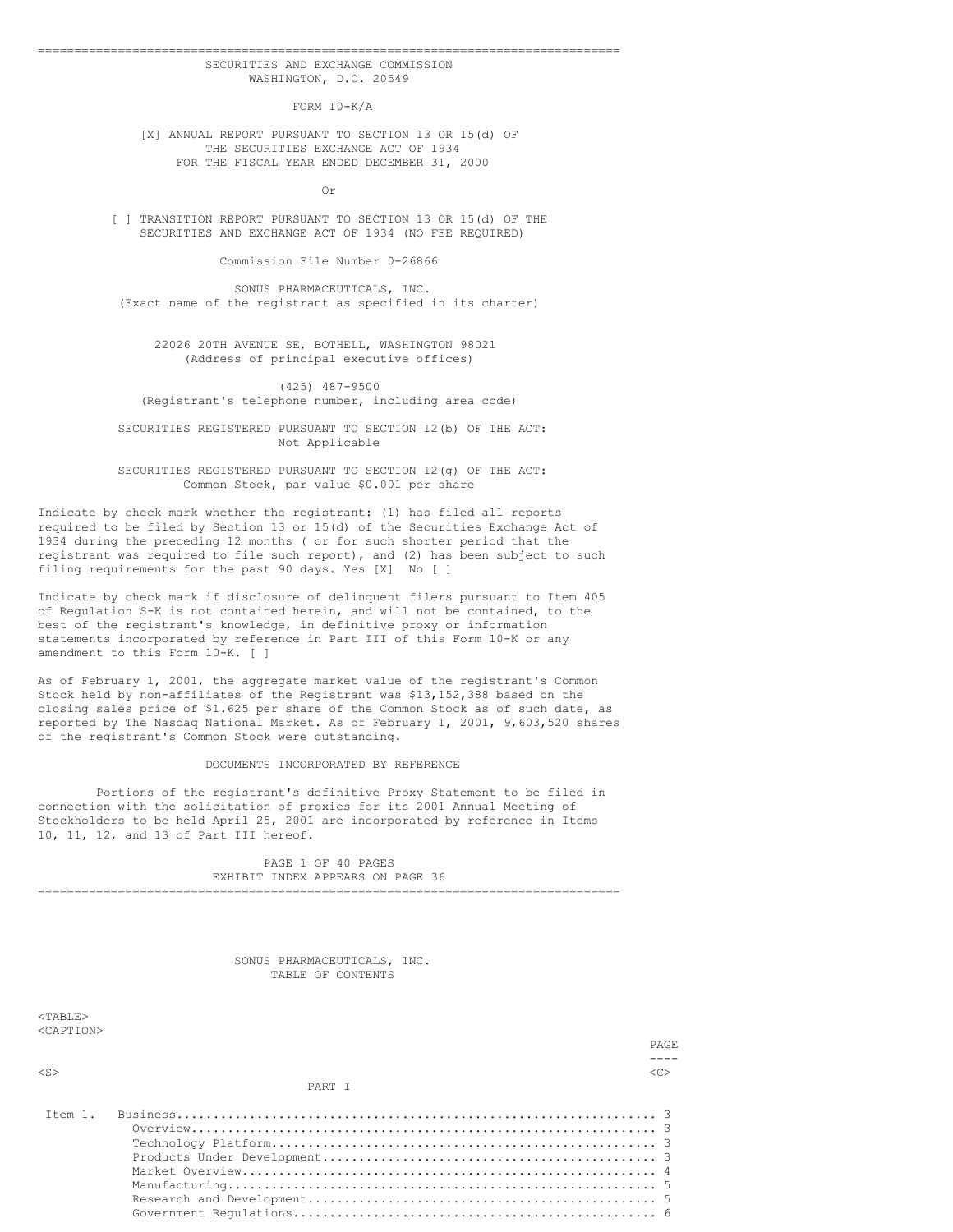|         | Certain Factors that May Affect Our Business and Future Results 9 |
|---------|-------------------------------------------------------------------|
| Item 2. |                                                                   |
| Item 3. |                                                                   |
| Item 4. | Submissions of Matters to a Vote of Security Holders14            |

#### PART II

| Item 5.  |                                                                         |
|----------|-------------------------------------------------------------------------|
| Item 6.  |                                                                         |
| Item 7.  | Management's Discussion and Analysis of Financial Condition and Results |
|          |                                                                         |
| Item 7A. | Ouantitative and Oualitative Disclosures About Market Risk20            |
| Item 8.  |                                                                         |
| Item 9.  |                                                                         |

#### PART III

| Item 10. Directors and Executive Officers of the Registrant35             |
|---------------------------------------------------------------------------|
|                                                                           |
| Item 12. Security Ownership of Certain Beneficial Owners and Management35 |
| Item 13. Certain Relationships and Related Transactions35                 |

### PART IV

| Item 14. Exhibits, Financial Statement Schedules and Reports on Form 8-K36 |  |  |  |  |  |  |
|----------------------------------------------------------------------------|--|--|--|--|--|--|
|                                                                            |  |  |  |  |  |  |
|                                                                            |  |  |  |  |  |  |

  |  |  |  |  |  | $\mathfrak{D}$ 

PART I

#### ITEM 1. BUSINESS

### OVERVIEW

Our Company is engaged in the research and development of therapeutic drug delivery and oxygen delivery products utilizing our core technology in emulsion formulations and surfactant chemistry. Based on this proprietary core technology, we have developed the TOCOSOL(TM) drug-delivery system to solubilize therapeutic drugs that are poorly soluble in water. We are developing a cancer therapy product and a cardiovascular therapy product using the TOCOSOL technology. We are also developing an oxygen delivery product based on core technology that utilizes stabilized fluorocarbon gas microbubbles to more efficiently transport oxygen to body tissues. See "Products Under Development" section below for further discussion of our current products.

## TOCOSOL DRUG DELIVERY TECHNOLOGY PLATFORM

We have developed the TOCOSOL drug delivery technology to solubilize therapeutic drugs that are poorly soluble in water with the goal of developing products that can be administered more easily to the patient, with fewer side effects and equivalent or higher efficacy. The TOCOSOL technology uses tocopherol (vitamin E) and tocopherol-based surfactants. Our strategy for development of the TOCOSOL drug delivery system has three parts:

- To develop proprietary new formulations of currently marketed intravenous drugs that are generic or which are coming off patent protection.
- To collaborate with other pharmaceutical companies to provide them with drug delivery solutions for their new or existing drug substances that have known formulation challenges or need life cycle extensions.
- To license the TOCOSOL technology to other drug delivery companies for development of alternate dosage forms, such as oral, nasal, and topical applications.

#### PRODUCTS UNDER DEVELOPMENT

### S-8184 -- CANCER THERAPY

The first application of our TOCOSOL drug delivery technology is an injectable paclitaxel emulsion formulation, S-8184. Paclitaxel is the active ingredient in a highly successful cancer treatment currently on the market for the treatment of breast, ovarian and non-small cell lung cancer. We filed an Investigational New Drug Application, or IND, with the U.S. Food and Drug Administration in late 2000 and initiated our Phase 1 human clinical study in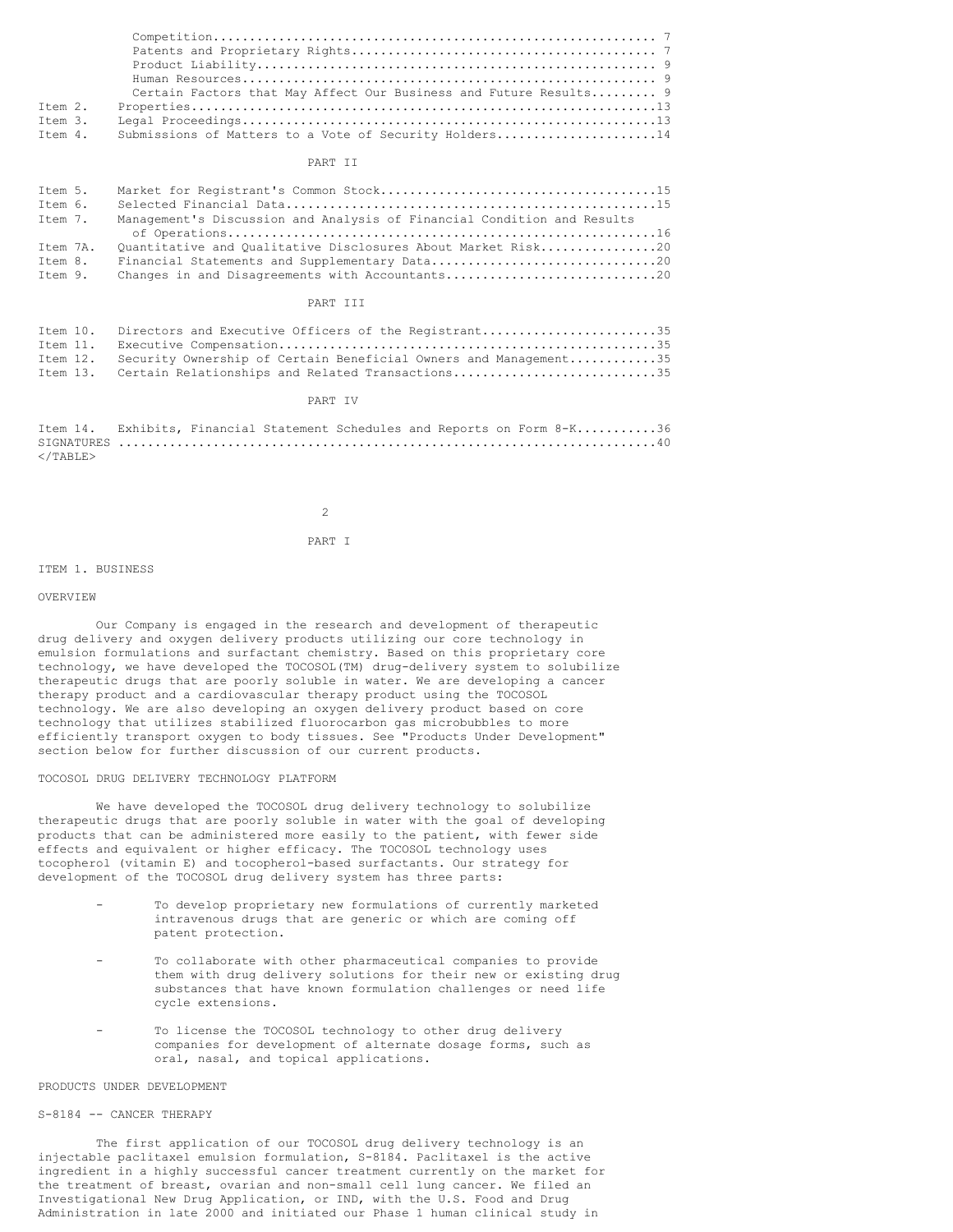December 2000. The Phase 1 study will determine whether the S-8184 paclitaxel emulsion can reduce side effects, reduce or eliminate the need for premedications and be delivered in a single, quick injection in a matter of minutes compared to the hours of infusion with existing formulations of paclitaxel. We expect to complete patient enrollment in the S-8184 Phase 1 study in the second half of 2001.

3

#### S-2646 -- CARDIOVASCULAR THERAPY

Consistent with our strategy to apply our TOCOSOL drug delivery technology to intravenous marketed drugs that are generic and/or have patents expiring, S-2646 is a reformulation of an intravenous cardiac drug, amiodarone, that is marketed for the treatment of the life threatening cardiac rhythm disturbances, ventricular fibrillation and unstable ventricular tachycardia. The currently marketed form of the drug has side effects, namely hypotention (low blood pressure) and venous irritation, that may limit the drug's effectiveness when administered in emergency situations in the field. With the TOCOSOL drug delivery system, S-2646 may have lower toxicity than the currently marketed intravenous formulation, which could allow faster administration of the drug. We expect to complete formulation development and pre-clinical studies with S-2646 by the end of 2001.

### S-9156 -- OXYGEN DELIVERY

We are also developing an oxygen delivery product, S-9156 for use in therapeutic applications. This product utilizes stabilized microbubbles, formed from our fluorocarbon emulsion technology, for transporting oxygen to the body's tissues. In pre-clinical studies, S-9156 was shown to carry large volumes of oxygen adequate to sustain life at doses that are many times lower than other liquid fluorocarbon products that are currently under development by others. This may present important clinical advantages because many of the side effects associated with administration of large volumes of liquid fluorocarbons could be minimized with S-9156. Potential applications for S-9156 include for use in trauma situations to provide immediate tissue oxygenation when there is no availability or time for typing and cross-matching blood for transfusion or for oxygenation of solid tumors to increase the effectiveness of radiotherapy. We expect to complete pre-clinical studies with S-9156 and file an IND with the U.S. Food and Drug Administration by the end of 2001.

#### MARKET OVERVIEW

#### CANCER

According to the American Cancer Society, cancer is the second leading cause of death in the United States and accounts for approximately one in every four deaths. Since 1990, approximately 13 million new cases have been diagnosed and about 5 million lives have been lost to cancer. The National Cancer Institute estimated the total cost of cancer to be \$107 billion in 2000. The worldwide cancer drug market was estimated at \$16 billion in 1998, representing a 15% growth from 1997. Despite the resources spent on cancer and the many advances that have been made to date, current treatments for many tumors are often inadequate and improved cancer treatment drugs are still needed.

### CARDIOVASCULAR

Since 1900, cardiovascular disease has been the number one killer in the U.S. every year but one. Cardiovascular diseases will account for approximately 1 million deaths in the U.S. in 2001, or one of every 2.5 deaths. About 220,000 people a year will die from sudden deaths caused by cardiac arrest. Most of the cardiac arrests that lead to sudden death occur when the electrical impulses in the heart become rapid (ventricular tachycardia) or chaotic (ventricular fibrillation) or both. This irregular rhythm causes the heart to stop beating effectively. Early advanced cardiac life support (ACLS) can result in significantly higher long-term survival rates for witnessed cardiac arrest. A key component of ACLS is the early and fast administration of anti-arrhythmic drugs, particularly intravenous (i.v.) amiodarone. In addition to sudden cardiac arrest situations, i.v. amiodarone is used in the management of certain other

## 4

frequently recurring ventricular arrhythmias. The U.S. market for the one current commercial formulation of i.v. amiodarone is estimated at \$200 million and growing.

### OXYGEN DELIVERY/BLOOD SUBSTITUTES

The opportunity for an oxygen therapeutic product such as S-9156 includes applications where the product can be used as a blood substitute (e.g. in hemorrhagic shock or transfusion applications) and applications where the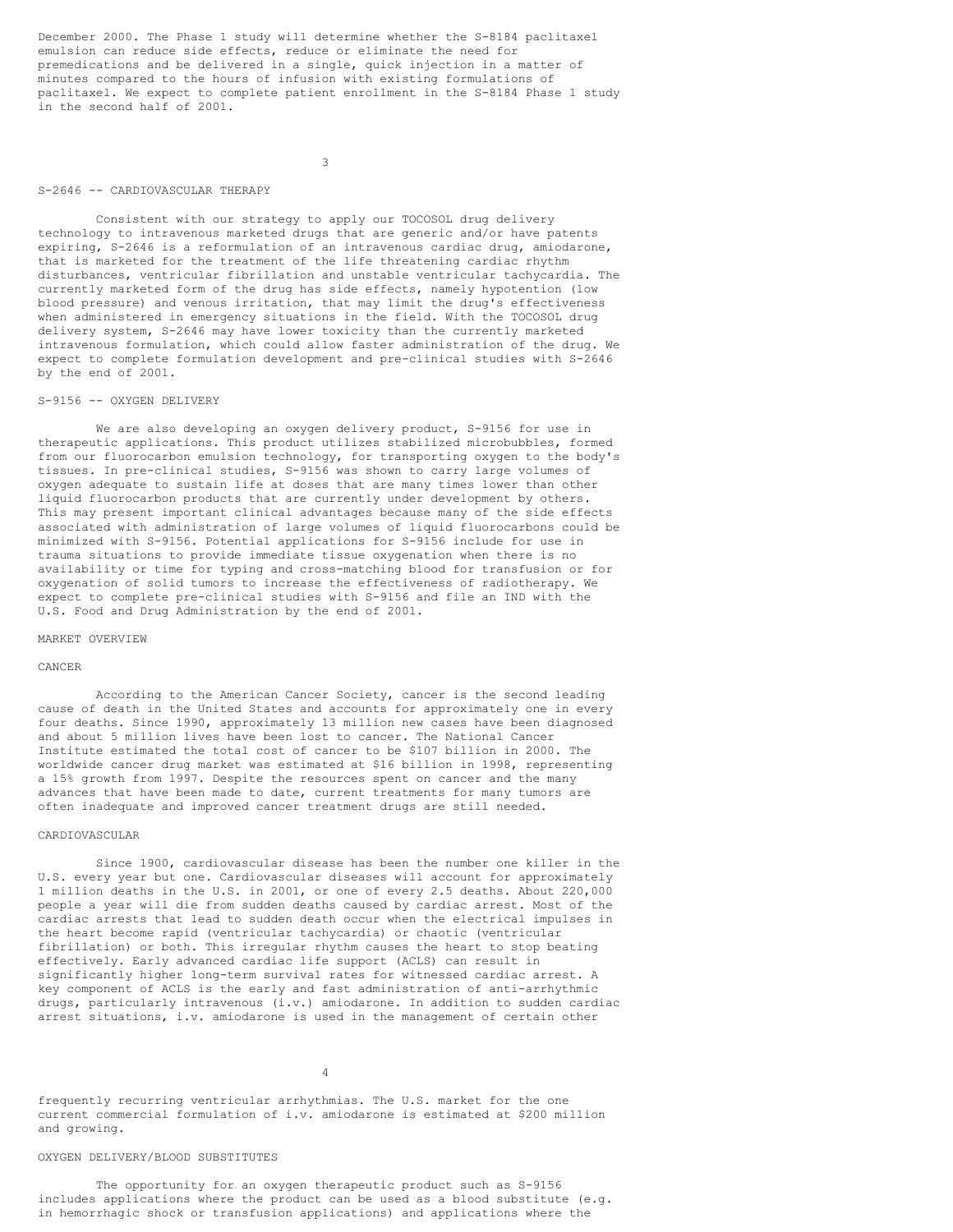product can be used to augment the normal oxygen delivery function of blood where normal oxygen transport is compromised (e.g. hypoxic tumors, carbon monoxide poisoning).

The market for an artificial oxygen carrier is in the early stages of development but can be estimated relative to the number of applicable therapeutic procedures performed. For example, in the U.S., 2.5 million surgical procedures are performed per year requiring a total of 8.2 million units of transfused blood. Worldwide, the total demand is 35 million units per year. If the availability of blood substitutes could reduce the requirement for 10 percent of the transfused units, at a cost of about \$150 per unit, the market opportunity would therefore be \$350 million per year.

In the area of cancer therapeutics, approximately 600,000 patients receive radiation therapy in the U.S. per year, involving 25-35 treatments per patient for a total of 15-21 million treatments each year. If just 10 percent of radiation treatments were augmented with oxygen diffusion enhancers, such as a perfluorocarbon oxygen carrier, at an average cost of \$150 per dose, the market opportunity in the U.S. alone could exceed \$300 million.

#### MANUFACTURING

We currently produce non-GMP batches of our products at our facilities in Bothell, Washington as part of our ongoing research and development. We also utilize an outside FDA-certified institution to manufacture our products under current GMP requirements for our use in preclinical and clinical studies. In the event that we receive FDA approval for one or more of our products, we anticipate that we would either contract with one or more third parties to manufacture our products or invest in the scale-up of our own manufacturing facility.

#### RESEARCH AND DEVELOPMENT

We currently conduct research and development activities at our facilities. We also engage in certain research, preclinical studies and clinical development efforts at universities and other institutions. Our primary research and development efforts are currently directed at the development and application of S-8184, S-2646 and S-9156.

We incurred expenses of approximately \$3.3 million, \$5.6 million and \$10.5 million on research and development in fiscal 2000, 1999 and 1998, respectively. See "Item 7. Management's Discussion and Analysis of Financial Condition and Results of Operations" for further discussion of research and development spending trends.

5

#### GOVERNMENT REGULATIONS -- DRUG APPROVAL PROCESS

Regulation by governmental authorities in the U.S. and other countries is a significant factor in our ongoing research and development activities and in the production and marketing of our products. In order to undertake clinical tests, to produce and market products for human diagnostic or therapeutic use, mandatory procedures and safety standards established by the FDA in the U.S. and comparable agencies in other countries must be followed.

The standard process required by the FDA before a pharmaceutical agent may be marketed in the U.S. includes the following steps:

- (i.) Preclinical studies including laboratory evaluation and animal studies to test for initial safety and efficacy;
- (ii.) Submission to the FDA of an Investigational New Drug Application, or IND, which must become effective before human clinical trials may commence;
- (iii.) Adequate and well-controlled human clinical trials to establish the safety and efficacy of the drug in its intended application;
- (iv.) Submission to the FDA of a New Drug Application, or NDA, which application is not automatically accepted by the FDA for consideration; and
- (v.) FDA approval of the NDA prior to any commercial sale or shipment of the drug.

In addition to obtaining FDA approval for each product, each domestic drug-manufacturing establishment must be registered or licensed by the FDA for each product that is manufactured at that facility. U.S. manufacturing establishments are subject to inspections by the FDA and by other Federal, State and local agencies and must comply with Good Manufacturing Practices, or GMP, requirements applicable to the production of pharmaceutical drug products.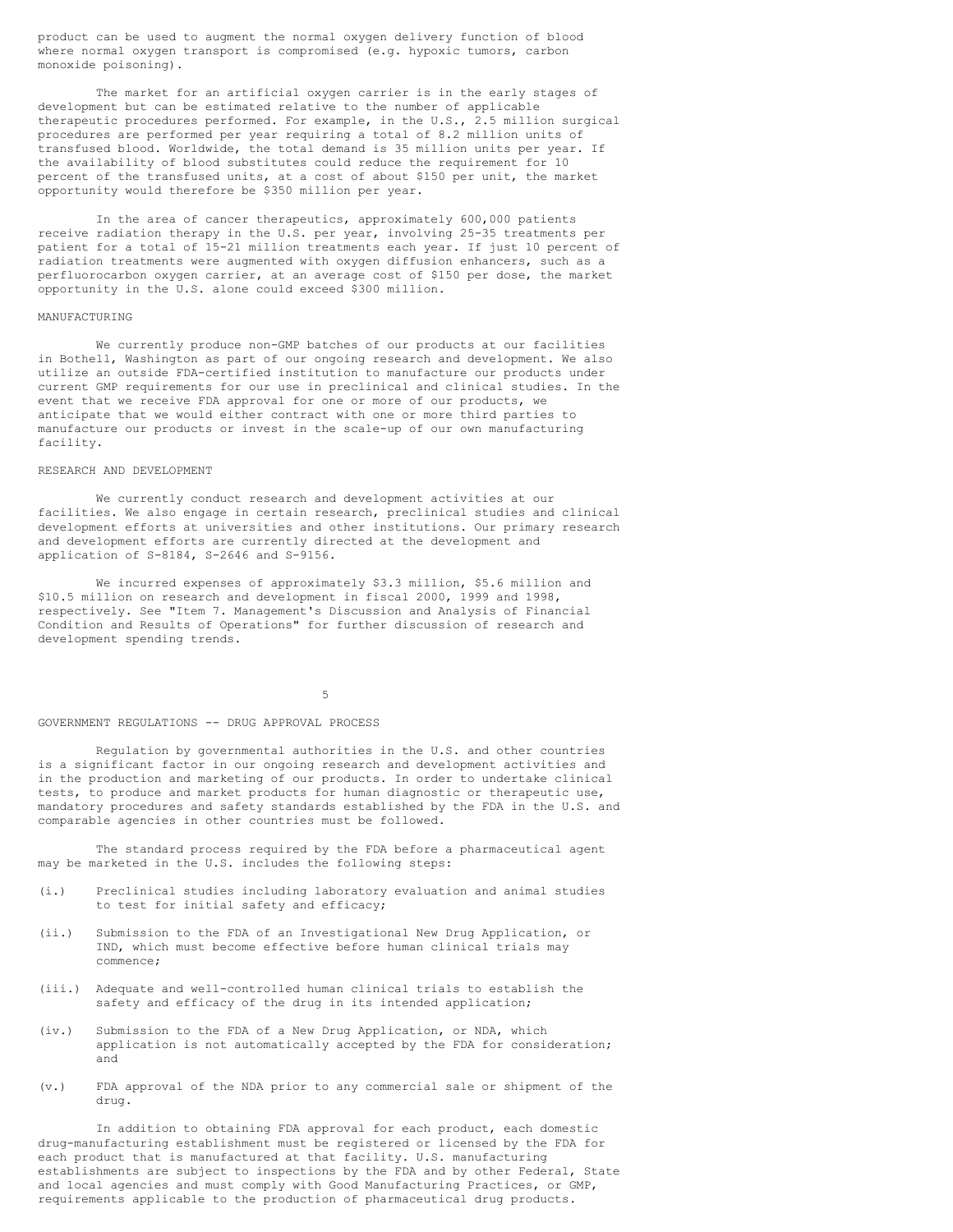Preclinical studies include laboratory evaluation of product chemistry and animal studies to assess the potential safety and efficacy of the product and its formulation. The results of the preclinical studies are submitted to the FDA as part of an IND, and unless the FDA objects, the IND will become effective 30 days following its receipt by the FDA.

Clinical trials involve the administration of the drug to healthy volunteers and/or to patients under the supervision of a qualified principal investigator. Clinical trials are conducted in accordance with protocols that detail the objectives of the study, the parameters to be used to monitor safety and the efficacy criteria to be evaluated. Each protocol is submitted to the FDA as part of the IND. Each clinical study is approved and monitored by an independent Institutional Review Board or Ethics Committee at each clinical site who will consider, among other things, ethical factors, informed consents, the safety of human subjects and the possible liability of the institution conducting a clinical study.

Clinical trials typically are conducted in three sequential phases, although the phases may overlap. In Phase 1, the initial introduction of the drug to humans, the drug is tested for safety and clinical pharmacology such as metabolism. Phase 2 involves detailed evaluation of safety and efficacy of the drug in patients with the disease or condition being studied. Phase 3 trials consist of larger scale evaluation of safety and efficacy and usually require greater patient numbers and multiple clinical trial sites, depending on the clinical indications for which marketing approval is sought.

The process of completing clinical testing and obtaining FDA approval for a new product is likely to take a number of years and require the expenditure of substantial resources. FDA may grant an

6

unconditional approval of a drug for a particular indication or may grant approval conditioned on further post-marketing testing. The FDA also may conclude that the submission is not adequate to support an approval and may require further clinical and preclinical testing, re-submission of the NDA, and further review. Even after initial FDA approval has been obtained, further studies may be required to provide additional data on safety or to gain approval for the use of a product for clinical indications other than those for which the product was approved initially. Also, the FDA may require post-marketing testing and surveillance programs to monitor the drug's efficacy and side effects.

Marketing of pharmaceutical products outside of the U.S. are subject to regulatory requirements that vary widely from country to country. In the European Union, the general trend has been towards coordination of the common standards for clinical testing of new drugs. Centralized approval in the European Union is coordinated through the European Medicines Evaluation Agency, or EMEA.

The level of regulation jurisdictions outside of the U.S. varies widely. The time required to obtain regulatory approval from comparable regulatory agencies in each country may be longer or shorter than that required for FDA or EMEA approval. In addition, in certain markets, reimbursement may be subject to governmentally mandated prices.

We are and may be subject to regulations under state and Federal law regarding occupational safety, laboratory practices, handling of chemicals, environmental protection and hazardous substance control. We also will be subject to other present and possible future local, state, federal and other jurisdiction regulations.

#### COMPETITION

The health care industry is characterized by extensive research efforts and rapid technological change. We believe that other pharmaceutical companies will compete with us in areas of research and development, acquisition of products and technology licenses, and the manufacturing and marketing of products that could potentially compete with ours. We expect that competition will be based primarily on safety, efficacy, ease of administration, breadth of approved indications, reimbursement, and physician and patient acceptance. Many of our competitors and potential competitors have substantially greater financial, technical and human resources than we do and have substantially greater experience in developing products, obtaining regulatory approvals and marketing and manufacturing products. Accordingly, these competitors may succeed in obtaining FDA or non-U.S. approval for their products more rapidly than us. Generally, products that reach the market first have a market advantage. In addition, other technologies or products may be developed that have an entirely different approach that would render our technology and products noncompetitive or obsolete. See "Certain Factors That May Affect Our Business and Future Results -- Competition and Risk of Technological Obsolescence."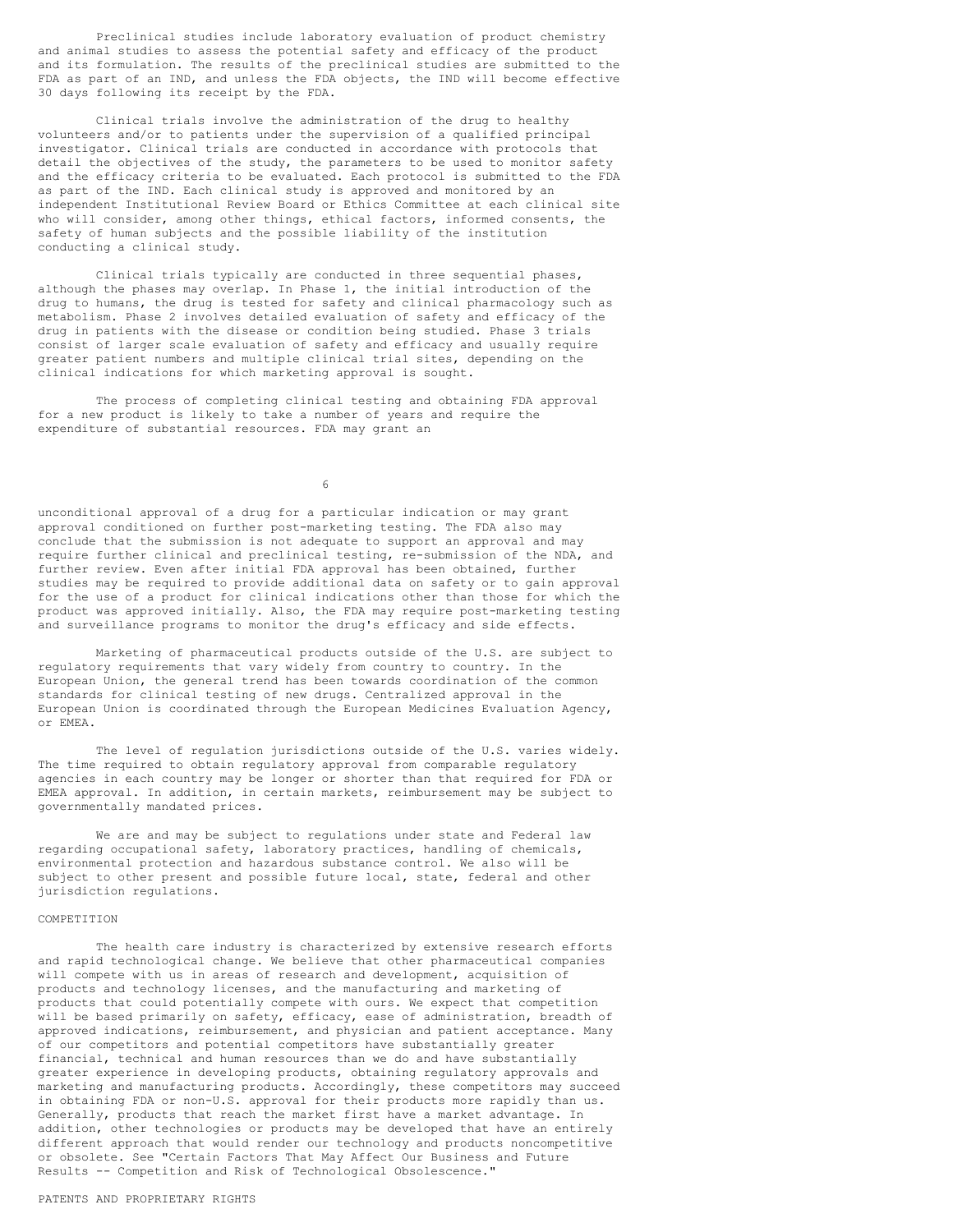We consider the protection of our technology to be important to our business. In addition to seeking U.S. patent protection for many of our inventions, we are also seeking patent protection in other countries in order to protect our proprietary rights to inventions. We also rely upon trade secrets, know-how, continuing technological innovations and licensing opportunities to develop and maintain our competitive position.

Our success will depend, in part, on our ability to obtain patents, defend patents and protect trade secrets. We have filed patent applications in the U.S. and in over 40 other countries relating to our principal technologies. In the U.S., 12 patents have been issued to us, the claims of which are primarily

7

directed to ultrasound contrast media that include fluorocarbon containing chemicals as well as methods of making and using these media. The patent position of medical and pharmaceutical companies is highly uncertain and involves complex legal and factual questions. There can be no assurance that any claims which are included in pending or future patent applications will be issued, that any issued patents will provide us with competitive advantage or will not be challenged by third parties, or that the existing or future patents of third parties will not have an adverse effect on our ability to commercialize our products. Furthermore, there can be no assurance that other companies will not independently develop similar products, duplicate any of our products or design around patents that may be issued to us. Litigation or administrative proceedings may be necessary to enforce any patents issued to us or to determine the scope and validity of others' proprietary rights in court or administrative proceedings. Any litigation or administrative proceeding could result in substantial costs to us and distraction of our management. An adverse ruling in any litigation or administrative proceeding could have a material adverse effect on our business, financial condition and results of operations. A significant portion of our drug delivery products is based upon extending the effective patent life of existing products through the use of our proprietary technology. See "Legal Proceedings" and "Certain Factors That May Affect Our Business and Future Results -- If we fail to secure adequate intellectual property protection or become involved in an intellectual property dispute, it could significantly harm our financial results and ability to compete."

Our commercial success will depend in part on not infringing patents issued to competitors. There can be no assurance that patents belonging to competitors or others will not require us to alter our products or processes, pay licensing fees or cease development of our current or future products. Any litigation regarding infringement could result in substantial costs to us and distraction of our management, and any adverse ruling in any litigation could have a material adverse effect on our business, financial condition and results of operations. Further, there can be no assurance that we will be able to license other technology that we may require at a reasonable cost or at all. Failure by us to obtain a license to any technology that we may require to commercialize our products could have a material adverse effect on our business, financial condition and results of operations. In addition, to determine the priority of inventions and the ultimate ownership of patents, we may participate in interference, reissue or re-examination proceedings conducted by the U.S. Patent and Trademark Office ("PTO") or in proceedings before other agencies with respect to any of our existing patents or patent applications or any future patents or applications, any of which could result in loss of ownership of existing, issued patents, substantial costs to us and distraction of our management. See "Legal Proceedings" and "Certain Factors That May Affect Our Business and Future Results -- Our commercial success will depend in part on not infringing patents issued to competitors."

In August 1999, we entered into an agreement with Nycomed Imaging AS ("Nycomed") for the cross-license of certain proprietary ultrasound contrast agent technologies. Under the terms of the agreement, we provided Nycomed with an exclusive license to our ultrasound contrast patents except as related to perfluoropentane. Under the exclusive license to the patents, Nycomed also has the right to freely sublicense to other companies with a portion of any sublicense fees to be paid to us. In addition, we have a worldwide, non-exclusive license to certain of Nycomed's ultrasound contrast agent patents. We also have the right to sublicense these patents to our collaborative partners. Under the agreement, Nycomed paid us a license fee of \$10.0 million in 1999. In addition, Nycomed pays royalties to us based on the sales of licensed products.

Also, under the agreement, we transferred to Nycomed the responsibilities and legal costs associated with patent infringement litigation with DuPont Pharmaceuticals Company, DuPont Contrast Imaging, Inc., E.I. DuPont de Nemours & Co., Inc and DuPont Pharma, Inc. See "Legal Proceedings."

8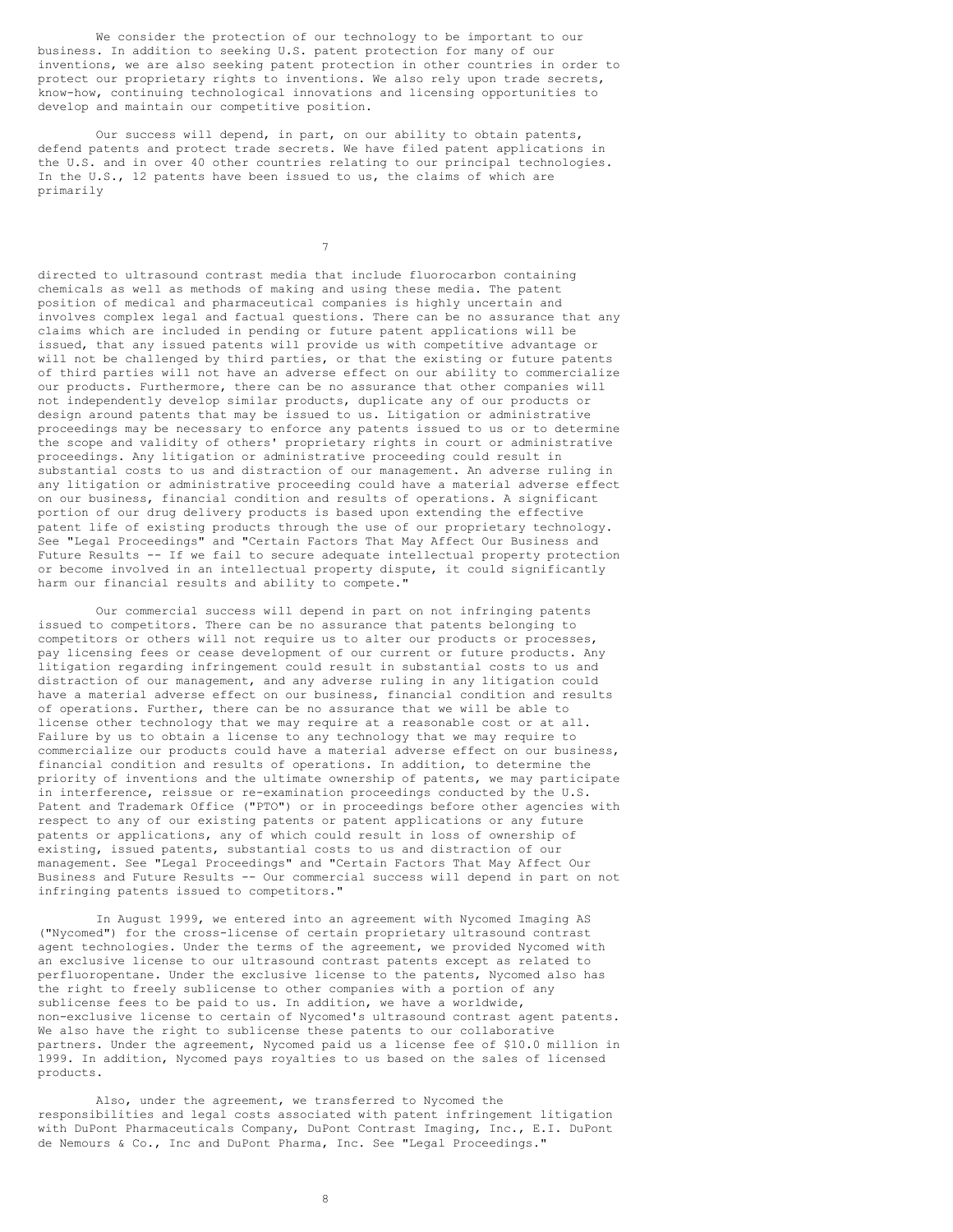We have obtained a registered trademark for our corporate name and have filed for the registration of our TOCOSOL trademark in the U.S. and certain other countries. There can be no assurance that the registered or unregistered trademarks or trade names of our company will not infringe upon third party rights or will be acceptable to regulatory agencies. The requirement to change our trademarks or trade name could entail significant expenses and could have a material adverse effect on our business, financial condition and results of operations.

We also rely on unpatented trade secrets, proprietary know-how and continuing technological innovation which we seek to protect, in part, by confidentiality agreements with our corporate partners, collaborators, employees and consultants. There can be no assurance that these agreements will not be breached, that we will have adequate remedies for any breach, or that our trade secrets or know-how will not otherwise become known or be independently discovered by competitors. Further, there can be no assurance that we will be able to protect our trade secrets or that others will not independently develop substantially equivalent proprietary information and techniques. See "Certain Factors That May Affect Our Business and Future Results -- Dependence on patents and proprietary rights."

### PRODUCT LIABILITY

The clinical testing, manufacturing and marketing of our products may expose us to product liability claims. We maintain liability insurance for possible claims arising from the use of our products in clinical trials with limits of \$5.0 million per claim and in the aggregate. Although we have never been subject to a product liability claim, there can be no assurance that the coverage limits of our insurance policies will be adequate or that one or more successful claims brought against us would not have a material adverse effect upon our business, financial condition and results of operations. If any of our products under development are approved by the FDA, there can be no assurance that adequate product liability insurance will be available, or if available, that it will be available at a reasonable cost. Any adverse outcome resulting from a product liability claim could have a material adverse effect on our business, financial condition and results of operations.

### HUMAN RESOURCES

As of March 1, 2001, we had 30 employees, 20 engaged in research and development, regulatory, clinical and manufacturing activities, and 10 in business operations and administration, management, and business development. We consider our relations with our employees to be good, and none of our employees is a party to a collective bargaining agreement.

## CERTAIN FACTORS THAT MAY AFFECT OUR BUSINESS AND FUTURE RESULTS

This report contains forward looking statements which are based upon management's current beliefs and judgment. These statements and our business are subject to a number of risks and uncertainties, some of which are discussed below. Other risks are presented elsewhere in this report. You should consider the following risks carefully in addition to the other information contained in this report before purchasing shares of our common stock. If any of the following risks actually occur, they could seriously harm our business, financial conditions or results of operations. In such case, the trading price of our common stock could decline, and you may lose all or part of your investment.

If we fail to develop products, then we may never realize revenue from product commercialization. A key element of our business strategy is to utilize our technologies for the development and commercialization of drug delivery and oxygen delivery products. Our drug delivery technology is a new approach to the formulation of water insoluble compounds for therapeutic applications. Significant

9

expenditures in additional research and development, clinical testing, regulatory, manufacturing, and sales and marketing activities will be necessary in order for us to commercialize any products developed with our technology. Even if we are successful in developing our products, there is no assurance that a commercially viable market will develop. While it is our strategy to develop additional products under our drug delivery technology by entering into feasibility study agreements with companies who own active compounds, there can be no assurance that we will enter into any feasibility studies. Moreover, there can be no assurance that these feasibility studies will result in development or license agreements. Without feasibility studies or development or license agreements, we may need to scale back or terminate our efforts to develop other products using our drug delivery technology.

We have a history of operating losses, and we may never become profitable. We have experienced significant accumulated losses since our inception, and are expected to incur net losses for the foreseeable future.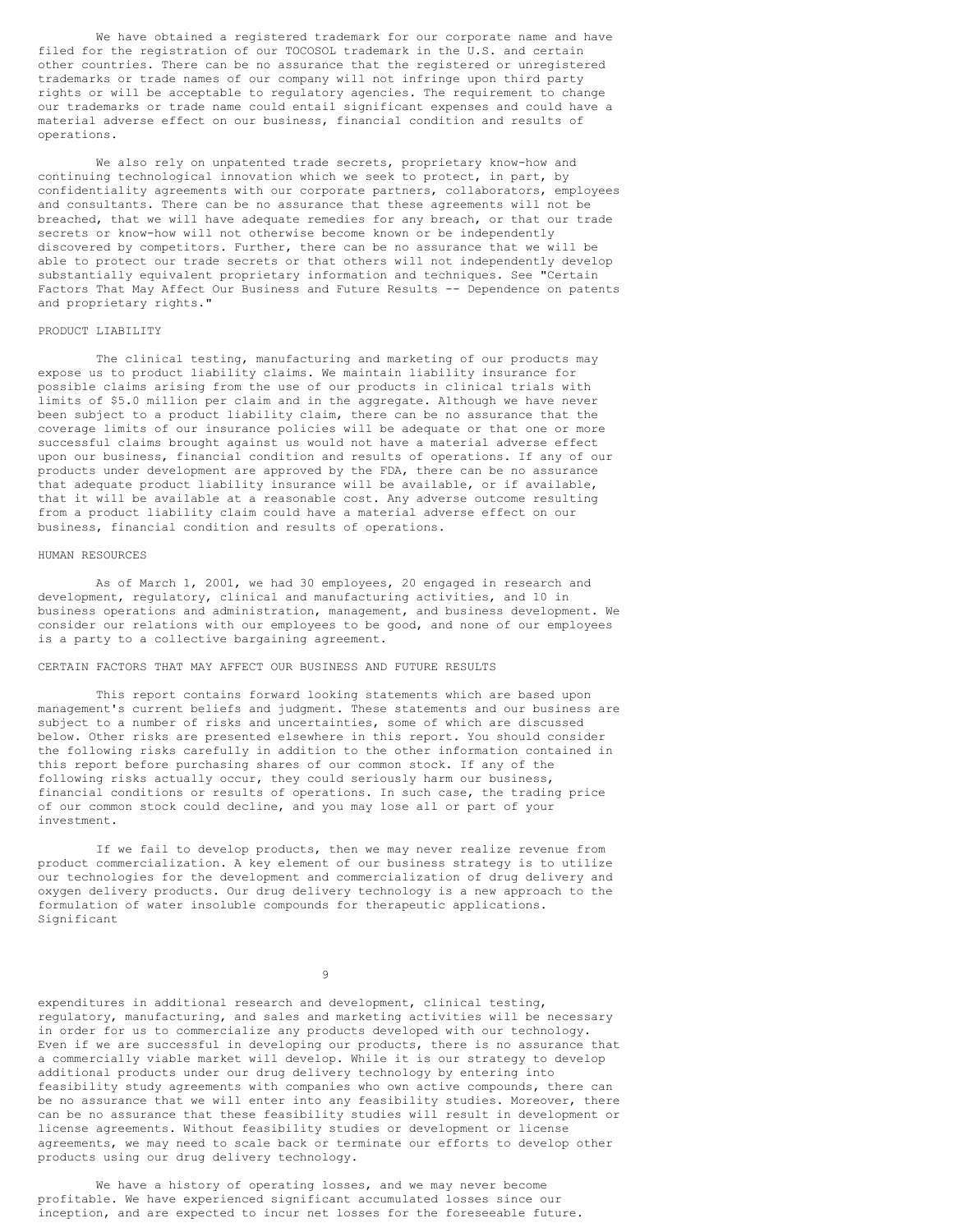These losses have resulted primarily from expenses associated with our research and development activities, including preclinical and clinical trials, and general and administrative expenses. We anticipate that our operating losses will continue as we further invest in research and development for our products. Even if we generate significant product revenues, there can be no assurance that we will be able to sustain profitability. Our results of operations have varied and will continue to vary significantly and depend on, among other factors:

- Entering into new collaborative or product license agreements:
- The timing of payments, if any, under collaborative partner agreements;
- The timing and costs of clinical trials;
- Costs related to obtaining, defending and enforcing patents.

We may need additional capital in the future. If additional capital is not available, we may have to curtail or cease operations. Our development efforts to date have consumed substantial amounts of cash, and we have generated only limited revenues from payments received from our contractual agreements. Our future capital requirements depend on many factors including:

- Our ability to obtain and retain funding from third parties under contractual agreements;
- The ability to maintain our bank line of credit;
- Our progress on research and development programs and clinical trials;
- The time and costs required to gain regulatory approvals;
- The costs of filing, prosecuting and enforcing patents, patent applications, patent claims and trademarks;
- The costs of marketing and distribution of our products, if approved;
- The status of competing products; and
- The market acceptance and third-party reimbursement of our products, if approved.

Additional capital may not be available on terms acceptable to us, or at all. Any equity financing would likely result in substantial dilution to existing stockholders, and debt financing, if available, may include restrictive covenants. If we are unable to raise additional financing, we may have to reduce our expenditures, scale back our development of new products or license to others products that we otherwise would seek to commercialize ourselves.

We depend on third parties for funding, clinical development and distribution. We are dependent on third parties for funding and performance of a variety of activities including research, clinical development and manufacturing our products. If we are unable to establish these arrangements with third parties, if they are terminated or the collaborations are not successful, we will be required to

10

identify alternative partners to fund or perform research, clinical development, and/or manufacturing, which could have a material adverse effect on our business, financial condition and results of operations. Our success depends in part upon the performance by these collaborators of their responsibilities under these arrangements. We have no control over the resources that any potential partner may devote to the development and commercialization of products under these collaborations and our partners may fail to conduct their collaborative activities successfully or in a timely manner.

Governmental regulatory requirements are lengthy and expensive and failure to obtain necessary approvals will prevent us or our collaborators from commercializing a product. We are subject to uncertain governmental regulatory requirements and a lengthy approval process for our products prior to any commercial sales of our products. The development and commercial use of our products are regulated by the U.S. Food and Drug Administration, or FDA, the European Medicines Evaluation Agency, or EMEA, and comparable international regulatory agencies. The regulatory approval process for new products is lengthy and expensive. Before we can file an application with the FDA and comparable international agencies, the product candidate must undergo extensive testing, including animal studies and human clinical trials that can take many years and may require substantial expenditures. Data obtained from such testing may be susceptible to varying interpretations which could delay, limit or prevent regulatory approval. In addition, changes in regulatory policy for product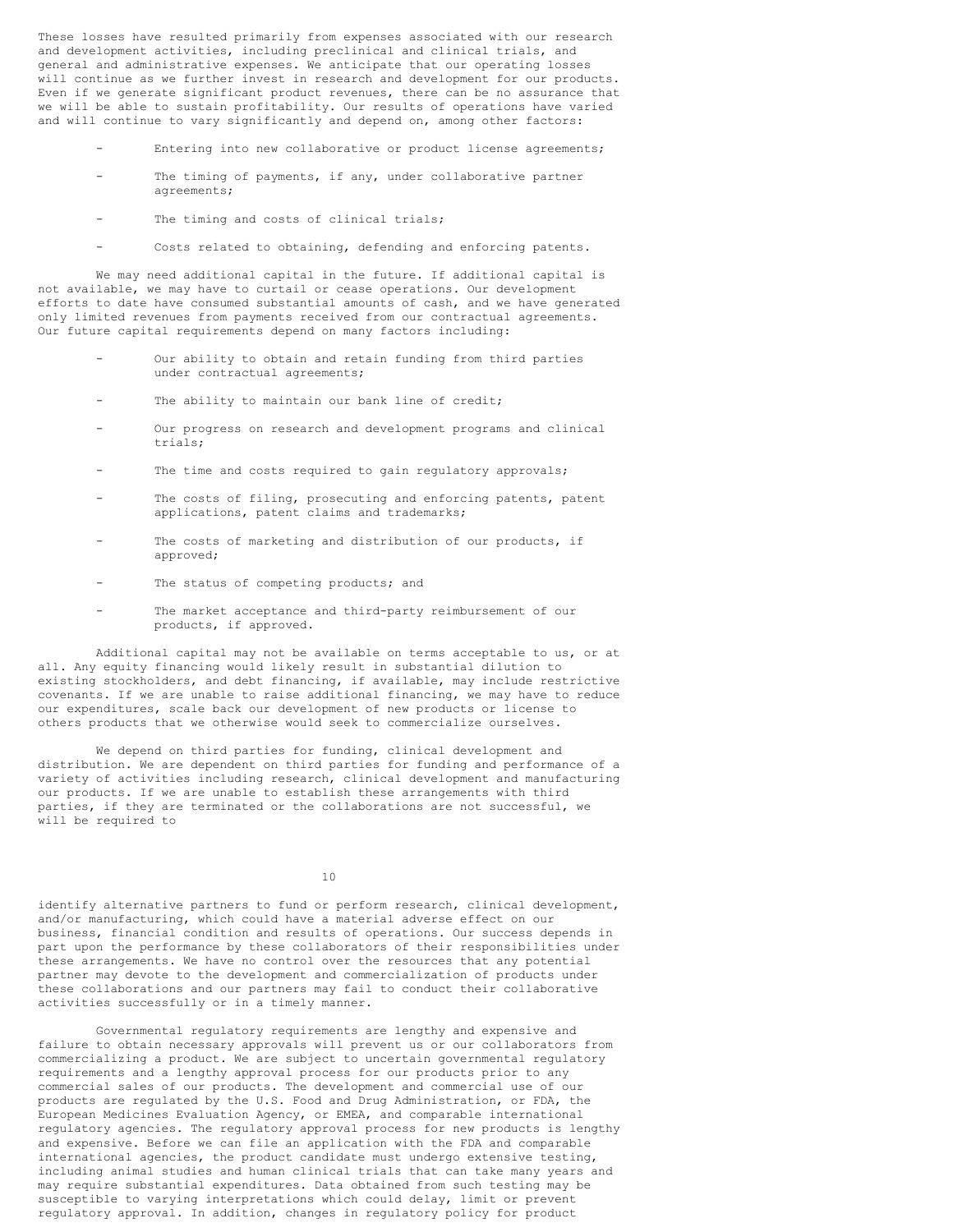approval may cause additional costs in our efforts to secure necessary approvals. We cannot predict if or when any of our products under development will be commercialized.

Future U.S. or international legislative or administrative actions also could prevent or delay regulatory approval of our products. Even if regulatory approvals are obtained, they may include significant limitations on the indicated uses for which a product may be marketed. A marketed product also is subject to continual FDA, EMEA and other regulatory agency review and regulation. Later discovery of previously unknown problems or failure to comply with the applicable regulatory requirements may result in restrictions on the marketing of a product or withdrawal of the product from the market, as well as possible civil or criminal sanctions. In addition, if marketing approval is obtained, the FDA, EMEA or other regulatory agency may require post-marketing testing and surveillance programs to monitor the product's efficacy and side effects. Results of these post-marketing programs may prevent or limit the further marketing of a product.

The markets for pharmaceutical products are highly competitive, and if we fail to compete effectively, our revenues will decline. The health care industry is characterized by extensive research efforts and rapid technological change. Competition in the development of pharmaceutical products is intense and expected to increase. We also believe that other medical and pharmaceutical companies will compete with us in the areas of research and development, acquisition of products and technology licenses, and the manufacturing and marketing of our products. Success in these fields will be based primarily on:

- Efficacy;
- Safety;
- Ease of administration;
- Breadth of approved indications; and
- Physician, healthcare payer and patient acceptance.

Many of our competitors and potential competitors have substantially greater financial, technical and human resources than we do and have substantially greater experience in developing products, obtaining regulatory approvals and marketing and manufacturing medical products. Accordingly, these competitors may succeed in obtaining FDA approval for their products more rapidly than us. In

11

addition, other technologies or products may be developed that have an entirely different approach that would render our technology and products noncompetitive or obsolete.

We primarily rely on third party suppliers and manufacturers to produce products that we develop and failure to retain such suppliers and manufacturers would adversely impact our ability to commercialize our products. We currently rely on third parties to supply the chemical ingredients necessary for our drug delivery and oxygen delivery products. The chemical ingredients for our products are manufactured by a limited number of vendors. The inability of these vendors to supply medical-grade materials to us could delay the manufacturing of, or cause us to cease the manufacturing of our products. We also rely on third parties to manufacture our products for research and development and clinical trials. Suppliers and manufacturers of our products must operate under GMP regulations, as required by the FDA, and there are a limited number of contract manufacturers that operate under GMP regulations. If we do not develop an in-house manufacturing capability or we are not able to identify and qualify alternative contract manufacturers, we may not be able to produce the required amount of our products for research and development and clinical trials. Failure to retain qualified suppliers and manufacturers will delay our research and development efforts as well as the time it takes to commercialize our products, which could materially adversely affect our operating results.

If we fail to secure adequate intellectual property protection or become involved in an intellectual property dispute, it could significantly harm our financial results and ability to compete. Our success will depend, in part, on our ability to obtain and defend patents and protect trade secrets. The patent position of medical and pharmaceutical companies is highly uncertain and involves complex legal and factual questions. There can be no assurance that any claims which are included in pending or future patent applications will be issued, that any issued patents will provide us with competitive advantages or will not be challenged by third parties, or that the existing or future patents of third parties will not have an adverse effect on our ability to commercialize our products. Furthermore, there can be no assurance that other companies will not independently develop similar products, duplicate any of our products or design around patents that may be issued to us. Litigation may be necessary to enforce any patents issued to us or to determine the scope and validity of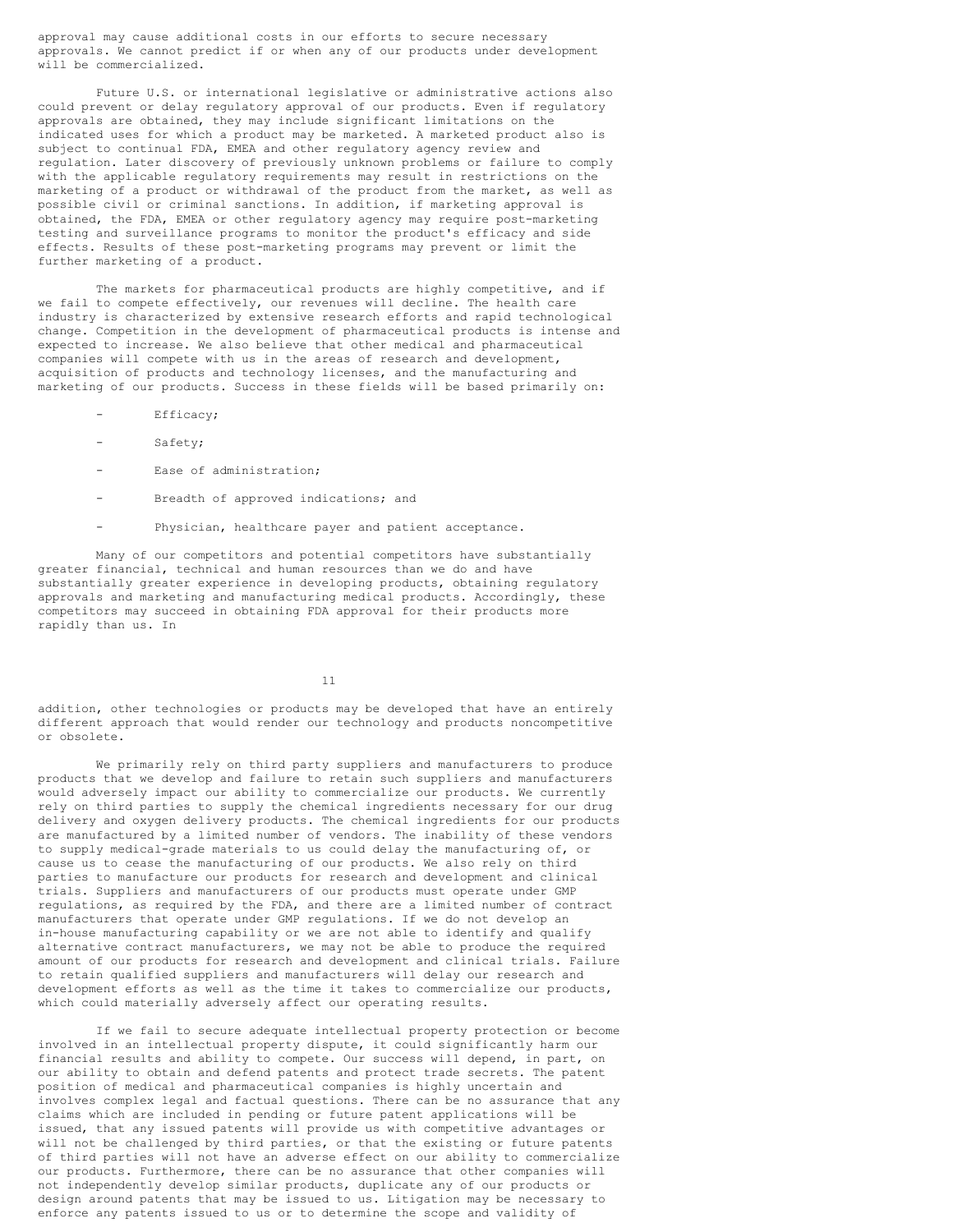others' proprietary rights in court or administrative proceedings. Any litigation or administrative proceeding could result in substantial costs to us and distraction of our management. An adverse ruling in any litigation or administrative proceeding could have a material adverse effect on our business, financial condition and results of operations.

Our commercial success will depend in part on not infringing patents issued to competitors. There can be no assurance that patents belonging to competitors will not require us to alter our products or processes, pay licensing fees or cease development of our current or future products. Any litigation regarding infringement could result in substantial costs to us and distraction of our management, and any adverse ruling in any litigation could have a material adverse effect on our business, financial condition and results of operations. Further, there can be no assurance that we will be able to license other technology that we may require at a reasonable cost or at all. Failure by us to obtain a license to any technology that we may require to commercialize our products would have a material adverse effect on our business, financial condition and results of operations. In addition, to determine the priority of inventions and the ultimate ownership of patents, we may participate in interference, reissue or re-examination proceedings conducted by the U.S. Patent and Trademark Office ("PTO") or in proceedings before international agencies with respect to any of our existing patents or patent applications or any future patents or applications, any of which could result in loss of ownership of existing, issued patents, substantial costs to us and distraction of our management.

12

The success of our products will depend, in part, on the acceptance of our products by third party payers. Our ability to successfully commercialize products that we develop will depend, in part, upon the extent to which reimbursement of the cost of such products will be available from domestic and international health administration authorities, private health insurers and other payer organizations. Third party payers are increasingly challenging the price of medical and pharmaceutical products and services or restricting the use of certain procedures in an attempt to limit costs. Further, significant uncertainty exists as to the reimbursement status of newly approved health care products, and there can be no assurance that adequate third party coverage will be available.

Failure to satisfy Nasdaq National Market Listing requirements may result in our stock being delisted from the Nasdaq National Market. Our common stock is currently listed on the Nasdaq National Market under the symbol "SNUS." For continued inclusion on the Nasdaq National Market, we must maintain among other requirements net tangible assets of at least \$4.0 million, a minimum bid price of \$1.00 per share, and a market value of our public float of at least \$5.0 million. In the event that we fail to satisfy the listing standards on a continuous basis, our common stock may be removed from listing on the Nasdaq National Market. If our common stock is delisted from the Nasdaq National Market, trading of our common stock, if any, would be conducted in the over-the-counter market in the so-called "pink sheets" or, if available, the NASD's "Electronic Bulletin Board." As a result, stockholders could find it more difficult to dispose of, or to obtain accurate quotations as to the value of, our common stock, and the trading price per share could be reduced.

If we lose our key personnel or are unable to attract and retain qualified scientific and management personnel, we may be unable to become profitable. We are highly dependent on our key executives. The loss of any of these key executives or the inability to recruit and retain qualified scientific personnel to perform research and development and qualified management personnel could have a material adverse effect on our business, financial condition and results of operations. There can be no assurance that we will be able to attract and retain such personnel on acceptable terms, if at all, given the competition for experienced scientists and other personnel among numerous medical and pharmaceutical companies, universities and research institutions.

### ITEM 2. PROPERTIES

We currently lease approximately 27,000 square feet of laboratory and office space in a single facility near Seattle, Washington. The lease expires in April 2002 and includes an option to extend the term of the lease for three years. We believe that this facility will be adequate to meet our projected needs for the foreseeable future.

### ITEM 3. LEGAL PROCEEDINGS

In July 2000, DuPont Pharmaceuticals Company, DuPont Contrast Imaging, Inc., E.I. DuPont de Nemours & Co., Inc. and DuPont Pharma, Inc. (collectively "DuPont") filed a complaint in the United States District Court for the District of Massachusetts against us and certain Nycomed Amersham-related entities. DuPont's complaint seeks a declaratory judgment that certain ultrasound contrast patents owned by us and licensed to Nycomed are invalid and not infringed by DuPont. We and Nycomed believe DuPont's complaint is without merit and intend to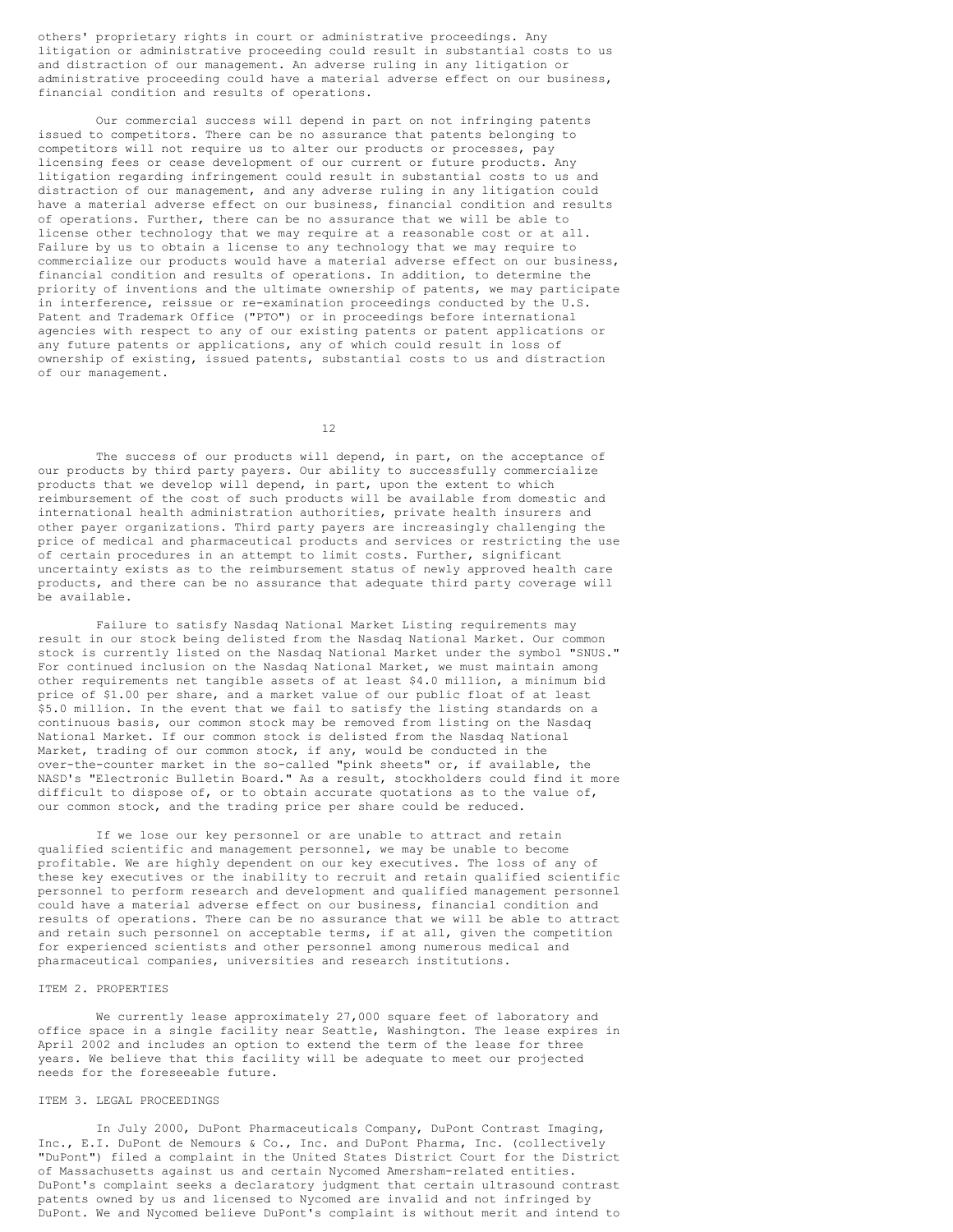vigorously defend against the complaint. At the request of Nycomed and us, the Massachusetts action has been transferred to the U.S. District Court for the Western District of Washington.

13

Under our license agreement with Nycomed, Nycomed has the right to enforce the patents in the field of non-perfluoropentane ultrasound contrast agents on behalf of Nycomed and on our behalf, at Nycomed's expense. Pursuant to this right, Nycomed and we also have filed against DuPont a patent infringement action in the U.S. District Court for the Western District of Washington alleging that DuPont's contrast agent known as "Definity" infringes patents we own and have licensed to Nycomed. The patent infringement action filed in Washington is based on the same questions of patent infringement and validity that were raised in the Massachusetts action. We believe it is likely that these actions, both of which have been assigned to the same judge in the U.S. District Court for the Western District of Washington, will be consolidated and effectively proceed as one action. Pursuant to our license agreement with Nycomed, Nycomed will bear all costs and expenses associated with the prosecution of the Washington action and the defense of the Massachusetts action.

In 1998, various class action complaints were filed in the Superior Court of Washington (the "State Action") and in the U.S. District Court for the Western District of Washington (the "Federal Action") against us and certain of our officers and directors, alleging violations of Washington State and U.S. securities laws. In October 1998, we and the individual defendants moved to dismiss and stay the State Action. The state law claims in the State Action were subsequently re-filed in the Federal Action. In February 1999, plaintiffs filed a consolidated and amended complaint in the Federal Action, alleging violations of Washington State and U.S. securities laws. In March 1999, we and the individual defendants filed a motion to dismiss the consolidated amended complaint in the Federal Action. In July 1999, the Court entered an order denying in part and granting in part the motion to dismiss the complaint in the Federal Action. In November 1999, we filed motions for summary judgment and to stay discovery.

In July 2000, with the consent of our insurance carrier, we entered into a Memorandum of Understanding with the plaintiffs to settle the action for \$4.0 million, an amount within our insurance policy limits, conditioned upon approval of the Court. As part of the settlement agreement, our insurance carrier agreed to pay the settlement directly to plaintiffs through an escrow account funded by the insurance company in 2000. In February 2001, the Court approved the settlement and entered an order dismissing with prejudice all claims against us and certain officers and directors.

#### ITEM 4. SUBMISSION OF MATTERS TO A VOTE OF SECURITY HOLDERS

No matters were submitted to a vote of security holders during the fourth quarter of the year ended December 31, 2000.

14

#### PART II

#### ITEM 5. MARKET FOR THE REGISTRANT'S COMMON STOCK

Our common stock first began trading on the Nasdaq National Market under the symbol SNUS on October 12, 1995. No cash dividends have been paid on the common stock, and we do not anticipate paying any cash dividends in the foreseeable future. As of February 1, 2001, there were 148 stockholders of record and approximately 6,500 beneficial stockholders of our company's Common Stock. The high and low sales prices of our Common Stock as reported by Nasdaq for the eight quarters ended December 31, 2000 are as follows:

#### $<$ TABLE> <CAPTION>

|           |                | HIGH            | LOW             |
|-----------|----------------|-----------------|-----------------|
|           |                |                 |                 |
| $<$ S $>$ |                | < <sub></sub>   | < <sub></sub>   |
|           | 2000           |                 |                 |
|           | First Ouarter  | $11 \t1/4$      | 227/64          |
|           | Second Ouarter | $4 \frac{3}{4}$ | $2 \frac{1}{2}$ |
|           | Third Ouarter  | $4 \frac{3}{4}$ | $3\frac{5}{32}$ |
|           | Fourth Ouarter | 4               | 13/32           |
|           | 1999           |                 |                 |
|           | First Ouarter  | 107/8           | 47/8            |
|           | Second Ouarter | 81/4            | 5               |
|           | Third Ouarter  | 71/8            | 3               |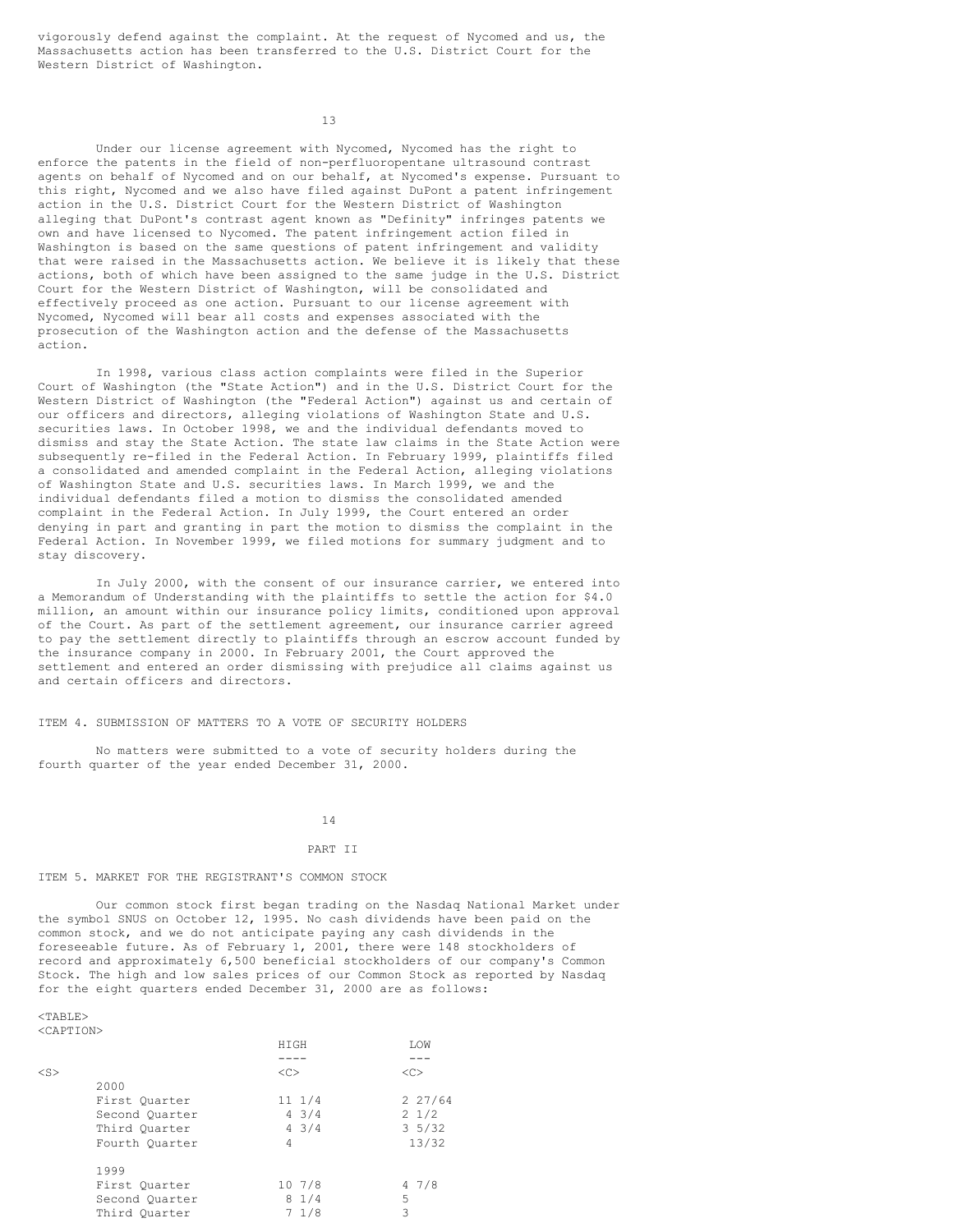|                    | Fourth Quarter | 45/8 | $2 \frac{1}{16}$ |
|--------------------|----------------|------|------------------|
| $\epsilon$ /TARIFS |                |      |                  |

</TABLE>

### ITEM 6. SELECTED FINANCIAL DATA

 $<$ TABLE $>$ <CAPTION>

|                               | YEAR ENDED DECEMBER 31, |                       |                                       |          |          |  |
|-------------------------------|-------------------------|-----------------------|---------------------------------------|----------|----------|--|
|                               | 2000                    | 1999                  | 1998                                  | 1997     | 1996     |  |
|                               |                         |                       | (IN THOUSANDS, EXCEPT PER SHARE DATA) |          |          |  |
| $<$ S $>$                     | <<                      | <<                    | <<                                    | <<       | <<       |  |
| STATEMENT OF OPERATIONS DATA: |                         |                       |                                       |          |          |  |
| Revenues                      | S<br>408                | \$12,050              | \$5,100                               | \$18,900 | \$16,600 |  |
| Total operating expenses      | \$7,641                 | \$12,088              | \$17,012                              | \$18,763 | \$14,988 |  |
| Net income (loss)             | \$(2, 147)              | $\mathsf{S}^-$<br>435 | \$(11, 173)                           | \$1,011  | \$1,722  |  |
| Net income (loss) per share:  |                         |                       |                                       |          |          |  |
| Basic                         | \$ (0.23)               | \$0.05                | \$(1.30)                              | \$0.12   | \$0.20   |  |
| Diluted                       | \$ (0.23)               | \$0.05                | S.<br>(1, 30)                         | \$0.11   | \$0.19   |  |
| Shares used in calculation of |                         |                       |                                       |          |          |  |
| net income (loss) per share   |                         |                       |                                       |          |          |  |
| Basic                         | 9,146                   | 8,836                 | 8,622                                 | 8,565    | 8,481    |  |
| Diluted                       | 9.146                   | 8,969                 | 8,622                                 | 9,580    | 9.064    |  |
|                               |                         |                       |                                       |          |          |  |

# $<$ /TABLE>

# <TABLE>

<CAPTION>

|                            | DECEMBER 31,<br>AS OF |             |                |           |          |  |  |
|----------------------------|-----------------------|-------------|----------------|-----------|----------|--|--|
|                            | 2000                  | 1999        | 1998           | 1997      | 1996     |  |  |
|                            |                       |             | (IN THOUSANDS) |           |          |  |  |
| $<$ S $>$                  | <<                    | <<          | < <sub></sub>  | <<        | <<       |  |  |
| BALANCE SHEET DATA:        |                       |             |                |           |          |  |  |
| Cash, cash equivalents and |                       |             |                |           |          |  |  |
| marketable securities      | \$13,462              | \$16,804    | \$16,955       | \$26,571  | \$25,131 |  |  |
| Total assets               | \$14,310              | \$18,089    | \$18,818       | \$28,946  | \$26,762 |  |  |
| Long-term liabilities      | $ -$                  | Ŝ.<br>$- -$ | \$2,049        | S.<br>939 | 240      |  |  |
| Stockholders' equity<br>   |                       |             |                |           |          |  |  |

 \$8,509 | \$10,048 | \$7,495 | \$18,505 | \$16,877 |15

ITEM 7. MANAGEMENT'S DISCUSSION AND ANALYSIS OF FINANCIAL CONDITION AND RESULTS OF OPERATIONS

### FORWARD-LOOKING STATEMENTS

This report contains certain forward-looking statements within the meaning of Section 27A of the Securities Act of 1933, as amended, and Section 21E of the Securities Exchange Act of 1934, as amended, and we intend that such forward-looking statements be subject to the safe harbors created thereby. Examples of these forward-looking statements include, but are not limited to:

- Market acceptance of our products and the potential size of these markets;
- Our anticipated future capital requirements and the terms of any capital financing;
- The progress and results of clinical trials;
- The timing and amount of future contractual payments, product revenues and operating expenses; and
- The anticipated outcome or financial impact of legal matters.

While these statements made by us are based on our current beliefs and judgement, they are subject to risks and uncertainties that could cause actual results to vary.

The discussion and analysis set forth below contains trend analysis, discussions of regulatory status and other forward-looking statements. Actual results could differ materially from those projected in the forward-looking statement as a result of the following factors, among others:

- Dependence on the development and commercialization of products;
- History of operating losses and uncertainty of future financial results;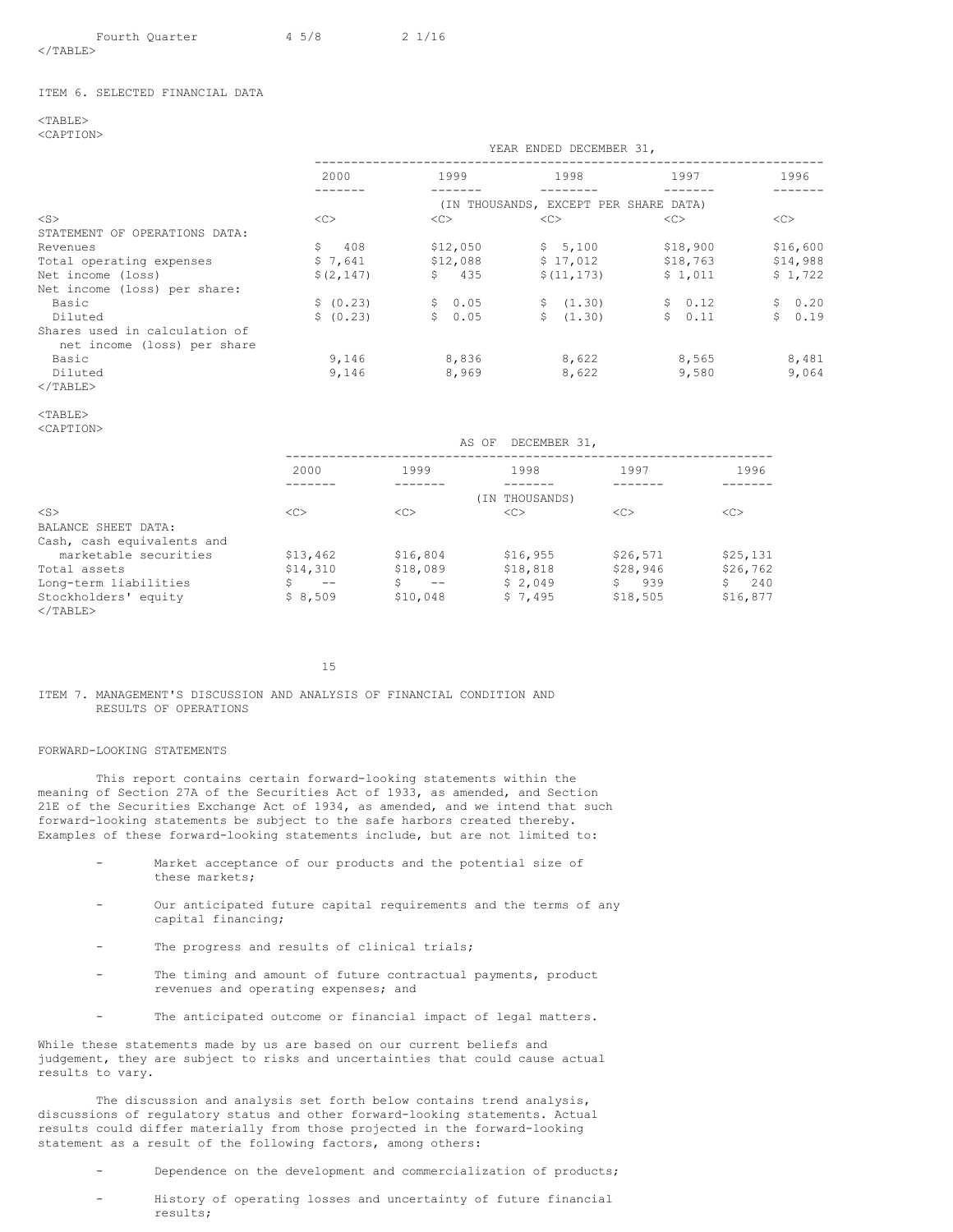- Future capital requirements and uncertainty of additional funding;
- Dependence on third parties for funding, clinical development and distribution;
- Uncertainty of governmental regulatory requirements and lengthy approval process;
- Uncertainty of U.S. or international legislative or administrative actions;
- Competition and risk of technological obsolescence;
- Limited manufacturing experience and dependence on a limited number of contract manufacturers and suppliers;
- Dependence on patents and proprietary rights;
- Limitations on third-party reimbursement for medical and pharmaceutical products;
- Continued listing on the Nasdaq National Market; and
- Dependence on key employees.

See "Business -- Certain Factors That May Affect Our Business and Future Results."

16

### MD&A OVERVIEW

In Management's Discussion and Analysis we explain the general financial condition and the results of operations for our Company, including:

- An overview of our business;
- Results of operations and why those results are different from the prior year;
- The capital resources our Company currently has and possible sources of additional funding for future capital requirements; and
- Certain factors that may affect our business and future results.

### BUSINESS OVERVIEW

Our Company is engaged in the research and development of therapeutic drug delivery and oxygen delivery products utilizing our core technology in emulsion formulations and surfactant chemistry. Based on this proprietary core technology, we have developed the TOCOSOL drug delivery system to solubilize therapeutic drugs that are poorly soluble in water. We are developing a cancer therapy product, S-8184, and a cardiovascular therapy product, S-2646, under the TOCOSOL technology. We are also developing an oxygen delivery product, S-9156, which uses our core emulsion formulation technology and consists of stabilized fluorocarbon gas microbubbles for transporting oxygen to body tissues. See Part I, Item I -- Business for further review of our current products.

#### REFOCUS STRATEGY

Prior to October 2000, we focused the significant portion of our time and resources on the development of a diagnostic ultrasound contrast agent, EchoGen, using our proprietary core technology in emulsion formulations. In October 2000, we announced a strategic decision to shift our focus from diagnostic ultrasound contrast to the further development of our drug delivery and oxygen delivery products. At that time, we withdrew the EchoGen NDA, discontinued further clinical development of EchoGen, and decided not to pursue commercialization of the product in Europe. These decisions were based on several factors including the possibility of significant additional time and investment to secure regulatory approval in the U.S., the limited market opportunity of an echocardiography ultrasound contrast product, and the potential opportunities to advance the development of our drug delivery and oxygen delivery products.

### RESULTS OF OPERATIONS

Our results of operations have varied and will continue to vary significantly and depend on, among other factors:

Timing of payments under contractual and license agreements;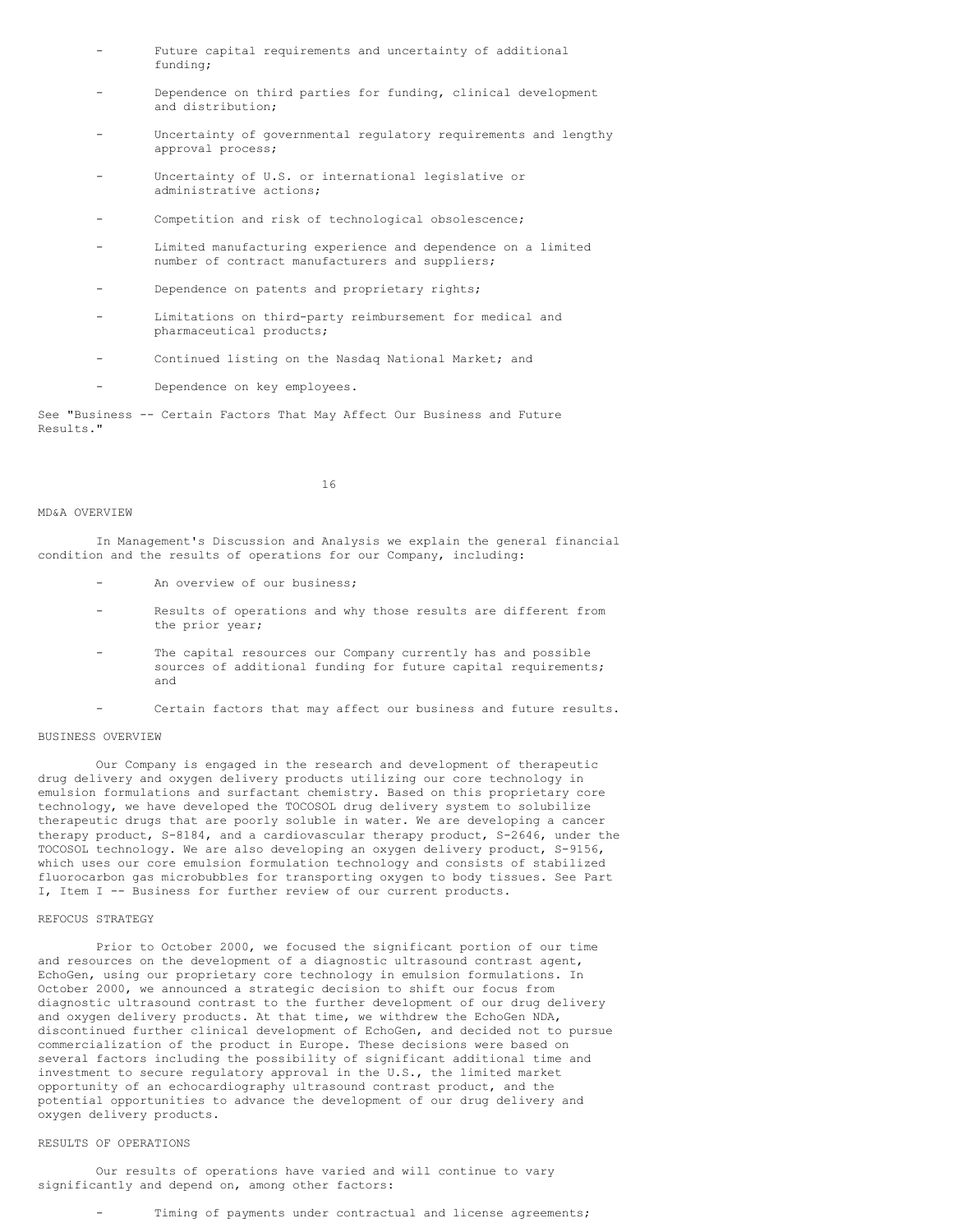- Entering into additional contractual agreements;
- Timing and costs of clinical trials, legal matters and expenses related to product development;
- Timing of regulatory approvals.

YEARS ENDED DECEMBER 31, 2000 AND DECEMBER 31, 1999

To date, our reported revenues have been derived from payments received under contractual and license agreements with third parties. Revenue was \$0.4 million for the year ended December 31, 2000

17

compared with \$12.1 million in the prior year. Revenues during 2000 were derived from royalties received under our patent license agreement with Nycomed and from payments received under drug feasibility study agreements. Revenue received in the prior year consisted of the initial license fee payment of \$10.0 million under our patent license agreement with Nycomed and \$2.1 million from Abbott Laboratories under a prior agreement.

Research and development expenses were \$3.3 million for the year ended December 31, 2000 compared with \$5.6 million in the prior year. The decrease from the prior year was due to a reduction in clinical trials and associated development activity for EchoGen as a result of our decision to discontinue further development of this product. In addition, we terminated an ultrasound contrast manufacturing and supply agreement which resulted in a one-time favorable adjustment in research and development expenses of \$1.3 million in 2000.

General and administrative expenses were \$4.4 million for the year ended December 31, 2000 compared with \$6.5 million in the prior year. The decrease from the prior year was primarily due to a reduction in legal costs as a result of the favorable patent litigation settlement in May 2000 and also due to an overall lower level of administrative expenses resulting from various expense reductions achieved in 2000.

Total operating expenses in 2001 are expected to be consistent with or slightly higher than 2000 levels as we maintain a relatively low fixed cost structure while continuing to invest in the development plans for our drug delivery and oxygen delivery products.

Other income in 2000 represents payments received in the second quarter of \$4.25 million from patent litigation and insurance settlements. As part of the patent litigation settlement, we received a payment of \$2.5 million from Nycomed pursuant to our patent license agreement with Nycomed. In addition, we reached an agreement on a pre-existing insurance coverage dispute and we received a settlement payment of \$1.75 million.

Interest income, net of interest expense, was \$658,000 for the year ended December 31, 2000 compared with \$472,000 for the prior year. The increase in net interest income was primarily due to higher levels of invested cash in 2000.

In the first quarter of 2000, we received a refund in the amount of \$176,939 for international withholding taxes paid in 1995.

### YEARS ENDED DECEMBER 31, 1999 AND DECEMBER 31, 1998

Revenue was \$12.1 million for the year ended December 31, 1999 compared with \$5.1 million in the prior year. Revenues during 1999 were derived from our agreements with Nycomed (\$10.0 million) and Abbott (\$2.1 million). Revenue received in 1998 was derived from payments received under our agreements with Abbott.

Research and development expenses were \$5.6 million for the year ended December 31, 1999 compared with \$10.5 million in the prior year. The decrease from the prior year was primarily due to a reduction in clinical trials and associated development activity for our previous ultrasound contrast product.

18

General and administrative expenses were \$6.5 million for each of the years ended December 31, 1999 and 1998. We had an increase in intellectual property legal costs in 1999 offset by decreases in medical education and other marketing expenses.

Interest income, net of interest expense, was \$472,000 for the year ended December 31, 1999 compared to \$739,000 for the prior year. The decrease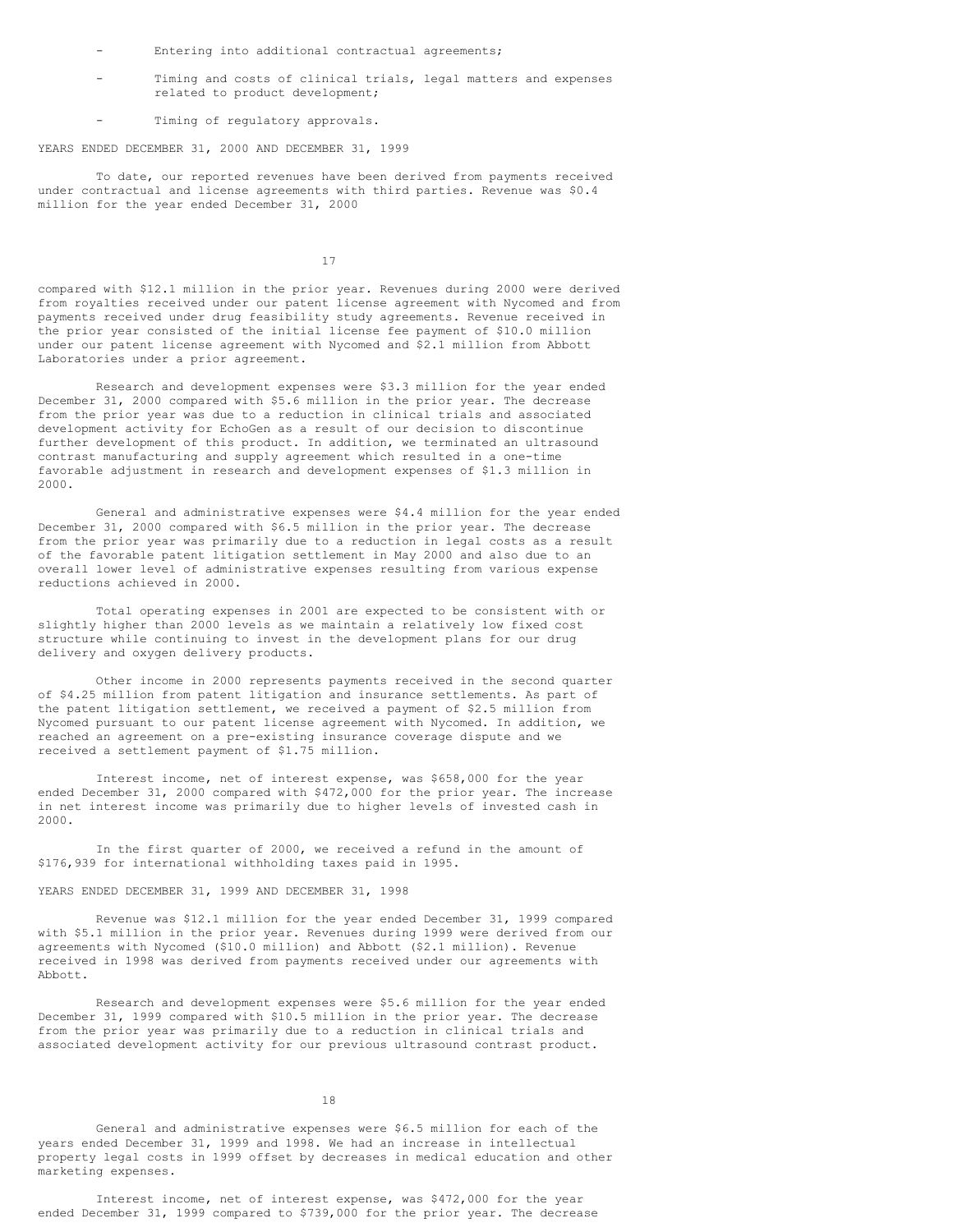was primarily due to the lower average levels of invested cash during 1999.

#### LIQUIDITY AND CAPITAL RESOURCES

We have historically financed operations with payments from contractual agreements with third parties, proceeds from equity financing and a bank line of credit. At December 31, 2000, we had cash, cash equivalents and marketable securities of \$13.5 million compared to \$16.8 million at December 31, 1999. The decrease was primarily due to cash used in operations during the year ended December 31, 2000, offset in part by the \$4.3 million of legal and insurance settlements and \$0.6 million of proceeds from the exercise of stock options.

We have a bank loan agreement which provides for a \$5.0 million revolving line of credit facility and bears interest at the prime rate plus 1.0% per annum. At December 31, 2000, we had borrowings of \$5.0 million outstanding under the line of credit. The line of credit expires in August 2001 and is secured by tangible assets. We are required to maintain a minimum of \$5.0 million of cash in order to borrow under the line of credit, and the borrowed funds are required to be held at the bank. We cannot give assurance that we will be able to maintain the minimum balances necessary to borrow under the line of credit.

We expect that our cash needs will increase in future periods due to planned clinical trials and other product development costs associated with our drug delivery and oxygen delivery products. Based on our current operating plan for 2001, including planned clinical trials and other product development costs, we estimate that existing cash and marketable securities will be sufficient to meet our cash requirements through at least 2001. However, we may seek additional funding through available means, which may include debt and/or equity financing or funding under additional third party agreements. Our future capital requirements depend on many factors including:

- The ability to attract and retain new collaborative agreement partners;
- The ability to obtain funding under contractual and licensing agreements;
- The ability to maintain our bank line of credit;
- The progress of our research and development programs and clinical trials;
- The time and costs required to obtain regulatory approvals;
- The costs of filing, prosecuting and enforcing patents, patent applications, patent claims and trademarks; and
- The cost of defending, and any damages or settlement payments that may be paid pursuant to legal proceedings.

We cannot give assurance that additional financing will be available on acceptable terms, if at all. Any equity financing would likely result in substantial dilution to our existing stockholders and debt financing, if available, may include restrictive covenants. If we are unable to raise additional financing, we may be required to curtail or delay the development of our products and new product research and development, which could seriously harm our business.

# 19

#### MARKET RISK

The market risk inherent in our short-term investment and debt portfolio represents the potential loss arising from adverse changes in interest rates. If market rates hypothetically increase immediately and uniformly by 100 basis points from levels at December 31, 2000, the decline in the fair value of the investment portfolio and increased interest expense on our short-term debt portfolio would not be material. Because we have the ability to hold our fixed income investments until maturity, we do not expect our operating results or cash flows to be affected to any significant degree by a sudden change in market interest rates.

ITEM 7A. QUANTITATIVE AND QUALITATIVE DISCLOSURES ABOUT MARKET RISK

Response to this item is included in "ITEM 7. MANAGEMENT'S DISCUSSION AND ANALYSTS OF FINANCIAL CONDITION AND RESULTS OF OPERATIONS -- Market Risk"

ITEM 8. FINANCIAL STATEMENTS AND SUPPLEMENTARY DATA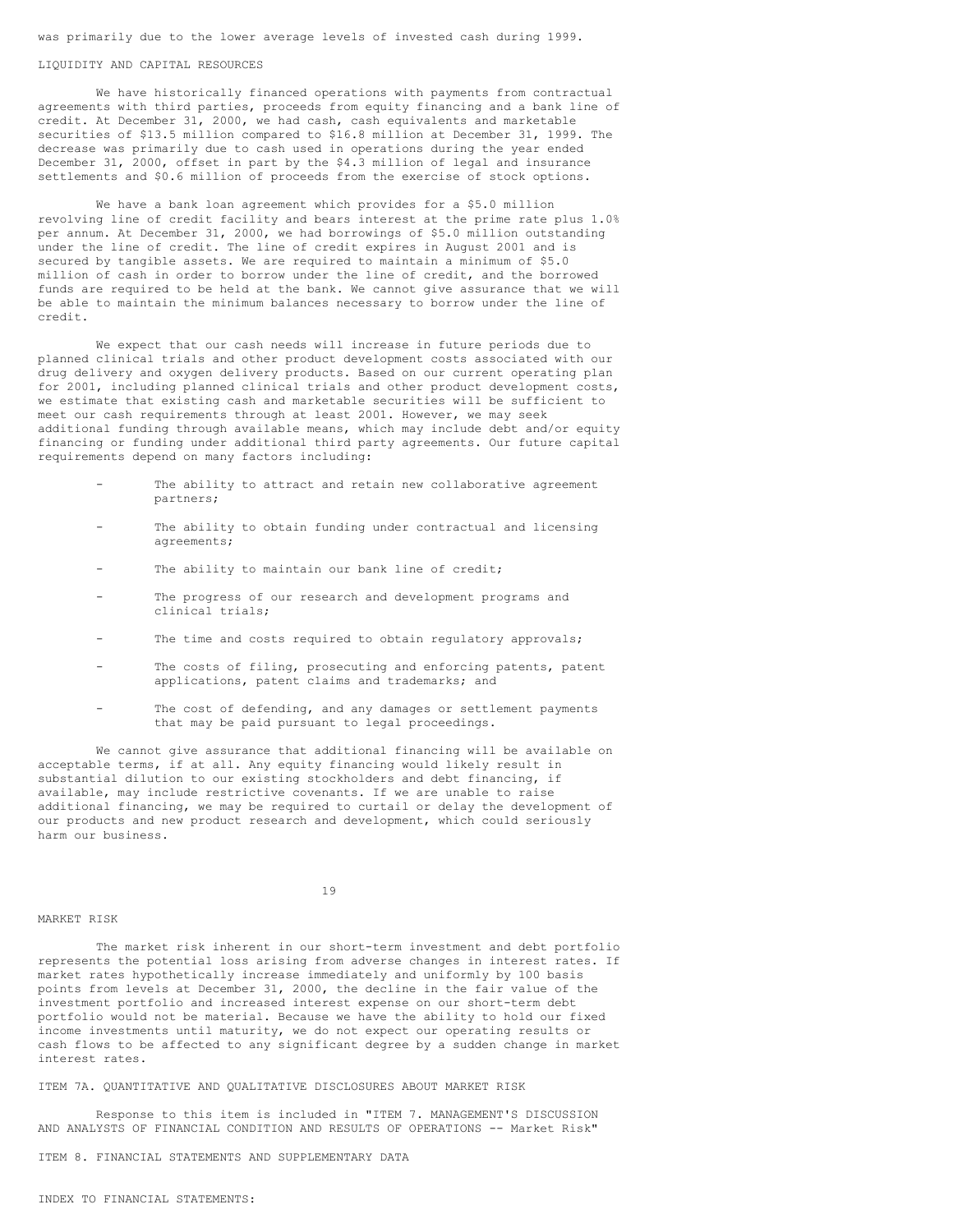<TABLE> <CAPTION>

|                                                                                 | PAGE.         |
|---------------------------------------------------------------------------------|---------------|
|                                                                                 |               |
| $\langle$ S>                                                                    | < <sub></sub> |
| Report of Ernst & Young LLP, Independent Auditors                               | 21            |
|                                                                                 | 2.2           |
| Statements of Operations for the years ended December 31, 2000, 1999, and 1998  | 23            |
| Statements of Stockholders' Equity for the years ended December 31, 2000, 1999, |               |
|                                                                                 | 24            |
| Statements of Cash Flows for the years ended December 31, 2000, 1999, and 1998  | 25            |
|                                                                                 | 26            |
| $\langle$ /TABLE>                                                               |               |

ITEM 9. CHANGES IN AND DISAGREEMENTS WITH ACCOUNTANTS ON ACCOUNTING AND FINANCIAL DISCLOSURE

Not applicable.

 $20$ 

REPORT OF ERNST & YOUNG LLP, INDEPENDENT AUDITORS

The Board of Directors Sonus Pharmaceuticals, Inc.

We have audited the accompanying balance sheets of Sonus Pharmaceuticals, Inc. as of December 31, 2000 and 1999, and the related statements of operations, stockholders' equity and cash flows for each of the three years in the period ended December 31, 2000. These financial statements are the responsibility of the Company's management. Our responsibility is to express an opinion on these financial statements based on our audits.

We conducted our audits in accordance with auditing standards generally accepted in the United States. Those standards require that we plan and perform the audit to obtain reasonable assurance about whether the financial statements are free of material misstatement. An audit includes examining, on a test basis, evidence supporting the amounts and disclosures in the financial statements. An audit also includes assessing the accounting principles used and significant estimates made by management, as well as evaluating the overall financial statement presentation. We believe that our audits provide a reasonable basis for our opinion.

In our opinion, the financial statements referred to above present fairly, in all material respects, the financial position of Sonus Pharmaceuticals, Inc. at December 31, 2000 and 1999, and the results of its operations and its cash flows for each of the three years in the period ended December 31, 2000, in conformity with accounting principles generally accepted in the United States.

ERNST & YOUNG LLP

Seattle, Washington January 18, 2001

21

SONUS PHARMACEUTICALS, INC. BALANCE SHEETS

| <table></table>     |
|---------------------|
| <caption></caption> |

|                                                     | AS OF DECEMBER 31, |         |  |  |
|-----------------------------------------------------|--------------------|---------|--|--|
| Compensating cash balance under bank line of credit | 2000               | 1999    |  |  |
|                                                     |                    |         |  |  |
| $<$ S $>$                                           | <<                 | <<      |  |  |
| ASSETS                                              |                    |         |  |  |
| Current assets:                                     |                    |         |  |  |
|                                                     | \$1,696,610        | \$      |  |  |
| 894,194                                             |                    |         |  |  |
|                                                     | 6,765,854          |         |  |  |
| 10,910,292                                          |                    |         |  |  |
|                                                     | 5,000,000          |         |  |  |
| 5,000,000                                           |                    |         |  |  |
|                                                     | 345,696            |         |  |  |
| 422,851                                             |                    |         |  |  |
|                                                     | ------------       | ------- |  |  |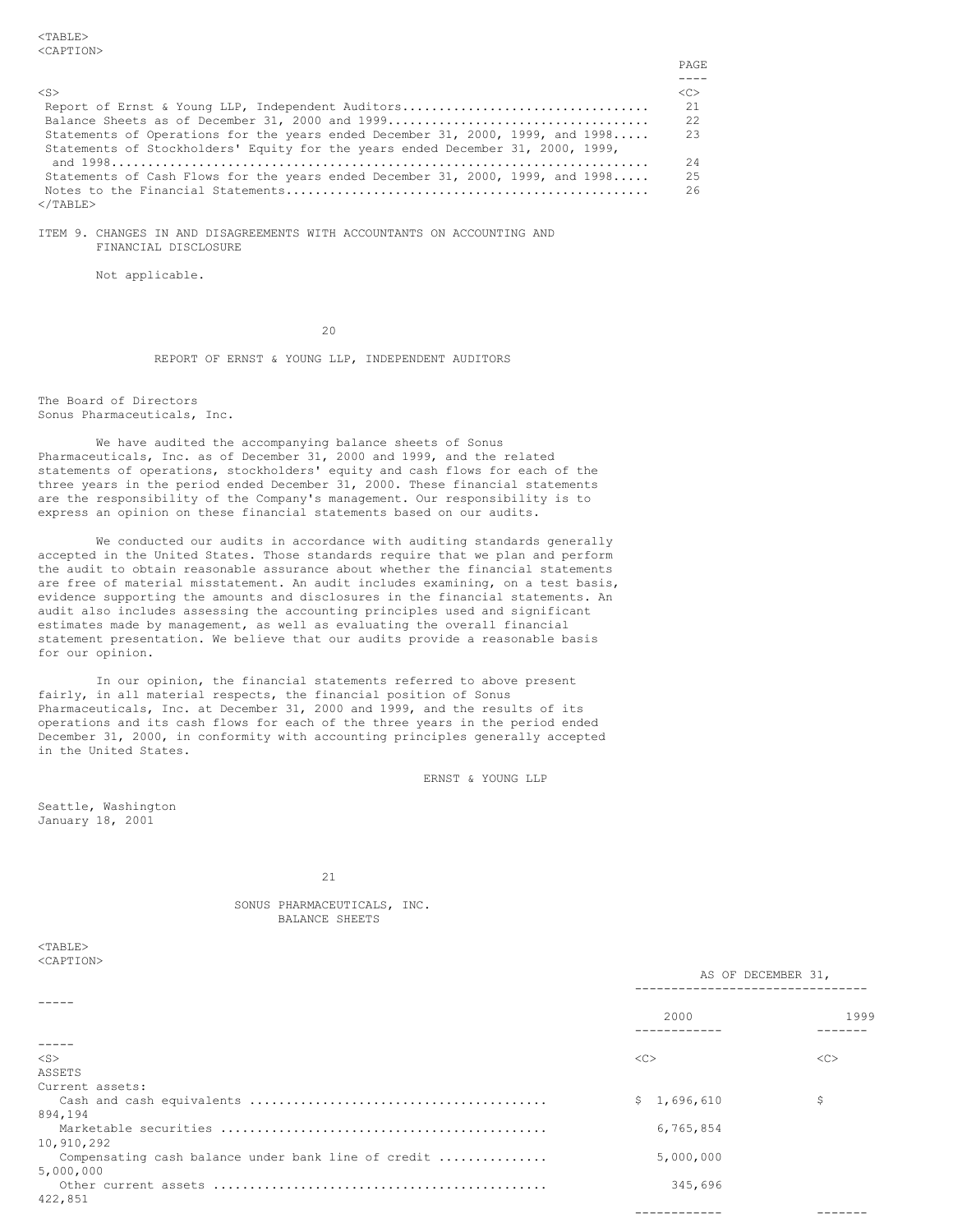| $- - - - -$                                                                                |                              |         |
|--------------------------------------------------------------------------------------------|------------------------------|---------|
| 17,227,337                                                                                 | 13,808,160                   |         |
| Equipment, furniture and leasehold improvements, net<br>861,434                            | 501,660                      | ------- |
| $- - - - -$                                                                                | ------------                 |         |
| 18,088,771                                                                                 | \$14,309,820<br>============ | \$      |
| ============                                                                               |                              |         |
| LIABILITIES AND STOCKHOLDERS' EQUITY<br>Current liabilities:                               |                              |         |
| 5,000,000                                                                                  | \$5,000,000                  | \$      |
| Accounts payable and accrued expenses<br>3,041,271                                         | 800, 343                     |         |
|                                                                                            | ------------                 |         |
| $- - - - -$                                                                                |                              |         |
| 8,041,271                                                                                  | 5,800,343                    |         |
| Commitments and contingencies Stockholders' equity:                                        |                              |         |
| Preferred stock, \$.001 par value:<br>$5,000,000$ shares authorized; no shares outstanding |                              |         |
|                                                                                            |                              |         |
| Common stock, \$001 par value:<br>30,000,000 shares authorized; 9,603,520 and 8,989,972    |                              |         |
| shares issued and outstanding in 2000 and 1999, respectively $\ldots$<br>37, 142, 965      | 38,077,469                   |         |
|                                                                                            | (350, 000)                   |         |
| (27, 071, 604)                                                                             | (29, 219, 041)               |         |
| Accumulated other comprehensive income (loss)<br>(23, 861)                                 | 1,049                        |         |
|                                                                                            | ------------                 |         |
|                                                                                            |                              |         |
| 10,047,500                                                                                 | 8,509,477                    |         |
|                                                                                            | ------------                 |         |
| Total liabilities and stockholders' equity<br>18,088,771                                   | \$14,309,820                 | \$      |
|                                                                                            | -------------                |         |

============  $<$ /TABLE>

See accompanying notes.

22

### SONUS PHARMACEUTICALS, INC. STATEMENTS OF OPERATIONS

 $<$  TABLE  $>$ <CAPTION>

-----

|                                | YEAR ENDED DECEMBER 31, |              |      |
|--------------------------------|-------------------------|--------------|------|
|                                | 2000                    | 1999         | 1998 |
|                                |                         |              |      |
| $<$ S $>$                      | <<                      | <<           | <<   |
| Revenues:                      |                         |              |      |
| Contract and licensing revenue | 408,407<br>\$.          | \$12,050,000 | \$   |
| 5,100,000                      |                         |              |      |
| Operating expenses:            |                         |              |      |
| Research and development       | 3,258,630               | 5,585,988    |      |
| 10,463,573                     |                         |              |      |
| General and administrative     | 4,382,519               | 6,501,647    |      |
| 6,548,833                      |                         |              |      |
|                                |                         |              |      |
|                                |                         |              |      |
| Total operating expenses       | 7,641,149               | 12,087,635   |      |
| 17,012,406                     |                         |              |      |
|                                |                         |              |      |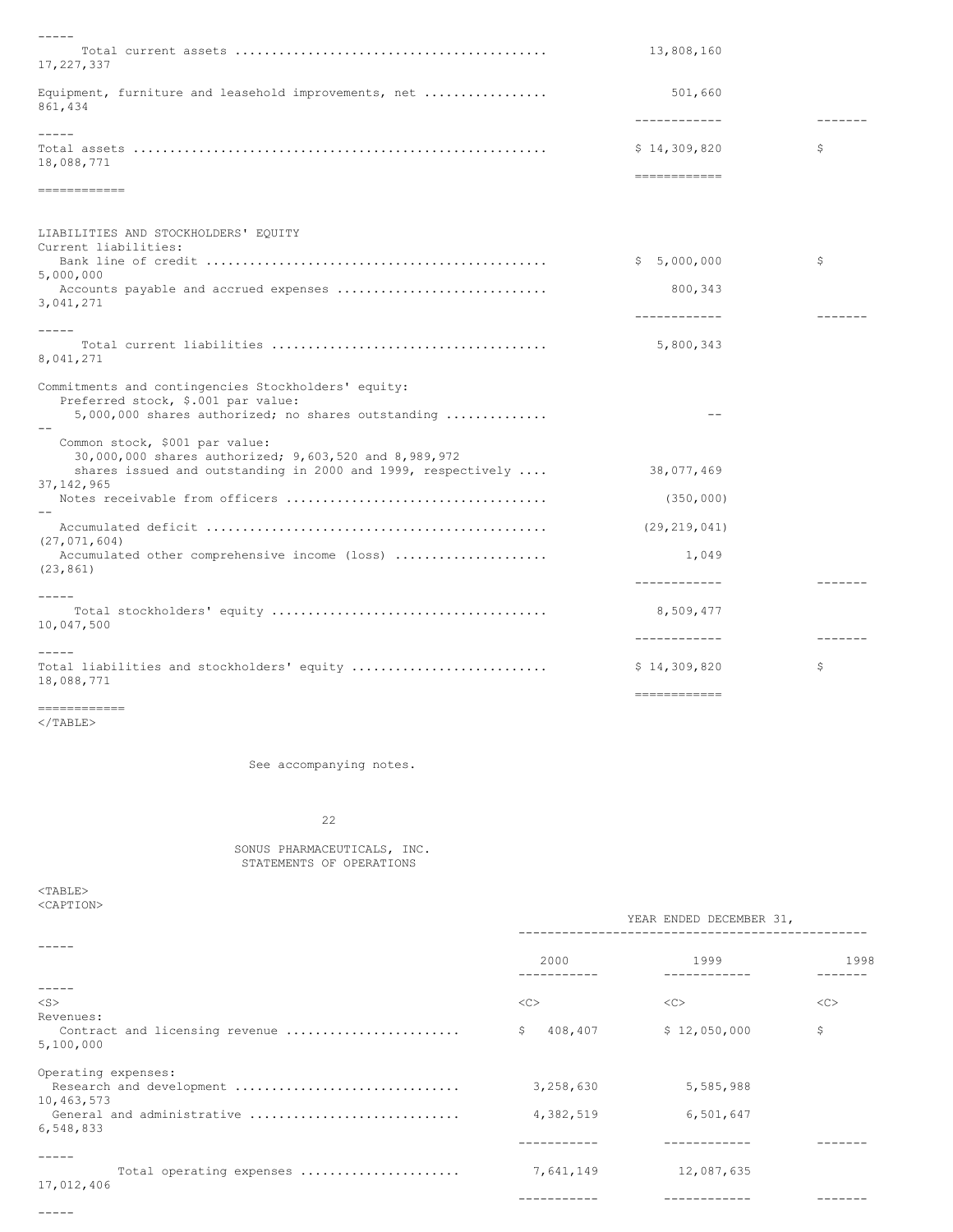| (11, 912, 406)                                             | (7, 232, 742)   | (37, 635)               |    |
|------------------------------------------------------------|-----------------|-------------------------|----|
| Other income (expense):                                    |                 |                         |    |
| 970,146                                                    | 692,424         | 568,959                 |    |
| (231, 024)                                                 | (34, 058)       | (96, 654)               |    |
|                                                            | 4,250,000       | $-$                     |    |
|                                                            | -----------     | ------------            |    |
| $- - - - -$                                                |                 |                         |    |
| Total other income, net<br>739,122                         | 4,908,366       | 472,305                 |    |
|                                                            | -----------     | ____________            |    |
| $- - - - -$                                                |                 |                         |    |
| Income (loss) before income taxes<br>(11, 173, 284)        | (2, 234, 376)   | 434,670                 |    |
|                                                            | (176, 939)      | $ -$                    |    |
|                                                            |                 | ------------            |    |
| $- - - - -$                                                |                 |                         |    |
| \$(11, 173, 284)                                           | \$(2, 147, 437) | $\mathsf{S}$<br>434,670 |    |
| ------------                                               | ============    | ============            |    |
| Net income (loss) per share:                               |                 |                         |    |
| (1.30)                                                     | \$<br>(0, 23)   | \$<br>0.05              | \$ |
| (1.30)                                                     | \$<br>(0.23)    | \$<br>0.05              | \$ |
| Shares used in calculation of net income (loss) per share: |                 |                         |    |
| 8,621,759                                                  | 9,146,374       | 8,836,406               |    |
| 8,621,759                                                  | 9,146,374       | 8,969,404               |    |

 $<$ /TABLE>

See accompanying notes.

# 23

### SONUS PHARMACEUTICALS, INC. STATEMENTS OF STOCKHOLDERS' EQUITY

 $<sub>TABLE></sub>$ </sub> <CAPTION>

|                                                            | Common Stock<br>Notes<br>------------------ |              |            | Other |                        |              |                                |             |
|------------------------------------------------------------|---------------------------------------------|--------------|------------|-------|------------------------|--------------|--------------------------------|-------------|
|                                                            | Shares                                      | Amount       | Receivable |       | Accumulated<br>Deficit |              | Comprehensive<br>Income (Loss) |             |
| Total                                                      |                                             |              |            |       |                        |              |                                |             |
|                                                            |                                             |              |            |       |                        |              |                                |             |
|                                                            |                                             |              |            |       |                        |              |                                |             |
| $<$ S $>$                                                  | <<                                          | <<           | <<         |       | <<                     | $<<$ $<$ $>$ |                                |             |
| $\langle C \rangle$                                        |                                             |              |            |       |                        |              |                                |             |
| Balance at January 1, 1998 8, 611, 376<br>18,504,617       |                                             | \$34,860,237 | \$         | $- -$ | \$(16, 349, 661)       | \$           | (5, 959)                       | $\varsigma$ |
| Comprehensive income (loss):<br>Net loss<br>(11, 173, 284) |                                             |              |            |       | (11, 173, 284)         |              |                                |             |
| Unrealized losses on<br>investments<br>(2, 449)            |                                             |              |            |       |                        |              | (2, 449)                       |             |
| Comprehensive loss<br>(11, 175, 733)                       |                                             |              |            |       |                        |              |                                |             |
| Issuance of common stock<br>149,131                        | 20,849                                      | 149,131      |            |       |                        |              |                                |             |
| Amortization of stock<br>compensation<br>16,671            | $- -$                                       |              |            | $- -$ | 16,671                 |              | $ -$                           |             |
| -----------                                                |                                             |              |            |       |                        |              |                                |             |
| Balance at December 31, 1998<br>7,494,686                  | 8,632,225                                   | 35,009,368   |            | $- -$ | (27, 506, 274)         |              | (8, 408)                       |             |

Accumulated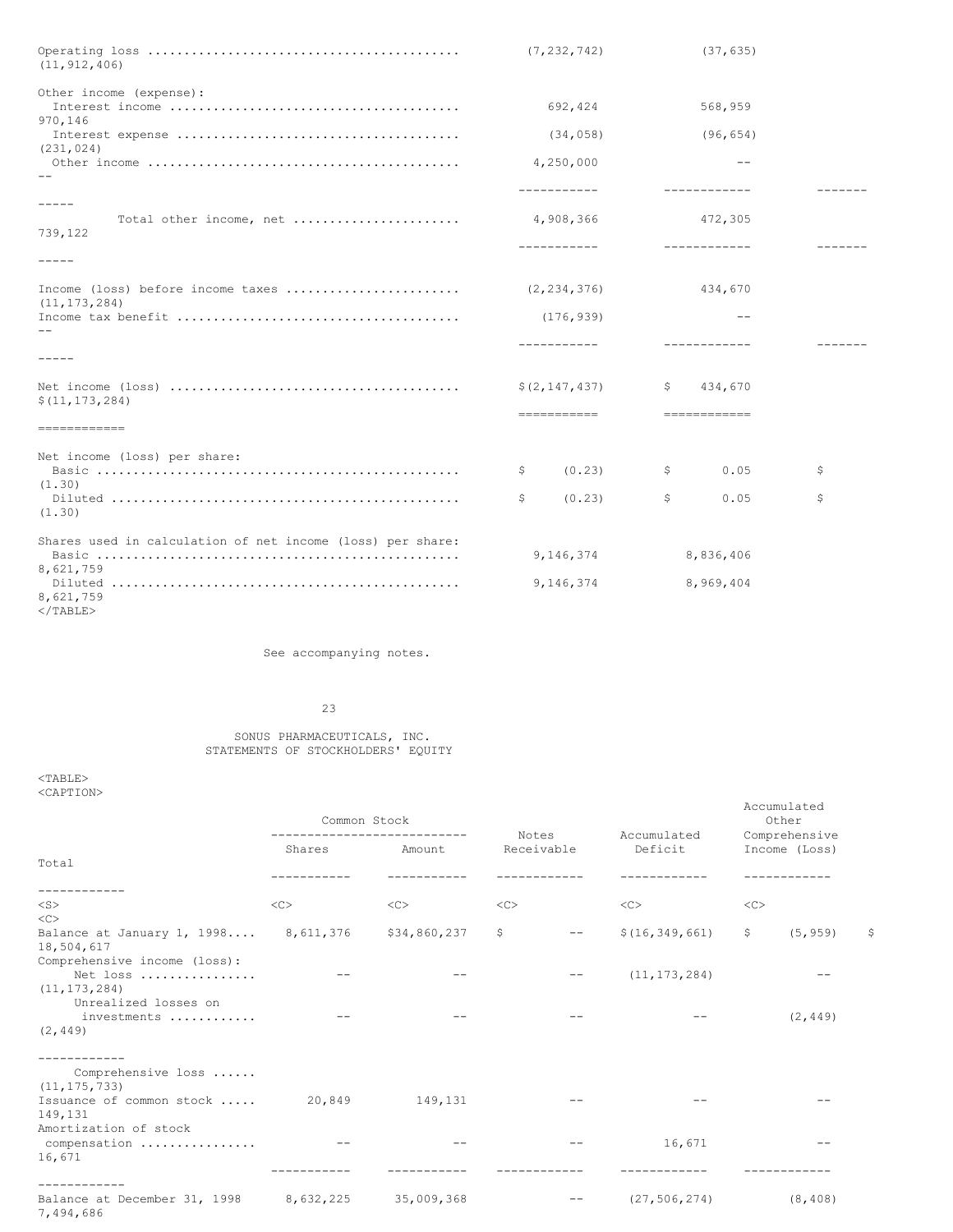| Comprehensive income (loss):<br>Net income                          |             |              |                                                                                                                                                                                                                                                                                                                                                                                                                                                                            | 434,670          |                               |
|---------------------------------------------------------------------|-------------|--------------|----------------------------------------------------------------------------------------------------------------------------------------------------------------------------------------------------------------------------------------------------------------------------------------------------------------------------------------------------------------------------------------------------------------------------------------------------------------------------|------------------|-------------------------------|
| 434,670                                                             |             |              |                                                                                                                                                                                                                                                                                                                                                                                                                                                                            |                  |                               |
| Unrealized losses on                                                |             |              |                                                                                                                                                                                                                                                                                                                                                                                                                                                                            |                  |                               |
| investments                                                         |             |              |                                                                                                                                                                                                                                                                                                                                                                                                                                                                            |                  | (15, 453)                     |
| (15, 453)                                                           |             |              |                                                                                                                                                                                                                                                                                                                                                                                                                                                                            |                  |                               |
|                                                                     |             |              |                                                                                                                                                                                                                                                                                                                                                                                                                                                                            |                  |                               |
| Comprehensive income<br>419,217                                     |             |              |                                                                                                                                                                                                                                                                                                                                                                                                                                                                            |                  |                               |
| Issuance of common stock  357,747 2,133,597                         |             |              |                                                                                                                                                                                                                                                                                                                                                                                                                                                                            |                  |                               |
| 2,133,597                                                           |             |              |                                                                                                                                                                                                                                                                                                                                                                                                                                                                            |                  |                               |
| ------------                                                        |             |              |                                                                                                                                                                                                                                                                                                                                                                                                                                                                            |                  |                               |
| Balance at December 31, 1999 8, 989, 972 37, 142, 965<br>10,047,500 |             |              | $\frac{1}{2} \left( \frac{1}{2} \right) \left( \frac{1}{2} \right) \left( \frac{1}{2} \right) \left( \frac{1}{2} \right) \left( \frac{1}{2} \right) \left( \frac{1}{2} \right) \left( \frac{1}{2} \right) \left( \frac{1}{2} \right) \left( \frac{1}{2} \right) \left( \frac{1}{2} \right) \left( \frac{1}{2} \right) \left( \frac{1}{2} \right) \left( \frac{1}{2} \right) \left( \frac{1}{2} \right) \left( \frac{1}{2} \right) \left( \frac{1}{2} \right) \left( \frac$ | (27, 071, 604)   | (23, 861)                     |
| Comprehensive income (loss):                                        |             |              |                                                                                                                                                                                                                                                                                                                                                                                                                                                                            |                  |                               |
| Net loss                                                            |             |              | $- -$                                                                                                                                                                                                                                                                                                                                                                                                                                                                      | (2, 147, 437)    |                               |
| (2, 147, 437)                                                       |             |              |                                                                                                                                                                                                                                                                                                                                                                                                                                                                            |                  |                               |
| Unrealized gain on                                                  | $- -$       |              | $- -$                                                                                                                                                                                                                                                                                                                                                                                                                                                                      |                  | 24,910                        |
| investments<br>24,910                                               |             |              |                                                                                                                                                                                                                                                                                                                                                                                                                                                                            |                  |                               |
|                                                                     |             |              |                                                                                                                                                                                                                                                                                                                                                                                                                                                                            |                  |                               |
| Comprehensive loss<br>(2, 122, 527)                                 |             |              |                                                                                                                                                                                                                                                                                                                                                                                                                                                                            |                  |                               |
| Issuance of common stock  613,548                                   |             |              | $934,504$ (350,000)                                                                                                                                                                                                                                                                                                                                                                                                                                                        |                  |                               |
| 584,504                                                             |             |              |                                                                                                                                                                                                                                                                                                                                                                                                                                                                            |                  |                               |
|                                                                     |             |              |                                                                                                                                                                                                                                                                                                                                                                                                                                                                            |                  |                               |
| Balance at December 31, 2000 9, 603, 520<br>8,509,477               |             | \$38,077,469 | (350, 000)<br>S.                                                                                                                                                                                                                                                                                                                                                                                                                                                           | \$(29, 219, 041) | S.<br>$\mathsf{S}^-$<br>1,049 |
|                                                                     | ----------- | -----------  | ============                                                                                                                                                                                                                                                                                                                                                                                                                                                               | ------------     | ============                  |

============

 $<$ /TABLE>

See accompanying notes.

24

## SONUS PHARMACEUTICALS, INC. STATEMENTS OF CASH FLOWS

 $<$ TABLE $>$ <CAPTION>

|                                                                              | YEAR ENDED DECEMBER 31, |                         |    |  |
|------------------------------------------------------------------------------|-------------------------|-------------------------|----|--|
|                                                                              | 2000                    | 1999                    |    |  |
| 1998                                                                         |                         |                         |    |  |
|                                                                              |                         |                         |    |  |
| -------                                                                      |                         |                         |    |  |
| $<$ S $>$                                                                    | $\langle C \rangle$     | <<                      | << |  |
| OPERATING ACTIVITIES:                                                        |                         |                         |    |  |
| \$(11, 173, 284)                                                             | (2, 147, 437)           | $\mathsf{S}$<br>434,670 |    |  |
| Adjustments to reconcile net income (loss) to net cash                       |                         |                         |    |  |
| used in operating activities:                                                |                         |                         |    |  |
| Depreciation and amortization<br>831,188                                     | 385,594                 | 627,171                 |    |  |
| Gain on sale of equipment                                                    | (20, 419)               | $ -$                    |    |  |
|                                                                              |                         |                         |    |  |
| Amortization of discount on marketable securities<br>(5, 571)                | (28, 056)               | (34, 852)               |    |  |
| Realized (gains) losses on marketable securities                             |                         | 4,976                   |    |  |
| (13, 952)                                                                    |                         |                         |    |  |
| Changes in operating assets and liabilities:                                 |                         |                         |    |  |
|                                                                              | 77,154                  | (3, 832)                |    |  |
| 220,952                                                                      |                         |                         |    |  |
| Accounts payable and accrued expenses  (2,240,927) (1,139,594)<br>(174, 408) |                         |                         |    |  |
|                                                                              |                         |                         |    |  |
| (10, 315, 075)                                                               |                         | (111, 461)              |    |  |
| INVESTING ACTIVITIES:                                                        |                         |                         |    |  |
| Purchases of equipment, furniture and leasehold                              |                         |                         |    |  |
|                                                                              | (38, 666)               | (44, 515)               |    |  |
| (523, 870)                                                                   |                         |                         |    |  |
| Proceeds from sale of equipment                                              | 33,265                  |                         |    |  |
|                                                                              |                         |                         |    |  |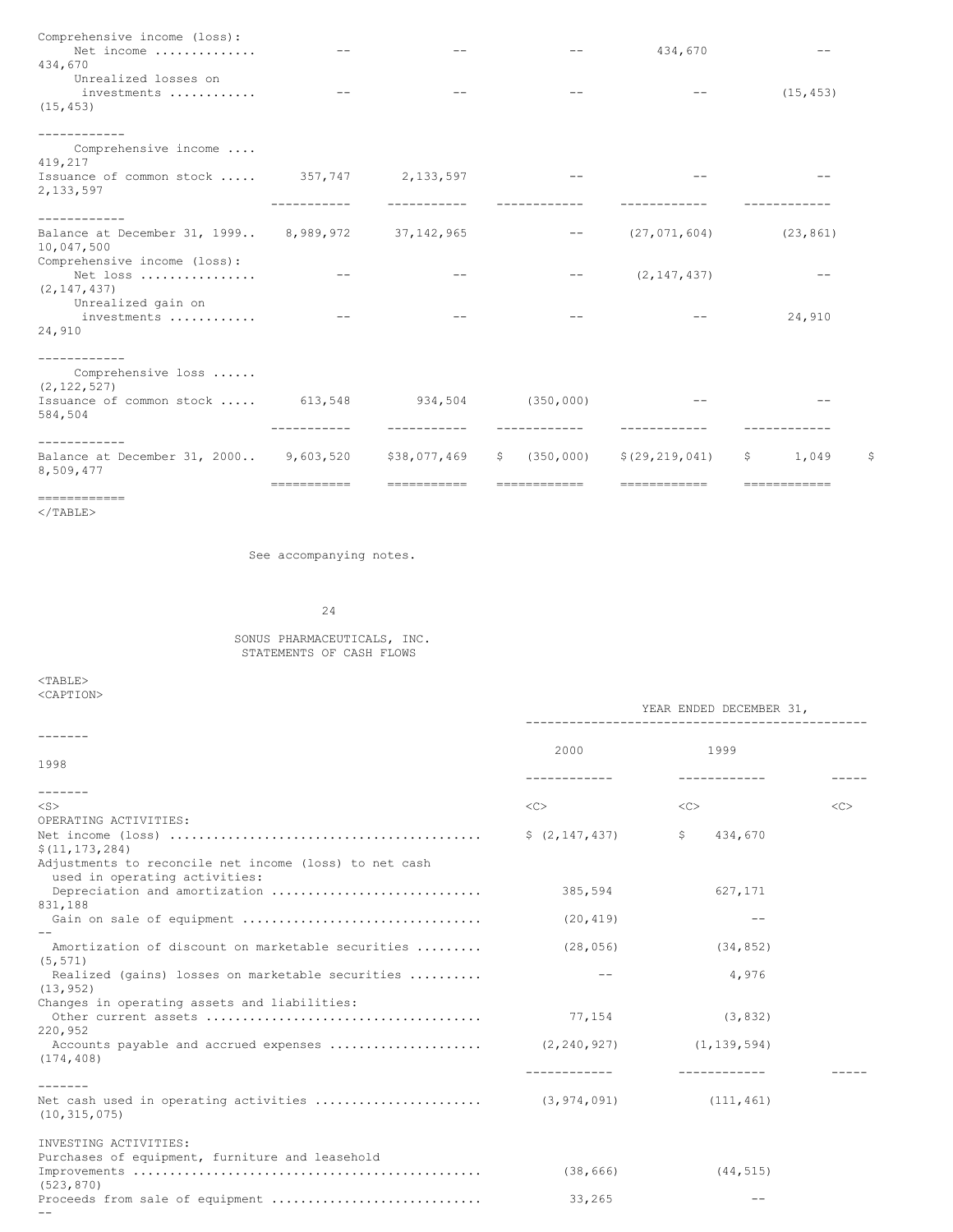| Purchases of marketable securities<br>(28, 308, 701)                                                                 |              | (8, 643, 350)              |                                        | (20, 758, 859)             |               |
|----------------------------------------------------------------------------------------------------------------------|--------------|----------------------------|----------------------------------------|----------------------------|---------------|
| Proceeds from sales of marketable securities<br>24,600,104                                                           |              | 499,995                    |                                        | 14,564,759                 |               |
| Proceeds from maturities of marketable securities<br>13,292,590                                                      |              | 12,340,759<br>------------ |                                        | 7,049,147<br>------------- |               |
| -------                                                                                                              |              |                            |                                        |                            |               |
| Net cash provided by investing activities  4,192,003<br>9,060,123                                                    |              |                            |                                        | 810,532                    |               |
| FINANCING ACTIVITIES:                                                                                                |              |                            |                                        |                            |               |
| Proceeds from bank line of credit<br>20,000,000                                                                      |              | 20,000,000                 |                                        | 20,000,000                 |               |
| Repayment of bank line of credit<br>(20,000,000)                                                                     |              | (20,000,000)               |                                        | (20,000,000)               |               |
| 1,203,282                                                                                                            |              | $\qquad \qquad -$          |                                        | 30,783                     |               |
| Repayment of capital lease obligations<br>(146, 762)                                                                 |              | $- -$                      |                                        | (93, 178)                  |               |
| Proceeds from exercise of stock options<br>149,131                                                                   |              | 584,504                    |                                        | 53,592                     |               |
|                                                                                                                      |              | -------------              |                                        | ------------               | $- - - - - -$ |
| --------<br>Net cash provided by (used in) financing activities<br>1,205,651                                         |              | 584,504                    |                                        | (8, 803)                   |               |
| $- - - - - - -$                                                                                                      |              | -------------              |                                        | ------------               |               |
|                                                                                                                      |              |                            |                                        |                            |               |
| Change in cash and cash equivalents for the period $\ldots \ldots$<br>(49, 301)                                      |              | 802,416                    |                                        | 690,268                    |               |
| Cash and cash equivalents at beginning of period<br>253,227                                                          |              | 894,194                    |                                        | 203,926                    |               |
| $- - - - - - -$                                                                                                      |              | -------------              |                                        | ____________               |               |
| Cash and cash equivalents at end of period<br>203,926                                                                |              | 1,696,610                  |                                        | 894,194                    |               |
| Marketable securities at end of period<br>11,750,916                                                                 |              | 6,765,854                  |                                        | 10,910,292                 |               |
|                                                                                                                      |              | ------------               |                                        | ------------               |               |
| -------<br>TOTAL CASH, CASH EQUIVALENTS AND MARKETABLE SECURITIES<br>11,954,842                                      |              | \$8,462,464                |                                        | \$11,804,486               | \$            |
| ------------                                                                                                         |              | $=$ ============           |                                        |                            |               |
| Supplemental cash flow information:                                                                                  |              |                            |                                        |                            |               |
| 64,531                                                                                                               | -S           | 33,958                     | $\mathsf{S}$ . The set of $\mathsf{S}$ | 43,069                     | \$            |
| 7,500                                                                                                                | \$           | $---$                      | $\mathsf{S}$                           | $--$                       | \$            |
| Supplemental disclosure of non-cash financing activity:<br>Issuance of common stock in exchange for notes receivable | -S           | 350,000                    | \$                                     | $ -$                       | \$            |
| Conversion of long-term debt to common stock                                                                         | $\mathsf{S}$ | $- -$                      |                                        | \$2,080,005                | \$            |
|                                                                                                                      |              |                            |                                        |                            |               |

</TABLE>

See accompanying notes.

### 25

### SONUS PHARMACEUTICALS, INC. NOTES TO FINANCIAL STATEMENTS

# 1. DESCRIPTION OF BUSINESS AND SUMMARY OF ACCOUNTING POLICIES

### BUSINESS OVERVIEW

Sonus Pharmaceuticals, Inc. (the Company) is engaged in the research and development of therapeutic drug delivery and oxygen delivery products utilizing our core technology in emulsion formulations. Based on this proprietary technology, we have developed the TOCOSOL(TM) drug delivery system to solubilize drugs that are poorly soluble in water. The Company is developing a cancer therapy product and a cardiovascular therapy product with the TOCOSOL technology. The Company is also developing an oxygen delivery product, which uses our core emulsion formulation technology and consists of stabilized fluorocarbon gas microbubbles for transporting oxygen.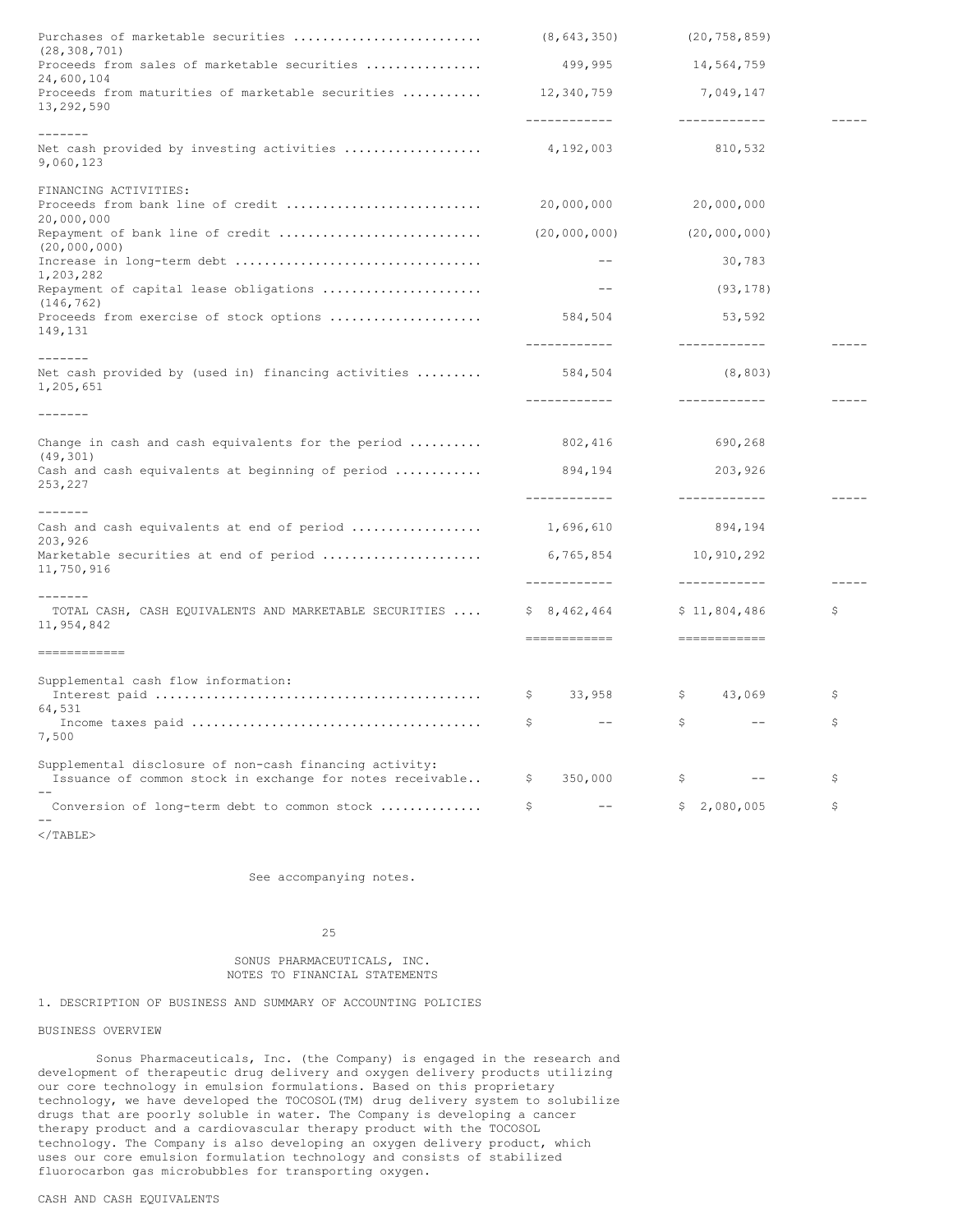Cash and cash equivalents consist of highly liquid investments with a maturity of three months or less at the date of purchase.

#### MARKETABLE SECURITIES

The Company classifies the marketable securities investment portfolio as available-for-sale, and such securities are stated at fair value based on quoted market prices, with the unrealized gains and losses included as a component of accumulated other comprehensive loss. Interest earned on securities available-for-sale is included in interest income. The cost of debt securities in this category is adjusted for amortization of premiums and accretion of discounts to maturity. Such amortization and accretion are included in interest income. Realized gains and losses and declines in value judged to be other than temporary on securities available-for-sale also are included in interest income. The cost of securities sold is based on the specific identification method.

### CONCENTRATIONS OF CREDIT RISK

The Company invests its excess cash in accordance with investment guidelines which limit the credit exposure to any one financial institution and to any one type of investment, other than securities issued by the U.S. government. The guidelines also specify that the financial instruments are issued by institutions with strong credit ratings. These securities are generally not collateralized and mature within one year.

### REVENUE RECOGNITION

Revenue from research and development contract services is recorded as earned based on the performance requirements of the contract, generally as the services are performed. The Company recognizes revenue from non-refundable, upfront license fees when delivery has occurred and no future obligations exist. Payments received for which the earnings process is not complete are classified as deferred revenue.

Royalties from licensees are based on third-party sales and recorded as earned in accordance with contract terms, when third-party results are reliably measured and collectibility is reasonably assured.

#### 26

#### EQUIPMENT, FURNITURE AND LEASEHOLD IMPROVEMENTS

Equipment, furniture and leasehold improvements are stated at cost. Depreciation of equipment is provided using the straight-line basis over three to five years, the estimated useful life of the assets. Leasehold improvements are amortized over the lesser of the economic useful lives of the improvements or the term of the related lease.

### STOCK-BASED COMPENSATION

In accordance with Statement of Financial Accounting Standards No. 123, "Accounting for Stock-Based Compensation," the Company has elected to continue to account for stock-based compensation using the intrinsic value method prescribed in Accounting Principles Board Opinion No. 25, "Accounting for Stock Issued to Employees" and related interpretations. Accordingly, compensation cost for stock options is measured as the excess, if any, of the market price of the Company's common stock at the date of grant over the stock option exercise price. Under the Company's stock plans, stock options are generally granted at fair market value.

### COMPREHENSIVE INCOME

In accordance with Statement of Financial Accounting Standard No. 130, "Reporting Comprehensive Income" (SFAS 130), the Company has reported comprehensive income, defined as net income (loss) plus other comprehensive income, in the Statements of Stockholders' Equity. The total of other accumulated comprehensive income consists of unrealized gains and losses on marketable securities.

### PER SHARE DATA

In accordance with Statement of Financial Accounting Standards No. 128 "Earnings Per Share" the Company has presented both basic and diluted earnings per share ("EPS"). Basic EPS is based on the weighted average number of common shares outstanding. Diluted EPS is based on the weighted average number of common shares and dilutive potential common shares. Dilutive potential common shares are calculated under the treasury stock method and consist of unexercised stock options and warrants.

### USE OF ESTIMATES

The preparation of financial statement in conformity with generally accepted accounting principles requires management to make estimates and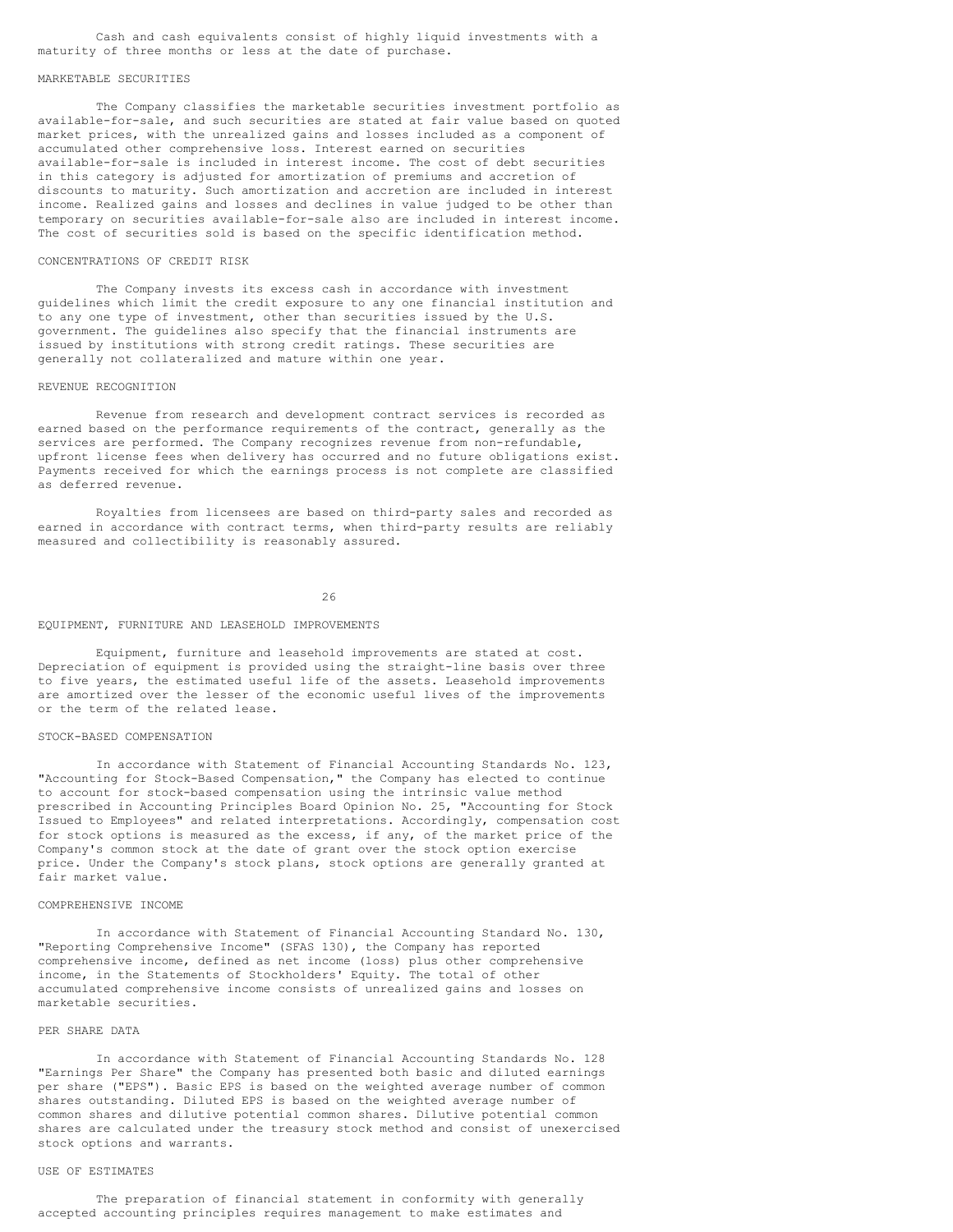assumptions that affect the amounts reported in the financial statements and accompanying notes. Actual results could differ from those estimates.

### 2. MARKETABLE SECURITIES

Marketable securities consist of the following at December 31, 2000 and

1999: <TABLE>

 $<$ TABLE>

<CAPTION>

|                                | COST          | UNREALIZED<br>GAINS | UNREALIZED<br>LOSSES | FAIR VALUE  |
|--------------------------------|---------------|---------------------|----------------------|-------------|
| $<$ S><br>2000:                | < <sub></sub> | < <sub></sub>       | < <sub></sub>        | <<          |
| Corporate debt securities      |               |                     |                      |             |
| (principally commercial paper) | \$6,759,992   | \$1,263             | \$(214)              | \$6,765,854 |
| $\langle$ /TARLE $>$           |               |                     |                      |             |

### 27

| <caption></caption> |                                                     |                           | UNREALIZED    | UNREALIZED                   |                            |
|---------------------|-----------------------------------------------------|---------------------------|---------------|------------------------------|----------------------------|
|                     |                                                     | COST<br>---------         | GAINS         | LOSSES<br>---------          | FAIR VALUE<br>--------     |
| $- -$               |                                                     |                           |               |                              |                            |
| $<$ S $>$           | 1999:                                               | <<                        | <<            | <<                           | <<                         |
|                     | Government obligations<br>Corporate debt securities | \$1,499,545               | \$<br>--      | (1, 772)<br>\$               | \$1,497,773                |
|                     | (principally commercial paper)                      | 9,426,200                 | 1,189         | (14, 870)                    | 9,412,519                  |
|                     |                                                     |                           |               |                              |                            |
| \$10, 910, 292      |                                                     | \$10,925,745              | 1,189<br>S.   | \$<br>(16, 642)              |                            |
|                     |                                                     | ___________<br>---------- | ________<br>. | ____________<br>======------ | ___________<br>----------- |

### $\langle$ /TABLE>

Total realized gains on sales of available-for-sale securities were not material in the current year. Realized gains on the sales of available-for-sale securities were \$3,015 and \$13,952 in 1999 and 1998, respectively. The realized losses on sales of available for sale securities were \$0, \$7,991 and \$0 in 2000, 1999 and 1998, respectively. All marketable securities at December 31, 2000 mature within one year.

### 3. EQUIPMENT, FURNITURE AND LEASEHOLD IMPROVEMENTS

Equipment, furniture and leasehold improvements consist of the following:

#### <TABLE> <CAPTION>

|                                                | 2000                | 1999          |  |
|------------------------------------------------|---------------------|---------------|--|
|                                                |                     |               |  |
| $<$ S>                                         | $\langle C \rangle$ | < <sub></sub> |  |
| Laboratory equipment                           | \$2,204,009         | \$2,221,744   |  |
| Office furniture and equipment                 | 989,618             | 1,037,586     |  |
| Leasehold improvements                         | 782,060             | 782,060       |  |
|                                                |                     |               |  |
|                                                | 3,975,687           | 4,041,390     |  |
| Less accumulated depreciation and amortization | 3,474,027           | 3, 179, 956   |  |
|                                                |                     |               |  |
|                                                | 501,660             | 861,434       |  |
|                                                |                     |               |  |

### $<$ /TABLE>

#### 4. DEBT

The Company has a Loan Agreement with a bank which provides for a \$5.0 million revolving line of credit facility. Borrowings bear interest at the prime rate plus 1.0% per annum. At December 31, 2000 and December 31, 1999, there was \$5.0 million outstanding under the line of credit. The line of credit expires in August 2001 and is secured by the tangible assets of the Company. The Company is required to maintain a minimum of \$5.0 million of cash in order to borrow under the line of credit, and the borrowed funds are required to be held at the bank.

In June 1999, the Company converted an outstanding debt obligation of \$2,080,005 under a prior collaboration agreement with Abbott Laboratories into 343,802 shares of common stock of the Company. The conversion price was based on the 20-day average closing price of the Company's common stock prior to conversion.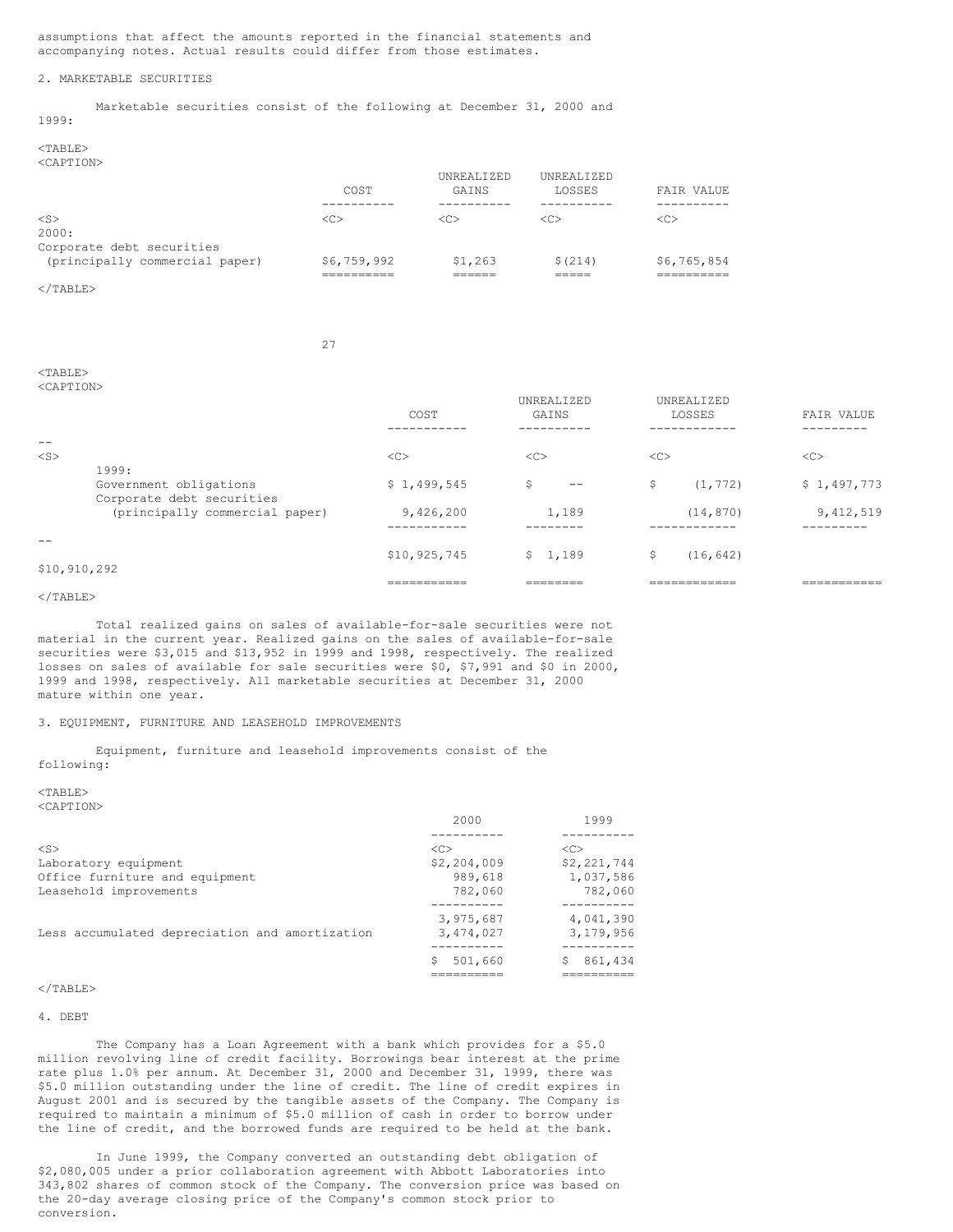### 5. CONTRACTUAL AGREEMENTS

In 1996, the Company entered into agreements with Abbott Laboratories ("Abbott") for the development and commercialization of an ultrasound contrast agent, EchoGen. Under these agreements, Abbott has paid the Company a total of \$37.7 million based on the achievement of certain milestones. The agreements with Abbott were terminated in 2000. The Company made a strategic decision in October 2000 to shift its focus from diagnostic ultrasound contrast to the further development of its drug delivery and oxygen delivery products. At that time, the Company withdrew the EchoGen application with the FDA and discontinued further clinical development. In addition, the Company terminated the manufacturing and supply agreement with Abbott for EchoGen which resulted in a \$1.3 million favorable adjustment that is included as a reduction in research and development expenses in the Statement of Operations for the year ended December 31, 2000.

 $28$ 

In 1999, the Company entered into a license agreement with Nycomed Imaging AS ("Nycomed") for the cross-license of certain proprietary ultrasound contrast agent technologies and received a license fee of \$10.0 million. Under the terms of the agreement, the Company provided Nycomed with an exclusive license to its ultrasound contrast patents except as related to perfluoropentane. Under the exclusive license to the patents, Nycomed also has the right to freely sublicense to other companies with a portion of any sublicense fees to be paid to the Company. In addition, the Company has a worldwide, non-exclusive license to certain of Nycomed's ultrasound contrast agent patents. The Company also has the right to sublicense these patents to its collaborative partners. In addition to the license fee, Nycomed pays the Company a royalty based on sales of its licensed products.

### 6. INCOME TAXES

Income taxes consist of the following:

 $<$ TABLE> <CAPTION>

| .                  |              |      |      |
|--------------------|--------------|------|------|
|                    | 2000         | 1999 | 1998 |
|                    |              |      |      |
| $<$ S $>$          | <<           | <<   | <<   |
| Federal -- current | Ŝ<br>--      | --   | Ŝ    |
| Foreign -- current | (176, 939)   |      |      |
|                    |              |      |      |
| Total              | \$(176, 939) |      |      |
|                    |              |      |      |
| $\langle$ /TABLE>  |              |      |      |

In the first quarter of 2000, the Company received a refund of \$176,939 for international withholding taxes that were originally paid in 1995. Due to the uncertainty of receipt of this refund, a valuation allowance had previously been provided.

A reconciliation of the Federal Statutory tax rate of 34% to the Company's effective income tax rate follows:

 $<$ TABLE>

<CAPTION>

|           |                                                  | 2000        | 1999    | 1998        |
|-----------|--------------------------------------------------|-------------|---------|-------------|
|           |                                                  |             |         |             |
| $<$ S $>$ |                                                  | <<          | <<      | <<          |
|           | Statutory tax rate                               | $(34.00\%)$ | 34.00%  | $(34.00\%)$ |
|           | Utilization of net operating loss carry forwards |             | (37.95) |             |
|           | Permanent difference                             | 0.89        | 3.95    | (0.20)      |
|           | Change in valuation allowance                    | 33.11       | $ -$    | 34.20       |
|           | Foreign tax credit                               | $(8.24\%)$  |         |             |
|           |                                                  |             |         |             |
|           | Effective tax rate                               | $(8.24\%)$  | $--$ %  | $- \approx$ |
|           |                                                  |             |         |             |

 $\langle$ /TABLE>

Significant components of the Company's net deferred tax assets and liabilities as of December 31, 2000 and 1999 are as follows:

 $<$ TABLE> <CAPTION>

|                                           | 2000        | 1999        |
|-------------------------------------------|-------------|-------------|
|                                           |             |             |
| $\langle S \rangle$                       | <c></c>     |             |
| Deferred tax assets:                      |             |             |
| Federal net operating loss carry forwards | \$9.311.000 | \$8.580.000 |
| Accrued expenses                          | 99,000      | 126,000     |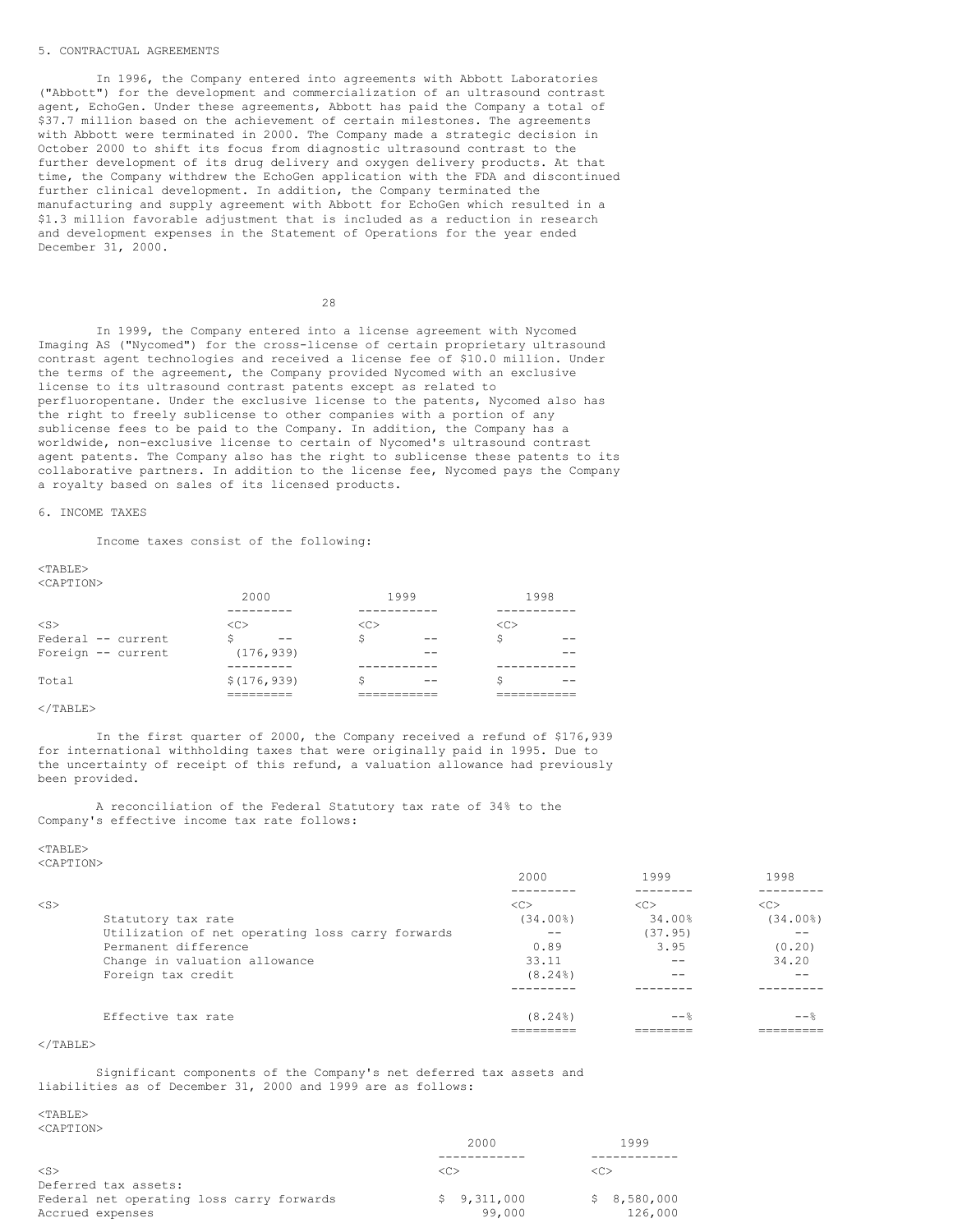| Research and development credits                | 1,449,000      | 1,347,000      |
|-------------------------------------------------|----------------|----------------|
| Foreign tax credits                             | 1,006,000      | 1,183,000      |
| AMT tax credits                                 | 68,000         | 68,000         |
| Book in excess of tax depreciation expense      | 170,000        | 149,000        |
|                                                 |                |                |
| Gross deferred tax assets                       | 12,103,000     | 11,453,000     |
| Valuation allowance for net deferred tax assets | (12, 103, 000) | (11, 453, 000) |
|                                                 |                |                |
| Net deferred tax assets                         | S              | S              |
|                                                 |                |                |

 $\langle$ /TABLE>

29

Due to the uncertainty of the Company's ability to generate taxable income to realize its net deferred tax assets at December 31, 2000 and 1999, a valuation allowance has been recognized for financial reporting purposes. The Company's valuation allowance for deferred tax assets increased \$650,000 and \$87,000 for the years ended December 31, 2000 and 1999, respectively.

At December 31, 2000, the Company has federal net operating loss carry forwards of approximately \$27,386,000 for income tax reporting purposes and research and development and AMT tax credit carry forwards of approximately \$1,517,000. The federal operating loss carry forwards and research and development credits begin to expire in 2006.

The initial public offering of common stock by the Company in 1995 caused an ownership change pursuant to applicable regulations in effect under the Internal Revenue Code of 1986. Therefore, the Company's use of losses incurred through the date of ownership change will be limited during the carry forward period and may result in the expiration of net operating loss carry forwards before utilization.

### 7. STOCKHOLDERS' EQUITY

### COMMON STOCK

At December 31, 2000, the Company had shares of common stock reserved for possible future issuance as follows:

#### <TABLE>

| $\langle S \rangle$                                 | ィベト       |
|-----------------------------------------------------|-----------|
| Stock options outstanding                           | 2,515,945 |
| Shares available for future grant under stock plans | 703,021   |
| Warrants outstanding                                | 500,000   |
|                                                     |           |
|                                                     | 3.718.966 |
|                                                     |           |

### $\langle$ /TABLE>

#### STOCK OPTIONS

The Company has several stock option plans, including the 2000 Stock Incentive Plan adopted in 2000, whereby shares of common stock are reserved for future issuance pursuant to stock option grants or other issuances. Employee stock options vest over a period of time determined by the Board of Directors, generally four years, and director stock options are generally fully vested on the date of grant. Stock options generally are granted at the fair market value on the date of grant and expire ten years from the date of grant.

A summary of activity related to the Company's stock options follows:

# $<$ TABLE>

<CAPTION>

|                                   |                     | EXERCISE        |
|-----------------------------------|---------------------|-----------------|
|                                   | SHARES              | PRICE           |
|                                   |                     |                 |
| $<$ S $>$                         | $\langle C \rangle$ | $<<$ $>$        |
| Balance, January 1, 1998 $\ldots$ | \$1,044,919         | $$.07 - 44.00$  |
| Granted                           | 823,215             | $6.25 - 38.63$  |
| Exercised                         | (11, 765)           | $.07 - 24.13$   |
| Canceled                          | (545, 278)          | $3.93 - 44.00$  |
|                                   |                     |                 |
| Balance, December 31, 1998        | 1,311,091           | $.20 - - 44.00$ |
| Granted                           | 814,026             | $3.69 - 6.94$   |
| Exercised                         | (5, 158)            | $3.93 - 6.25$   |
| Canceled                          | (134, 077)          | $5.94 - 44.00$  |
|                                   |                     |                 |
| Balance, December 31, 1999        | 1,985,88            | $.20 - - 44.00$ |
| Granted                           | 1,252,215           | $.63 - - 6.00$  |
| Exercised                         | (203, 785)          | $.66 - - 6.75$  |
| Canceled                          | (518, 367)          | $.88 - - 6.00$  |
|                                   |                     |                 |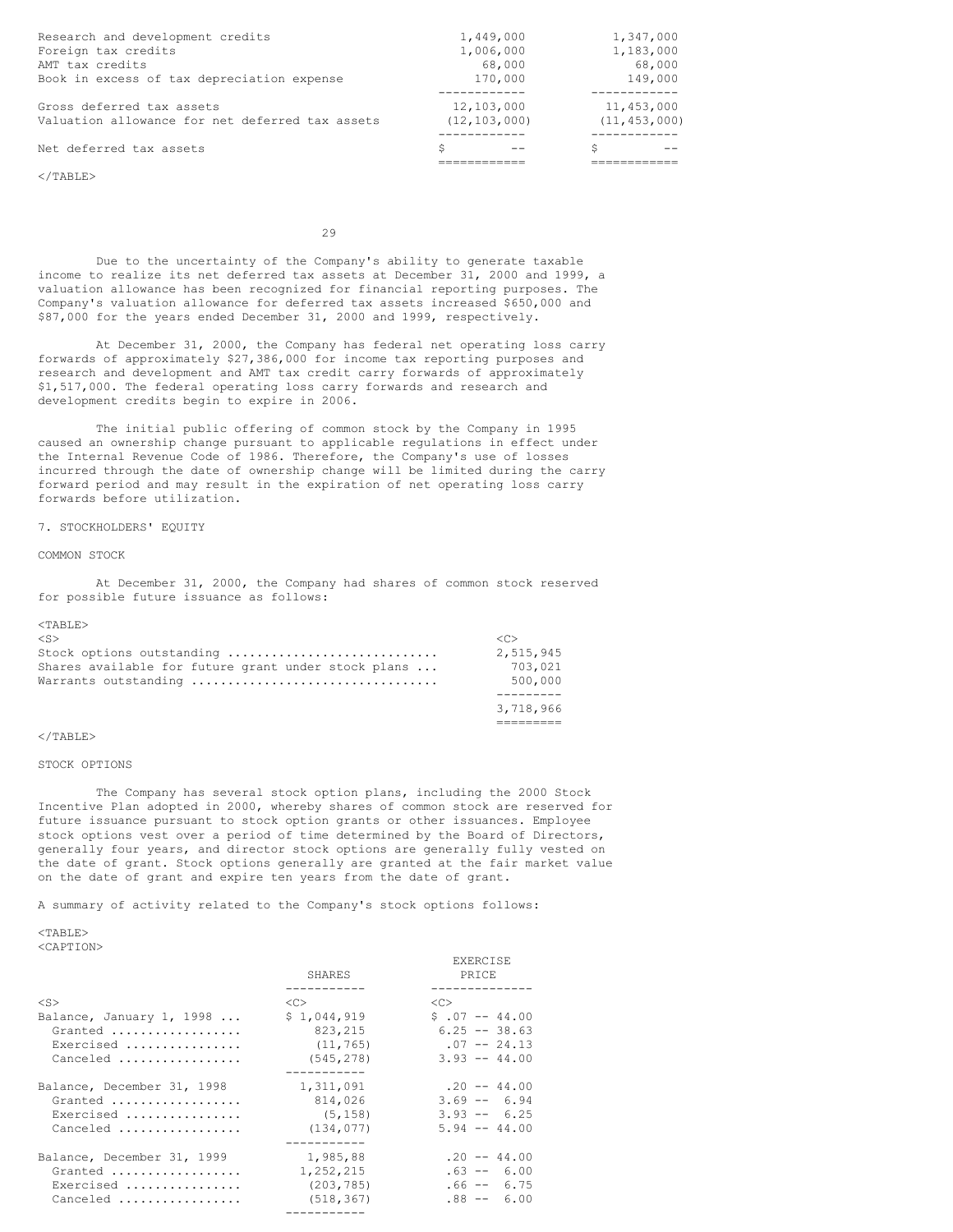30

Options exercisable at December 31, 2000, 1999, and 1998, were 997,546, 990,462, and 757,775, respectively.

The following table summarizes information about stock options outstanding at December 31, 2000:

 $<$ TABLE> <CAPTION>

|                            |             | OPTIONS OUTSTANDING |                            | OPTIONS        |    |
|----------------------------|-------------|---------------------|----------------------------|----------------|----|
| EXERCISABLE                |             |                     | -------------------------- |                |    |
|                            |             |                     |                            |                |    |
|                            |             | WEIGHTED            |                            |                |    |
|                            |             | AVERAGE             | WEIGHTED                   |                |    |
| WEIGHTED                   |             |                     |                            |                |    |
| RANGE OF                   |             | REMAINING           | AVERAGE                    |                |    |
| AVERAGE<br><b>EXERCISE</b> | NUMBER      | CONTRACTUAL         | EXERCISE                   | NUMBER         |    |
| EXERCISE                   |             |                     |                            |                |    |
| PRICES                     | OUTSTANDING | LIFE                | PRICE                      | EXERCISABLE    |    |
| PRICE                      |             |                     |                            |                |    |
|                            |             |                     |                            |                |    |
|                            |             |                     |                            |                |    |
| $<$ S $>$                  | <<          | <<                  | <<                         | $<\infty$      |    |
| <<                         |             |                     |                            |                |    |
| $$0.20 - $0.88$            | 660,613     | 9.83 years          | 0.80<br>$\mathsf{S}$       | 613            |    |
| \$0.20                     |             |                     |                            |                |    |
| $$3.63 - $4.88$            | 141,514     | 9.14 years          | \$.<br>4.02                | 43,835         |    |
| $S$ and $S$<br>3.96        |             |                     |                            |                |    |
| $$5.94 - $8.19$<br>6.44    | 1,165,580   | 8.11 years          | \$<br>6.21                 | 411,981        | \$ |
| $$10.13 - $20.50$          | 487,405     | 5.14 years          | 13.57<br>\$                | 484,860        | \$ |
| 13.59                      |             |                     |                            |                |    |
| $$27.75 - $44.00$          | 60,834      | 6.55 years          | \$<br>34.21                | 56,257         |    |
| \$<br>33.97                |             |                     |                            |                |    |
|                            | ---------   |                     |                            | $-- - - - - -$ |    |
| Total                      | 2,515,945   | 8.01 years          | 6.77<br>-\$                | 997,546        |    |
| \$11.35                    |             |                     |                            |                |    |
|                            | =========   |                     |                            |                |    |

 $<$ /TABLE>

#### ACCOUNTING FOR STOCK-BASED COMPENSATION

In accordance with Statement of Financial Accounting Standards No. 133, "Accounting for Stock-Based Compensation (SFAS 123), the Company has elected to continue following the intrinsic value method allowed under the statement for its stock option plans and present pro forma disclosures of the fair value method prescribed by SFAS 123. Had the Company elected to recognize compensation cost based on the fair value of the options as prescribed by SFAS 123, the net loss and associated basic net loss per share amounts would have been \$3.6 million or \$0.40 per share, \$1.7 million or \$0.19 per share and \$13.5 million or \$1.57 per share for the years ended December 31, 2000, 1999 and 1998, respectively. The fair value of each option is estimated using the Black-Scholes option pricing model. The assumptions used in this model include (1) the stock price at grant date, (2) the exercise price, (3) an estimated option life of four years, (4) no expected dividends for each year presented, (5) an expected stock price volatility factor of 1.14, 0.873, and 0.659 in 2000, 1999 and 1998, respectively, and (6) a risk-free interest rate of 6.35%, 6.88% and 4.43% in 2000, 1999 and 1998, respectively. The weighted average fair value per share of options granted during 2000, 1999 and 1998 was \$2.38, \$3.92 and \$4.27, respectively.

#### STOCK PURCHASE PLAN

The company has an employee stock purchase plan whereby employees may contribute up to 15% of their compensation to purchase shares of the Company's common stock at 85% of the stock's fair market value at the lower of the beginning or end of each three-month offering period. Shares purchased under the plan were 9,763, 8,787 and 9,698 in 2000, 1999 and 1998, respectively. At December 31, 2000, 55,457 shares were reserved for future purchases by employees under the plan.

### WARRANTS

As of December 31, 2000, the Company had warrants outstanding to purchase 500,000 shares of common stock. The warrants are exercisable at \$16.00 per share and expire in May 2001.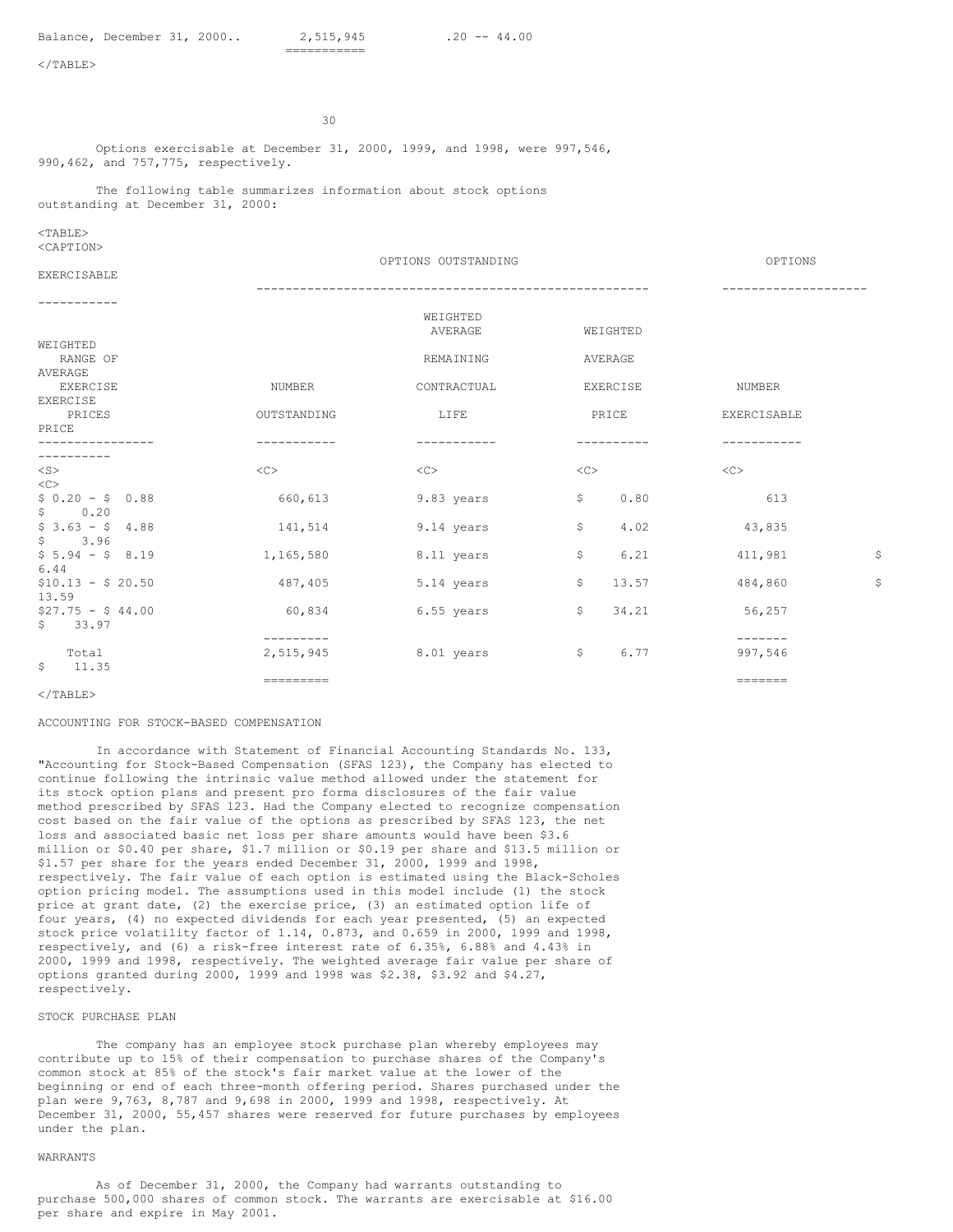### NOTES RECEIVABLE

In October 2000, the Company entered into stock purchase agreements with certain officers whereby the officers purchased 400,000 shares of common stock at the fair market value of the stock on the date of purchase in exchange for full-recourse notes totaling \$350,000. Each of the notes is due in five years with interest due annually at the rate of 6.09%. The shares are restricted and subject to repurchase by the Company at the original purchase price for a period of one year.

### SHAREHOLDER RIGHTS PLAN

The Company has adopted a Shareholder Rights Plan ("Plan"). Under the Plan, the Company's Board of Directors declared a dividend of one Preferred Stock Purchase Right ("Right") for each outstanding common share of the Company. The Rights have an exercise price of \$140 per Right and provide the holders with the right to purchase, in the event a person or group acquires 15% or more of the Company's common stock, additional shares of the Company's common stock having a market value equal to two times the exercise price of the Right. The Rights expire in 2006.

### 8. NET INCOME (LOSS) PER SHARE

A reconciliation between basic and diluted net income (loss) per share follows:

 $<$ TABLE> <CAPTION>

|                                                          | 2000            | 1999          | 1998                |
|----------------------------------------------------------|-----------------|---------------|---------------------|
| $<$ S $>$                                                | <<              | < <sub></sub> | <<                  |
| BASIC NET INCOME (LOSS) PER SHARE:                       |                 |               |                     |
| Net income (loss)                                        | \$(2, 147, 437) | \$434,670     | \$(11, 173, 284)    |
| Weighted average common shares                           | 9,146,374       | 8,836,406     | 8,621,759           |
| Basic net income (loss) per share                        | \$<br>(0.23)    | \$<br>0.05    | Ŝ.<br>(1, 30)       |
| DILUTED NET INCOME (LOSS) PER SHARE:                     |                 |               |                     |
| Net income (loss)                                        | \$(2, 147, 437) | \$434.670     | \$(11, 173, 284)    |
| Weighted average common shares                           | 9,146,374       | 8,836,406     | 8,621,759           |
| Dilutive potential common shares                         |                 | 132,998       |                     |
|                                                          |                 |               | . _ _ _ _ _ _ _ _ . |
| Total shares                                             | 9.146.374       | 8.969.404     | 8,621,759           |
|                                                          |                 |               |                     |
| Diluted net income (loss) per share<br>$\langle$ /TABLE> | \$<br>(0.23)    | \$<br>0.05    | \$<br>(1.30)        |

As of December 31, 2000, 1999 and 1998, 2,502,105, 2,090,529 and 2,088,369 options and warrants, respectively, have not been included in the calculation of potential common shares as their effect on diluted per share amounts would have been anti-dilutive.

### 9. COMMITMENTS AND CONTINGENCIES

The Company has leased office space and equipment under two operating lease agreements which expire in April 2002 and October 2004, respectively. Under the office lease, the Company has the option to extend the lease for an additional three years at the then fair market value of the leased premises. Future minimum lease payments under these leases are as follows:

<TABLE>

| $<$ S> |           |
|--------|-----------|
|        | \$597.836 |
|        | 167,055   |
|        | 19.320    |
|        | 16,100    |
|        |           |
|        | \$800.311 |
|        |           |

 $<$ /TABLE>

32

Rental expense for the years ended December 31, 2000, 1999 and 1998 was \$603,000, \$613,000 and \$564,000, respectively.

### 10. LEGAL PROCEEDINGS

In July 2000, DuPont Pharmaceuticals Company, DuPont Contrast Imaging,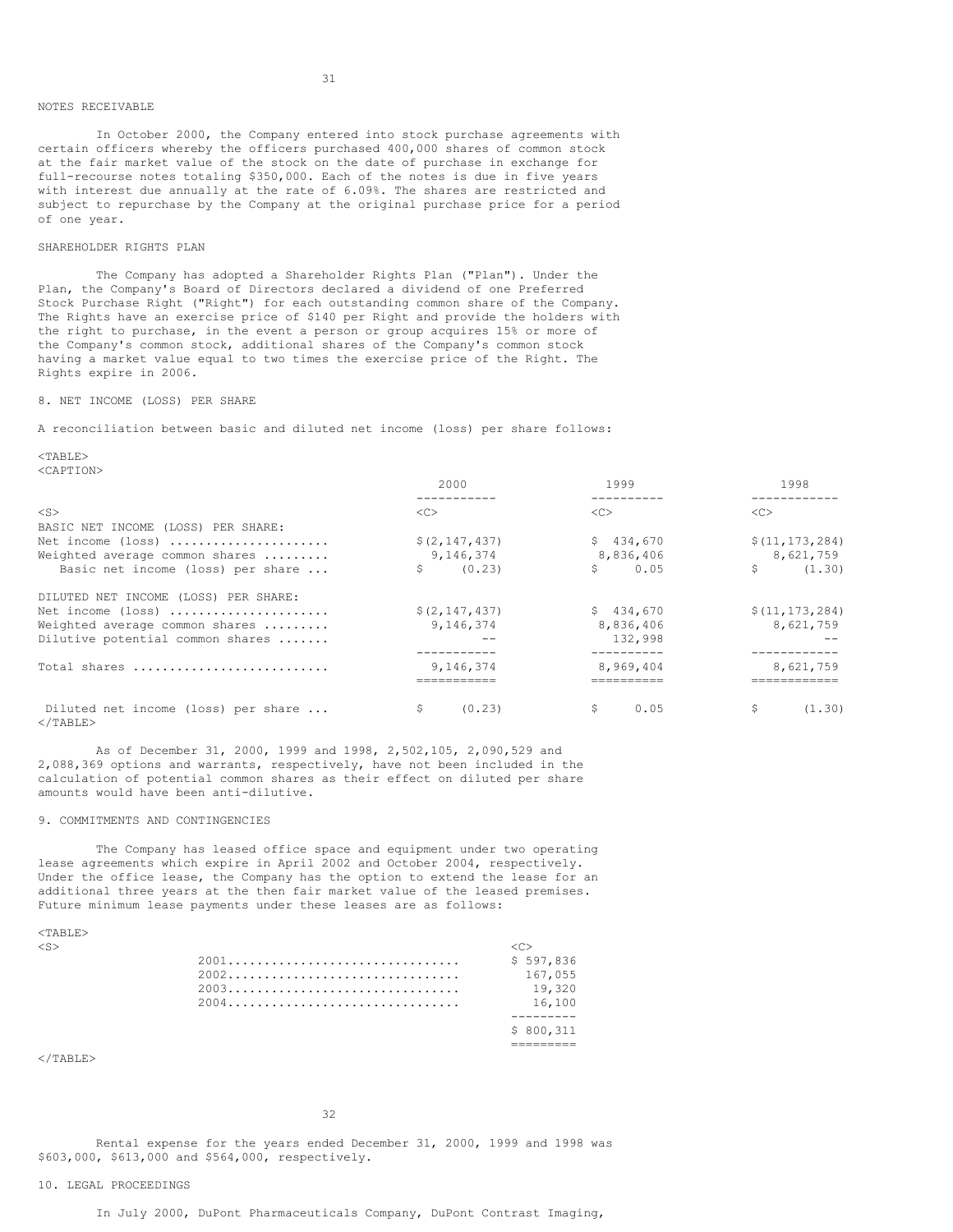Inc., E.I. DuPont de Nemours & Co., Inc. and DuPont Pharma, Inc. (collectively "DuPont") filed a complaint in the United States District Court for the District of Massachusetts against the Company and certain Nycomed Amersham-related entities. DuPont's complaint seeks a declaratory judgement that certain ultrasound contrast patents owned by the Company and licensed to Nycomed are invalid and not infringed by DuPont. The Company and Nycomed believe Dupont's complaint is without merit and intend to vigorously defend against the complaint. At the request of Nycomed and the Company, the Massachusetts action has been transferred to the U.S. District Court for the Western District of Washington.

Under the Company's license agreement with Nycomed, Nycomed has the right to enforce the patents in the field of non-perfluoropentane ultrasound contrast agents on behalf of Nycomed and on the Company's behalf, at Nycomed's expense. Pursuant to this right, Nycomed and the Company also have filed against DuPont a patent infringement action in the U.S. District Court for the Western District of Washington alleging that DuPont's contrast agent known as "Definity" infringes patents the Company owns and have licensed to Nycomed. The patent infringement action filed in Washington is based on the same questions of patent infringement and validity that were raised in the Massachusetts action. It is likely that of these actions, both of which have been assigned to the same judge in the U.S. District Court for the Western District of Washington, will be consolidated and effectively proceed as one action. Pursuant to the Company's license agreement with Nycomed, Nycomed will bear all costs and expenses associated with the prosecution of the Washington action and the defense of the Massachusetts action.

In 1998, various class action complaints were filed in the Superior Court of Washington (the "State Action") and in the U.S. District Court for the Western District of Washington (the "Federal Action") against the Company and certain of the Company's officers and directors, alleging violations of Washington State and U.S. securities laws. In October 1998, the Company and the individual defendants moved to dismiss and stay the State Action. The state law claims in the State Action were subsequently re-filed in the Federal Action. In February 1999, plaintiffs filed a consolidated and amended complaint in the Federal Action, alleging violations of Washington State and U.S. securities laws. In March 1999, the Company and the individual defendants filed a motion to dismiss the consolidated amended complaint in the Federal Action. In July 1999, the Court entered an order denying in part and granting in part the motion to dismiss the complaint in the Federal Action. In November 1999, the Company filed motions for summary judgment and to stay discovery.

In July 2000, the Company, with the consent of its insurance carrier, entered into a Memorandum of Understanding with the plaintiffs to settle the action for \$4.0 million, an amount within the Company's insurance policy limits, conditioned upon approval of the Court. As part of the settlement agreement, the Company's insurance carrier agreed to pay the settlement directly to plaintiffs through an escrow account funded by the insurance company in 2000. In February 2001, the Court approved the settlement and entered an order dismissing with prejudice all claims against the Company and certain officers and directors.

33

Other income for the year ended December 31, 2000 represents payments received in the second quarter of \$4.25 million from patent litigation and insurance settlements. As part of the patent litigation settlement, the Company received a payment of \$2.5 million from Nycomed pursuant to the Company's patent license agreement with Nycomed. In addition, the Company reached an agreement on a pre-existing insurance coverage dispute and received a settlement payment of \$1.75 million.

11. QUARTERLY FINANCIAL INFORMATION (UNAUDITED)

 $<$ TABLE> <CAPTION>

|                              |            | VUIRTER ERDED |                                   |            |
|------------------------------|------------|---------------|-----------------------------------|------------|
|                              | MAR. 31    | JUNE 30       | SEPT. 30                          | DEC. 31    |
|                              |            |               |                                   |            |
|                              |            | (IN           | THOUSANDS, EXCEPT PER SHARE DATA) |            |
| $<$ S $>$                    | <<         | < <sub></sub> | <<                                | <<         |
| 2000                         |            |               |                                   |            |
| Revenues                     | Ŝ.         | \$<br>-45     | \$<br>68                          | \$<br>295  |
| Operating expenses           | \$2,476    | \$2,424       | $\mathsf{S}$<br>2,403             | \$<br>338  |
| Operating income (loss)      | \$(2, 476) | \$(2, 379)    | \$ (2, 335)                       | \$<br>(43) |
| Net income (loss)            | \$(2, 150) | \$2,056       | \$(2, 166)                        | \$<br>113  |
| Net income (loss) per share: |            |               |                                   |            |
| Basic                        | \$ (0.24)  | \$0.22        | \$ (0.24)                         | \$0.01     |
| Diluted                      | \$ (0.24)  | \$0.22        | (0.24)<br>Ŝ.                      | \$0.01     |
| 1999                         |            |               |                                   |            |
| Revenues                     | \$1,700    | \$<br>350     | \$10,000                          | Ŝ.         |
| Operating expenses           | \$3,201    | \$3,574       | \$3,131                           | \$2,182    |

QUARTER ENDED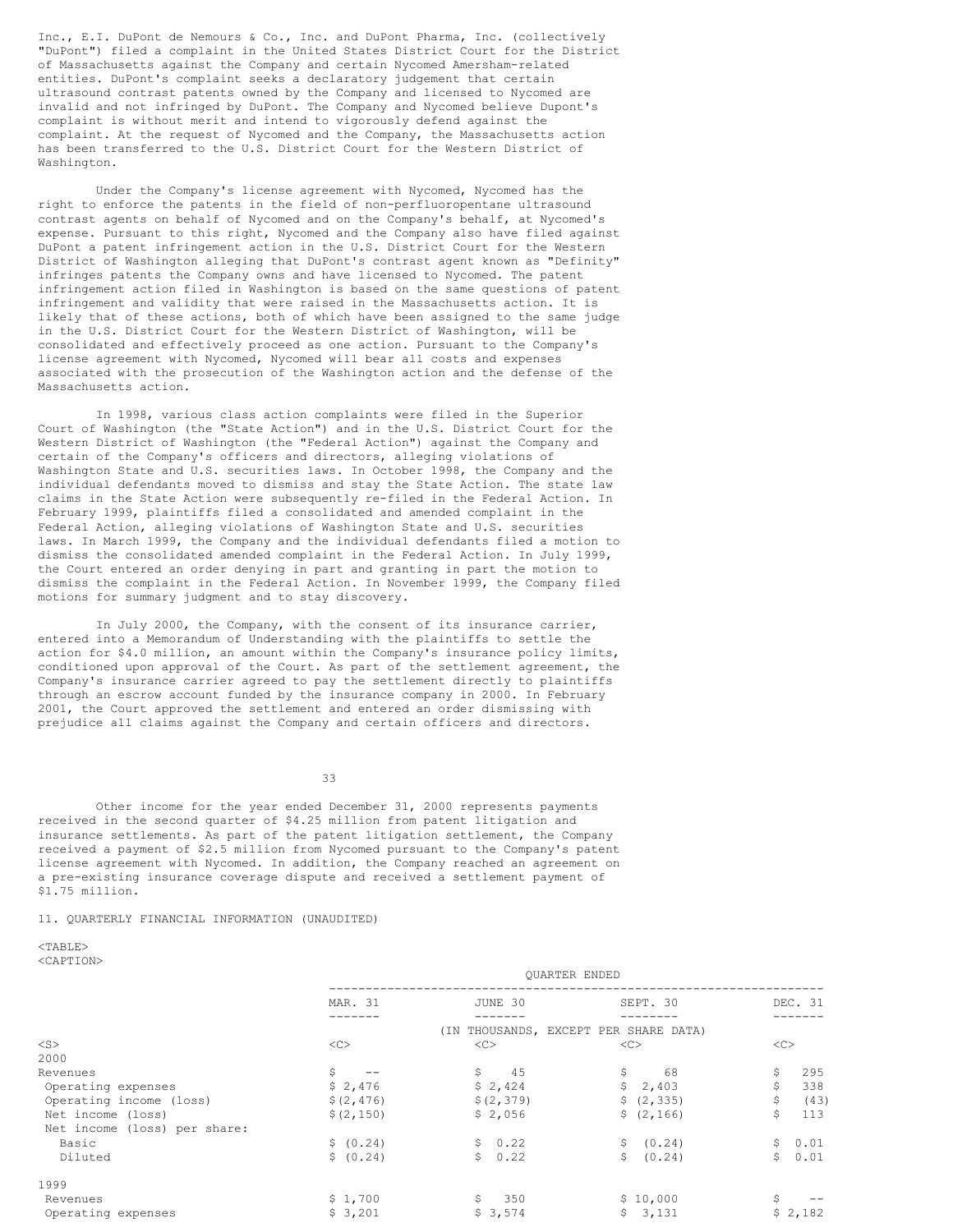| Operating income (loss)<br>Net income (loss)<br>Net income (loss) per share: | \$(1, 501)<br>\$(1, 381) | \$ (3, 224)<br>\$ (3, 123) | \$6.869<br>\$6,912   | \$(2, 182)<br>\$(1, 974) |
|------------------------------------------------------------------------------|--------------------------|----------------------------|----------------------|--------------------------|
| Basic<br>Diluted                                                             | \$ (0.16)<br>\$ (0.16)   | \$ (0.36)<br>\$ (0.36)     | $S = 0.77$<br>\$0.76 | \$ (0.22)<br>\$ (0.22)   |
| $\langle$ /TABLE>                                                            |                          |                            |                      |                          |

### 12. SUBSEQUENT EVENT

In January 2001, the Company entered into a patent licensing agreement with Chugai Pharmaceutical, Co., Ltd. (Chugai) and Molecular Biosystems, Inc., (MBI). The agreement gives Chugai and MBI non-exclusive rights under certain Sonus patents to manufacture and sell Optison, an ultrasound contrast agent, in Japan, South Korea, and Taiwan.

The Company received in January 2001 an initial non-refundable license fee of \$1.0 million and will receive a second \$1.0 million payment in June 2001. The second \$1.0 million payment will be considered non-refundable if any claims of a Sonus Japanese patent application are allowed within a period of two years from the signing of the agreement. If no claims are allowed on the Sonus Japanese patent application within this two-year period, the Company will repay the second \$1.0 million payment without interest. In addition to the \$2.0 million license fee payments, Chugai and MBI will pay royalties to the Company on sales of Optison if and when the product is approved for marketing in the territories covered under the patent license agreement.

34

### PART III

### ITEM 10. DIRECTORS AND EXECUTIVE OFFICERS OF THE REGISTRANT

The information required hereunder is incorporated by reference from our Proxy Statement to be filed in connection with its 2001 Annual Meeting of Stockholders.

### ITEM 11. EXECUTIVE COMPENSATION

The information required hereunder is incorporated by reference from our Proxy Statement to be filed in connection with its 2001 Annual Meeting of Stockholders.

ITEM 12. SECURITY OWNERSHIP OF CERTAIN BENEFICIAL OWNERS AND MANAGEMENT

The information required hereunder is incorporated by reference from our Proxy Statement to be filed in connection with its 2001 Annual Meeting of Stockholders.

ITEM 13. CERTAIN RELATIONSHIPS AND RELATED TRANSACTIONS

The information required hereunder is incorporated by reference from our Proxy Statement to be filed in connection with its 2001 Annual Meeting of Stockholders.

35

#### PART IV

ITEM 14. EXHIBITS, FINANCIAL STATEMENT SCHEDULES AND REPORTS ON FORM 8-K

(a) (1) Financial Statements

The financial statements filed as a part of this Report are listed on the "Index to Financial Statements" on Page 20.

(2) All schedules are omitted because they are not required or the required information is included in the financial statements or notes thereto.

(3) Exhibits

#### INDEX TO EXHIBITS

<TABLE> <CAPTION>

|           | EXHIBIT NO. | DESCRIPTION                                                                 | LOCATION |
|-----------|-------------|-----------------------------------------------------------------------------|----------|
|           |             |                                                                             |          |
| $<$ S $>$ |             | <c></c>                                                                     |          |
|           | 3.2         | Amended and Restated Certificate of Incorporation of the                    |          |
|           |             | Company.                                                                    |          |
|           | 3.3         | Certificate of Amendment of Certificate of Incorporation<br>of the Company. | (12)     |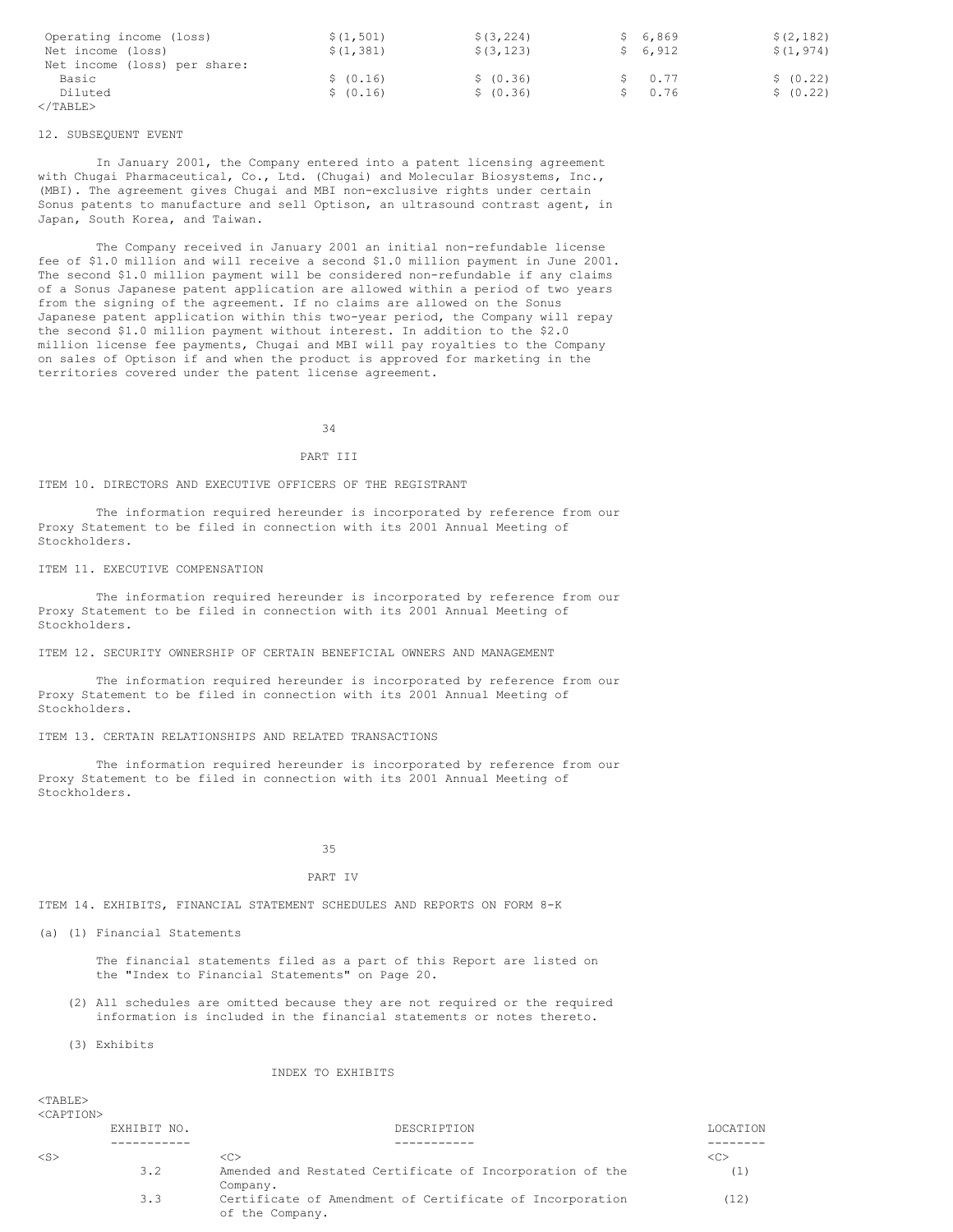| 3.4<br>4.1 | Amended and Restated Bylaws of the Company.<br>Specimen Certificate of Common Stock.                                                                                                                          | (1)<br>(1) |
|------------|---------------------------------------------------------------------------------------------------------------------------------------------------------------------------------------------------------------|------------|
| 4.2        | Rights Agreement, dated as of August 23, 1996, between the<br>Company and U.S. Stock Transfer Corporation.                                                                                                    | (3)        |
| 10.14      | Contrast Agent Development and Supply Agreement dated May<br>6, 1993 by and between the Company and Abbott<br>Laboratories, Inc. (portions omitted pursuant to Rule 406<br>of the 1933 Act).                  | (1)        |
| 10.14A     | Amendment to Contrast Agent Development and Supply<br>Agreement dated August 22, 1995 by and between the Company<br>and Abbott Laboratories, Inc. (portions omitted pursuant<br>to Rule 406 of the 1933 Act). | (1)        |
| 10.18      | Lease Agreement dated January 17, 1994 between the Company<br>and WRC Properties, Inc.                                                                                                                        | (1)        |
| 10.18A     | Amendment 2 dated October 28, 1997 to Lease Agreement<br>dated January 17, 1994.                                                                                                                              | (10)       |
| 10.18B     | Amendment 3 dated October 15, 1998 to Lease Agreement<br>dated January 17, 1994.                                                                                                                              | (10)       |
| 10.19      | Form of Indemnification Agreement for Officers and<br>Directors of the Company.                                                                                                                               | (1)        |
| 10.21      | Loan and Security Agreement dated August 11, 1995 by and<br>between the Company and Silicon Valley Bank.                                                                                                      | (1)        |
| 10.21A     | Loan Modification Agreement dated September 10, 1997 to<br>Loan and Security Agreement by and between the Company and<br>Silicon Valley Bank.                                                                 | (10)       |
| 10.21B     | Loan Modification Agreement dated August 31, 1998 to Loan<br>and Security Agreement by and between the Company and<br>Silicon Valley Bank.                                                                    | (10)       |
| 10.21C     | Loan Modification Agreement dated August 30, 1999 to Loan<br>and Security Agreement by and between the Company and<br>Silicon Valley Bank.                                                                    | (14)       |
| 10.25      | Agreement between Abbott Laboratories, Inc. and the<br>Company, dated May 14, 1996 (portions omitted pursuant to<br>Rule 24b-2).                                                                              | (5)        |
| 10.26      | Third Amended and Restated Registration Rights Agreement<br>dated as of May 15, 1996.                                                                                                                         | (6)        |
| 10.28      | International License Agreement, dated October 1, 1996, by<br>and between Abbott Laboratories, Inc. and the Company<br>(portions omitted pursuant to Rule 24b-2).                                             | (7)        |

 $<$ /TABLE>

 $<$ TABLE>

36

<CAPTION><br>EXHIBIT NO. DESCRIPTION LOCATION ----------- ----------- -------- <S> <C> <C> 10.29 Commercial Supply Agreement dated March 6, 1998. (8) First Amendment to Agreement by and between Abbott Laboratories and Sonus Pharmaceuticals, Inc. dated January 31, 1999. 10.34 First Amendment to International License Agreement by and (11) between Abbott International, Ltd. and Sonus Pharmaceuticals, Inc. dated January 31, 1999. 10.35 Securities Purchase Agreement between Abbott Laboratories (11) and Sonus Pharmaceuticals, Inc. dated January 31, 1999. 10.36 License Agreement by and between Nycomed Amersham AS and (13) the Company dated August 31, 1999. 10.38 Mutual Rescission Agreement dated October 11, 1999 by and (14) between the Company and Abbott International Ltd. 10.40 Amendment to the First Amendment to Agreement by and (15) between Abbott Laboratories and the Company, dated February 3, 2000. 10.43 Loan and Security Agreement by between Sonus (17) Pharmaceuticals, Inc. and Silicon Valley Bank, dated September 6, 2000. 10.45 License Agreement by and between Chugai Pharmaceutical (18) Co. Ltd., Molecular Biosystems, Inc., and the Company, dated December 22, 2000. 10.46 Termination Agreement by and between Abbott Laboratories (18) and the Company, dated December 14, 2000. 23.1 Consent of Ernst & Young LLP, Independent Auditors. (18) 24.1 Power of Attorney (included on the Signature Page of this (18) Annual Report on Form 10-K). COMPENSATION PLANS AND ARRANGEMENTS 10.1 Sonus Pharmaceuticals, Inc. Incentive Stock Option, (1) Nonqualified Stock Option and Restricted Stock Purchase Plan -- 1991 (the "1991 Plan"), as amended. 10.2 Form of Incentive Stock Option Agreement pertaining to (1) the 1991 Plan. 10.3 Form of Nonqualified Stock Option Agreement pertaining to (1) the 1991 Plan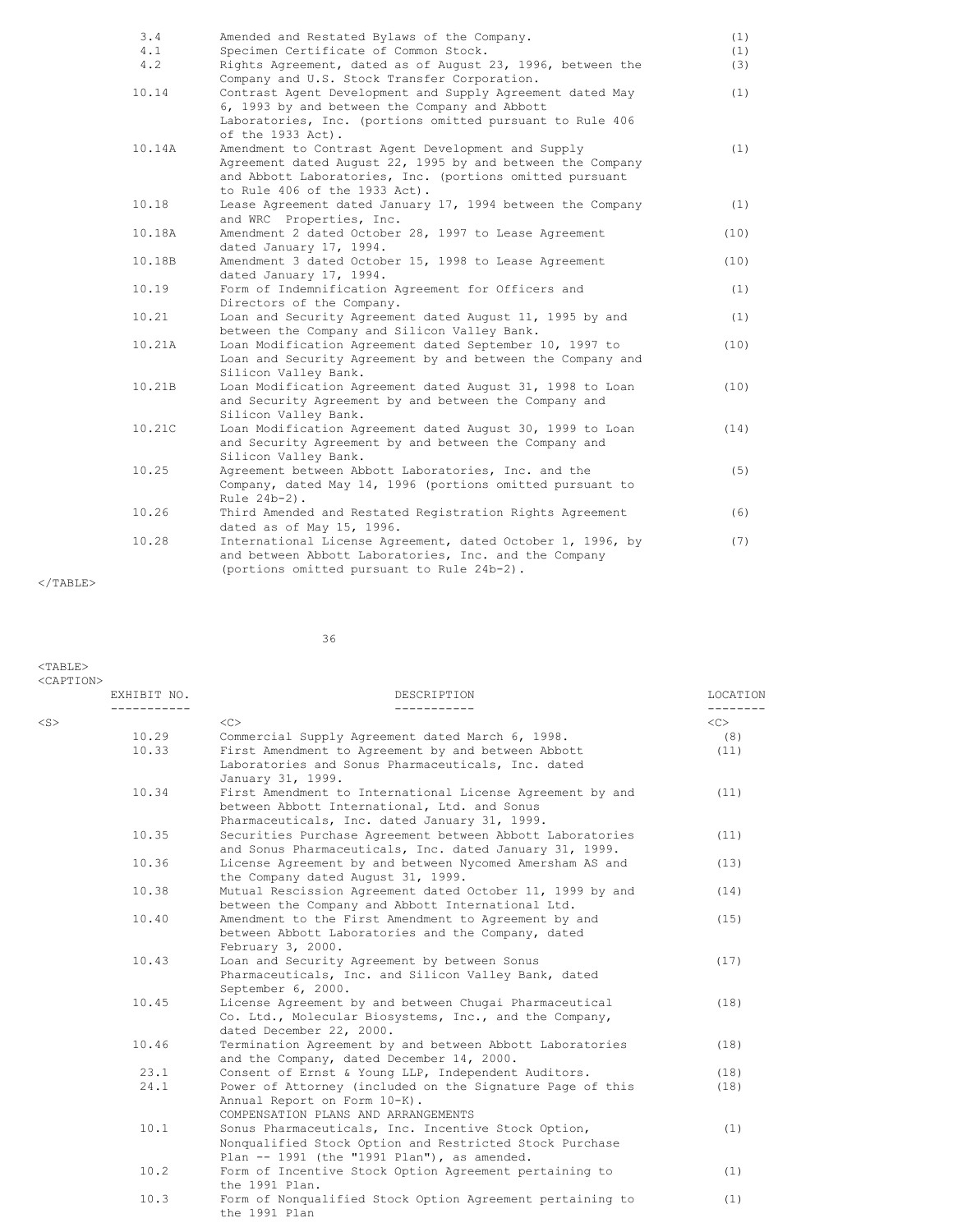| 10.4   | Form of Restricted Stock Purchase Agreement pertaining to<br>the 1991 Plan.                                                                       | (1)  |
|--------|---------------------------------------------------------------------------------------------------------------------------------------------------|------|
| 10.5   | Sonus Pharmaceuticals, Inc. 1995 Stock Option Plan for<br>Directors (the "Director Plan").                                                        | (1)  |
| 10.6   | Form of Stock Option Agreement pertaining to the Director<br>Plan.                                                                                | (1)  |
| 10.7   | 1999 Nonqualified Stock Incentive Plan (the "1999 Plan").                                                                                         | (12) |
| 10.8   | Form of Stock Option Agreement pertaining to the 1999<br>Plan.                                                                                    | (12) |
| 10.9   | Form of Restricted Stock Purchase Agreement pertaining to<br>the 1999 Plan.                                                                       | (12) |
| 10.22  | Sonus Pharmaceuticals, Inc. Employee Stock Purchase Plan.                                                                                         | (2)  |
| 10.24  | Employment Agreement, effective as of January 16, 1996,                                                                                           | (12) |
|        | by and between the Company and Steven C. Quay, M.D., Ph.D.                                                                                        |      |
| 10.24A | Employment Agreement, effective February 11, 1999, by and<br>between the Company and Steven C. Ouay, M.D., Ph.D.                                  | (12) |
| 10.31  | Change in Control Agreement for Michael Martino.                                                                                                  | (9)  |
| 10.37  | Agreement for Part-Time Employment and Mutual Release,<br>effective August 25, 1999 by and between the Company and<br>Steven C. Quay, M.D., Ph.D. | (14) |
| 10.39  | Change in Control Agreement for John T. Flaherty, M.D.                                                                                            | (15) |
| 10.41  | 2000 Stock Incentive Plan (the "2000 Plan").                                                                                                      | (16) |
| 10.42  | Form of Stock Option Agreement pertaining to the 2000<br>Plan.                                                                                    | (16) |
| 10.44  | Change in Control Agreement for Richard J. Klein.                                                                                                 | (17) |

 $<$ /TABLE>

37

- (1) Incorporated by reference to the referenced exhibit number to the Company's Registration Statement on form S-1, Reg. No. 33-96112.
- (2) Incorporated by reference to Exhibit 4.7 to the Company's Registration Statement on form S-1, Reg. No. 33-80623.
- (3) Incorporated by reference to the Company's Registration Statement on form 8-A, dated August 23, 1996.
- (4) Incorporated by reference to the referenced exhibit number to the Company's Quarterly Report on Form 10-Q for the quarterly period ended March 31, 1996.
- (5) Incorporated by reference to the referenced exhibit number to the Company's Current Report on Form 8-K dated May 14, 1996.
- (6) Incorporated by reference to the referenced exhibit number to the Company's Quarterly Report on Form 10-Q for the quarterly period ended June 30, 1996.
- (7) Incorporated by reference to the referenced exhibit number to the Company's Current Report on Form 8-K dated October 1, 1996.
- (8) Incorporated by, reference to the referenced exhibit number to the Company's Quarterly Report on Form 10-Q for the quarterly period ended March 31, 1998.
- (9) Incorporated by, reference to the referenced exhibit number to the Company's Quarterly Report on Form 10-Q for the quarterly period ended September 30, 1998.
- (10) Incorporated by reference to the referenced exhibit number to the Company's Annual Report on form 10-K for the period ended December 31, 1998.
- (11) Incorporated by reference to the referenced exhibit number to the Company's Current Report on Form 8-K dated February 3, 1999.
- (12) Incorporated by reference to the referenced exhibit number to the Company's Quarterly Report on form 10-Q for the quarterly period ended March 31, 1999.
- (13) Incorporated by reference to the referenced exhibit number to the Company's Current Report on Form 8-K dated September 28, 1999.
- (14) Incorporated by, reference to the referenced exhibit number to the Company's Quarterly Report on Form 10-QA for the quarterly period ended September 30, 1999.
- (15) Incorporated by reference to the referenced exhibit number to the Company's Annual Report on form 10-K for the period ended December 31, 1999.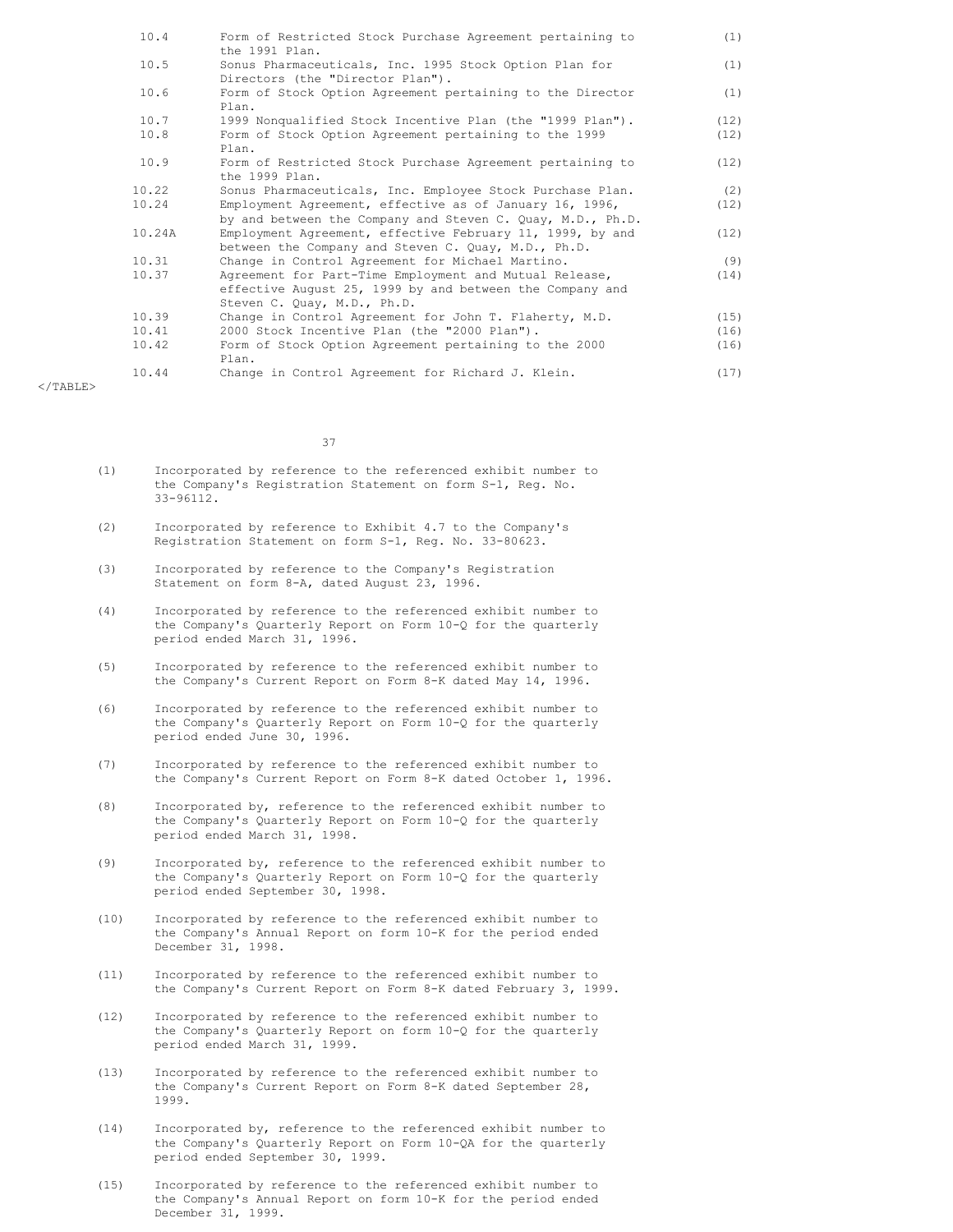(16) Incorporated by reference to the referenced exhibit number to the Company's Quarterly Report on form 10-Q for the quarterly period ended June 30, 2000.

38

- (17) Incorporated by reference to the referenced exhibit number to the Company's Quarterly Report on form 10-Q for the quarterly period ended September 30, 2000.
- (18) Filed herewith.
- (b) Reports on Form 8-K

 $<sub>TAPIT.F></sub>$ </sub>

The Company filed the following report on Form 8-K during the quarter ended December 31, 2000.

1. The Registrant filed a report on Form 8-K on October 19, 2000 in connection with the announcement to refocus the Company on the development of its drug delivery and blood substitute products. At the same time, the Company announced that it had withdrawn the New Drug Application for its ultrasound contrast product and discontinued further clinical activity related to ultrasound contrast development.

### 39

### SIGNATURES

Pursuant to the requirements of Section 13 or 15(d) of the Securities Exchange Act of 1934, the Registrant has duly caused this report to be signed on its behalf by the undersigned thereunto duly authorized, in the City of Bothell, State of Washington, on September 28, 2001.

SONUS PHARMACEUTICALS, INC.

| Dated: September 28, 2001 |  | By: /s/ Michael A. Martino                 |
|---------------------------|--|--------------------------------------------|
|                           |  |                                            |
|                           |  | Michael A. Martino                         |
|                           |  | President, Chief Executive Officer         |
|                           |  | and Director (Principal Executive Officer) |

We, the undersigned directors and officers of Sonus Pharmaceuticals, Inc., do hereby constitute and appoint Michael A. Martino and Richard J. Klein, or either of them, our true and lawful attorneys and agents, with full powers of substitution to do any and all acts and things in our name and on behalf in our capacities as directors and officers and to execute any and all instruments for us and in our names in the capacities indicated below, which said attorneys and agents may deem necessary or advisable to enable said corporation to comply with the Securities Exchange Act of 1934, as amended, and any rules, regulations and requirements of the Securities and Exchange Commission, in connection with this Annual Report on Form 10-K, including specifically but without limitation, power and authority to sign for us or any of us in our names in the capacities indicated below, any and all amendments thereto; and we do hereby ratify and confirm all that said attorneys and agents, shall do or cause to be done by virtue hereof.

Pursuant to the requirements of the Securities Exchange Act of 1934, this report has been signed below by the following persons on behalf of the registrant and in the capacities and on the dates indicated.

| ◝▴▴▴◡▭▱◞<br>$<$ S $>$<br>/s/ Michael A. Martino<br>Michael A. Martino | <<<br>President, Chief Executive<br>Officer and Director (Principal<br>Executive Officer)                   | <<<br>September 28, 2001 |  |
|-----------------------------------------------------------------------|-------------------------------------------------------------------------------------------------------------|--------------------------|--|
| /s/ Richard J. Klein<br>Richard J. Klein                              | Vice President of Finance and<br>Chief Financial Officer<br>(Principal Financial and<br>Accounting Officer) | September 28, 2001       |  |
| /s/ George W. Dunbar, Jr.<br>George W. Dunbar, Jr.                    | Director, Co-Chairman of<br>the Board of Directors                                                          | September 28, 2001       |  |

/s/ Christopher S. Henney, Ph.D., D. Sc. Director September 28, 2001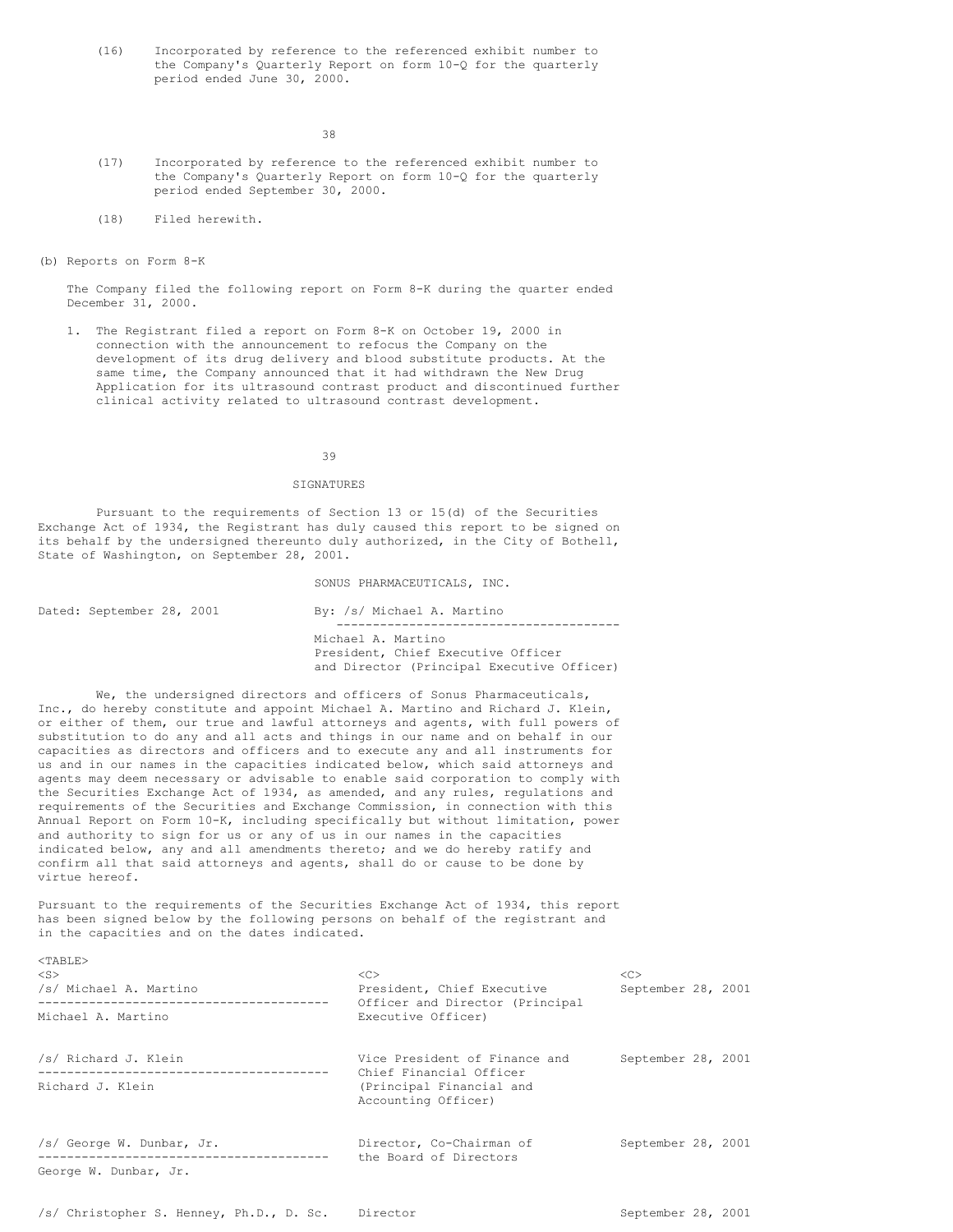Christopher S. Henney, Ph.D, D. Sc. /s/ Robert E. Ivy Director, Co-Chairman of September 28, 2001 ---------------------------------------- the Board of Directors Robert E. Ivy /s/ Dwight Winstead Director September 28, 2001 ---------------------------------------- Dwight Winstead  $\langle$ /TABLE>

40

----------------------------------------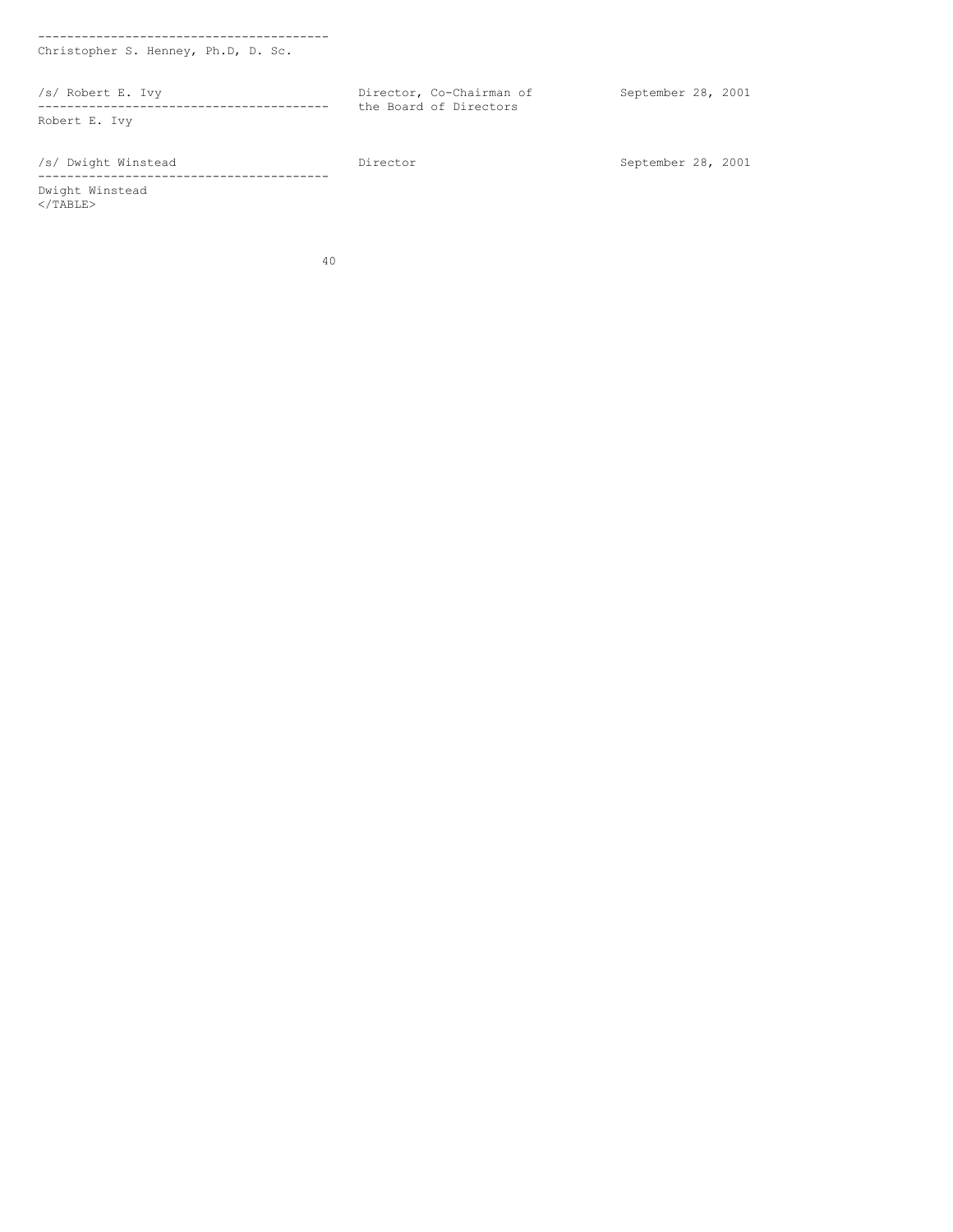#### LICENSE AGREEMENT

This License Agreement ("Agreement") dated as of December 22, 2000, is entered into by and between Chugai Pharmaceutical Co. Ltd., a Japanese corporation with principal offices at 1-9 Kyobashi 2-Chome, Chuo-ku, Tokyo 104-8301, Japan ("Chugai"), Molecular Biosystems, Inc., a Delaware corporation with principal offices at 10030 Barnes Canyon Road, San Diego, California 92121, USA ("MBI"), and Sonus Pharmaceuticals, Inc., a Delaware corporation with principal offices at 22026 20th Avenue S.E., Bothell, Washington 98021, USA ("Sonus").

### RECITALS

WHEREAS, Sonus has developed and holds patents and patent applications on ultrasound contrast agents, and

WHEREAS, Chugai and MBI are parties to one or more agreements pursuant to which MBI has licensed Chugai to develop, manufacture use, sell and offer to sell certain ultrasound contrast agents, including Optison (as defined below) in Japan, South Korea, and Taiwan, and

WHEREAS, Chugai and MBI desire that Chugai and MBI obtain rights under the Sonus Patents (as defined below) to develop manufacture, use, sell, offer to sell, and import ultrasound contrast agents in Japan, South Korea, and Taiwan,

NOW THEREFORE, in consideration of the premises and the faithful performance of the mutual covenants hereinafter set forth, the parties hereto hereby agree as follows:

#### 1. DEFINITIONS

As used in this Agreement, the following defined terms shall have the respective meanings set forth below:

1.1 "Sonus Japanese Patent Applications" means Japanese patent applications nos. 05-506054, 06-517084, and 2000-150619.

1.2 "Sonus Patents" shall mean Korean patent no. 191,303, Taiwanese patent nos. 63,126 and 111,135, and any patents which may issue from Korean patent application no. 703129/95 or from the Sonus Japanese Patent Applications, or on any continuation or divisional application of them.

1.3 "Affiliate" means any entity which controls, is controlled by, or is under common control with another entity. An entity is deemed to be in control of another entity if such company directly or indirectly owns 50% or more in nominal value of the issued equity share capital of such other company, or 50% or more of the shares entitled to vote upon the election of: (i) the directors, (ii) persons performing functions similar to those performed by directors or (iii) persons otherwise having the right to elect or appoint (a) directors having the majority vote of the Board of Directors, or (b) other persons having the majority vote of the highest and most authoritative directive body of such other company.

\*Confidential portions omitted and filed separately with the Commission.

# 1.4 "Territory" shall mean Japan, Taiwan, and South Korea.

1.5 "Net Sales" shall mean the gross revenues recognized by Chugai or MBI, and their Affiliates (including revenues recognized from distributors, agents, or licensees), less sales, use, value-added, consumption or other similar taxes, returns, and actual discounts or rebates granted, and transportation and insurance on account of the sale or other disposition of Optison .

1.6 "Nycomed" shall mean Nycomed Imaging AS, a Norwegian corporation.

1.7 "Quarter" shall mean each three-month calendar quarter, commencing each January 1st, April 1st, July 1st and October 1st during the term of this Agreement, provided that the first Quarter shall include any remaining portion of the calendar quarter following the date of this Agreement in addition to the calendar quarter following such portion. "Quarterly" shall mean per Quarter.

1.8 "Third Party" shall mean all persons and entities other than Chugai, MBI, Sonus, and their respective Affiliates.

1.9 "Optison" shall mean (i) an ultrasound contrast agent constituted as Optison is presently constituted and described in the application for U.S. Food and Drug Administration approval of same, together with such modifications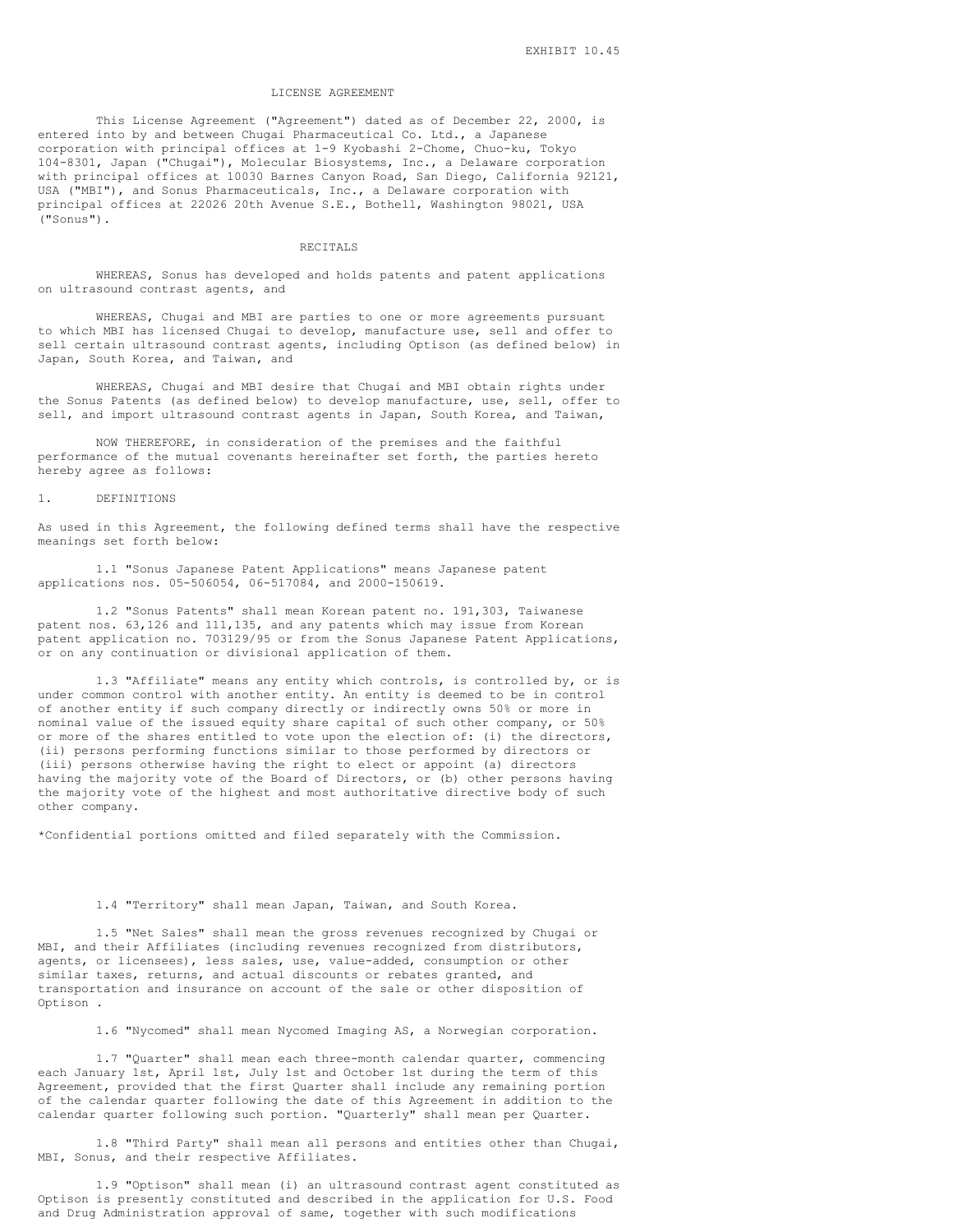thereto as may be made in connection with such application; (ii) an ultrasound contrast agent constituted as Optison is presently constituted and described in the application for U.S. Food and Drug Administration approval of same, but having a recombinant albumin shell together with such modifications thereto as may be made in connection with a Japanese MHW application or approval thereof; provided however that "Optison" shall not include any product comprising perfluorocarbon gas other than perfluoropropane.

1.10 "Sonus Products" shall mean any ultrasound contrast agent comprising perfluoropentane (a/k/a dodecafluoropentane) developed, manufactured or sold by Sonus or its licensees.

### 2. LICENSE GRANT

2.1 As of the date of this Agreement, Sonus grants to Chugai and MBI a non-exclusive license under the Sonus Patents to develop, make, have made, use, sell, offer to sell, and import Optison in the Territory. The grant of this license is expressly conditioned on the covenant not to sue set forth in Section 5.1 below, and shall terminate automatically if that covenant of either Chugai or MBI ceases to be effective for any reason.

2.2 Each party retains all rights in its patents and patent applications not granted to another party in this Agreement.

2.3 Sonus shall determine in its own sole and absolute discretion which of the Sonus Patents (or applications therefor) to prosecute or maintain, how such prosecution shall be conducted, and whether to cease prosecution and/or maintenance of any of the Sonus Patents (or applications therefor). All expenses for such prosecution and/or maintenance shall be the responsibility of Sonus. Sonus shall keep Chugai duly informed

\*Confidential portions omitted and filed separately with the Commission.

of the issuance of Sonus Patents. As soon as any of the Sonus Patents shall be issued by and duly registered with the competent patent authority, Chugai may register the licenses granted hereunder as a non-exclusive license ("Tsujo Jisshiken" in Japanese language) with the competent patent authority, provided that such registration does not disclose any material terms of this Agreement other than the fact of the license. Sonus shall reasonably assist Chugai, at Chugai's expense, to complete such registration.

### 3. LICENSE FEES AND ROYALTIES

3.1 Within ten (10) business days after the date of this Agreement, Chugai shall pay to Sonus, in the manner specified in Section 25.3, a non-refundable license fee of one million US dollars (US \$1,000,000). Any applicable withholding taxes will be borne by Sonus. Chugai shall pay all such withholding taxes to the relevant tax authority for the account of Sonus in accordance with applicable law, and shall provide Sonus with a certificate of such payment in a form reasonably acceptable to Sonus. The license fee payment called for in this paragraph shall not be an advance against royalties nor shall it be credited against any other amounts due under this Agreement.

3.2 On or before June 15, 2001 Chugai shall pay Sonus, in the manner specified in Section 25.3, an additional amount of one million U.S. dollars with any applicable withholding taxes borne by Sonus. Chugai shall pay all such withholding taxes to the relevant tax authority for the account of Sonus in accordance with applicable law, and shall provide Sonus with a certificate of such payment in a form reasonably acceptable to Sonus. If on or before the second anniversary of the date of this Agreement any claim(s) in the Sonus Japanese Patent Application No. 05-506054 are allowed, or are indicated by the Japanese Patent Office as being allowable, or are indicated by the Japanese Patent Office as being allowable if amended and Sonus files such an amendment, then this payment will be considered a non-refundable license fee. The said payment called for in this paragraph, if considered as a non-refundable license fee pursuant to this paragraph, shall not be an advance against royalties nor shall it be credited against any other amounts due under this Agreement. If on or before the second anniversary of the date of this Agreement no claim(s) in the Sonus Japanese Patent Application No. 05-506054 are allowed, or indicated by the Japanese Patent Office as being allowable, or indicated by the Japanese Patent Office as being allowable if amended, then Sonus will repay this second one million payment to Chugai (without interest on terms agreed between the parties) within one (1) month from said second anniversary.

3.3 In addition to the payments required under Sections 3.1 and 3.2 above, Chugai and MBI shall each owe to Sonus in each Quarter a royalty of \* on their aggregate respective Net Sales of Optison in all countries within the Territory where any Sonus Patent is in force at any time during the Quarter; provided, however, that the definition of Net Sales in Section 1.5 of this Agreement notwithstanding, Net Sales by Chugai in its capacity as MBI's licensee shall not be considered Net Sales of MBI. The obligations of Chugai and MBI to pay such royalty are several, and neither of them shall be responsible for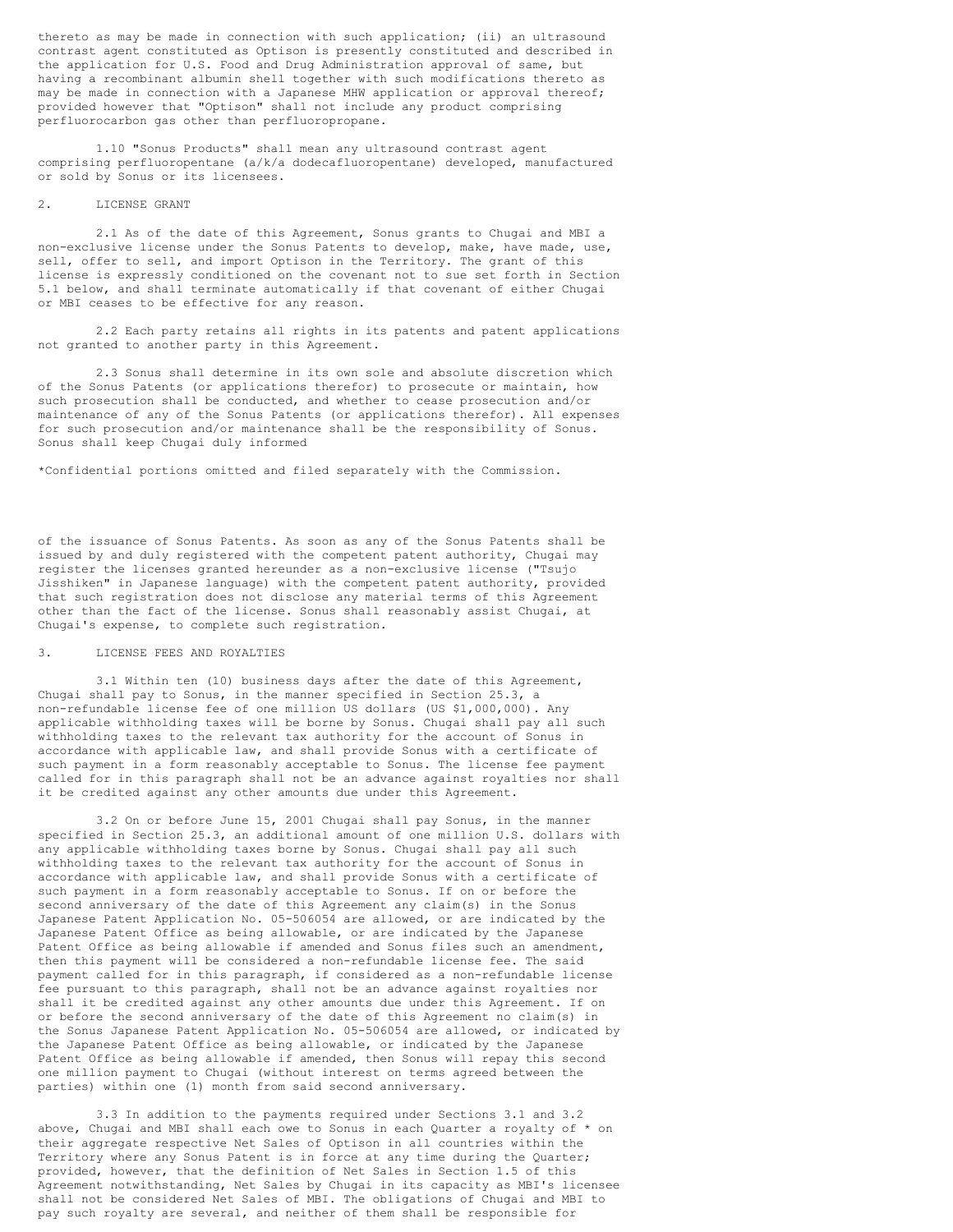failure by either of them to pay the same.

3.4 The royalties provided in Section 3.3 shall be calculated Quarterly on a country-by-country basis. No later than thirty (30) days after the end of each Quarter, Chugai shall provide Sonus with a statement of Net Sales of Optison in each country in the Territory. The royalty payments due Sonus by Chugai shall then be made within twenty (20) days of the delivery of said statements. All royalty payments shall be paid in

\*Confidential portions omitted and filed separately with the Commission.

US dollars.

#### 4. SUBLICENSES, RELEASES, AND PATENT ENFORCEMENT

4.1 Chugai or MBI, as the case may be, shall give Sonus prompt written notice of any infringement by any Third Party of any Sonus Patent as soon as possible after such infringement comes to knowledge of Chugai or MBI. Chugai and MBI (or their sublicensees, if any) shall have the right to enforce the Sonus Patents in the Territory against any Third Party, provided that such Third Party is not licensed directly or indirectly by Sonus and Sonus has elected in writing not to enforce the Sonus Patents against such Third Party. If Chugai or MBI (or their sublicensees, if any) make use of the right to enforce set forth in the preceding sentence; it shall bear all costs and expenses associated with the enforcement. Sonus shall reasonably cooperate with the enforcement efforts provided that the reasonable costs and expenses of Sonus's cooperation are promptly reimbursed by Chugai or MBI (or their sublicensees, if any).

4.2 If Chugai or MBI (or their sublicensees, if any) makes use of the right to enforce set forth in Section 4.1, it may grant a sublicense in the Territory to any or all of the Sonus Patents as part of a settlement of the dispute. Chugai or MBI (or their sublicensees, if any) also may release the infringing third party from damages on account of past infringement of the Sonus Patents. No such sublicense or release shall be effective without Sonus's prior review of the terms and written consent thereto, not to be unreasonably withheld. Sonus shall receive one-half of the royalties, payments or other consideration received on account of such a sublicense or release, payable to Sonus within twenty (20) days of such receipt. If the consideration for such a sublicense or release includes a license to Chugai or MBI (or their sublicensees, if any) of any patents covering ultrasound contrast agents or their use, Chugai or MBI (or their sublicensees, if any) shall ensure that the license also extends to Sonus with respect to the manufacture, use, sale, offer for sale or importation of Sonus Products in the Territory.

4.3 If enforcement by Chugai or MBI (or their sublicensees, if any) pursuant to the right to enforce set forth in Section 4.1 results in a judicial or administrative award in favor of Chugai or MBI (or their sublicensees, if any) on account of infringement of the Sonus Patents, Sonus shall receive one-half the amount of such award, after deduction of the reasonable costs (including reasonable attorneys' fees) of obtaining such award, payable within twenty (20) days of receipt of the proceeds of the award by Chugai or MBI (or their sublicensees, if any).

4.4 Chugai shall have the right to sublicense the Sonus Patents to its Affiliate in the Territory by giving thirty (30) days prior written notice to Sonus, provided that such Affiliate agrees in a writing, reasonably acceptable to Sonus, to be bound by all the terms of this Agreement to the same extent as Chugai.

### 5. COVENANTS NOT TO SUE

5.1 Chugai (and its sublicensees, if any ) and MBI (and its sublicensees, if any ) shall not sue or otherwise bring any type of claim against Sonus (or its direct or indirect licensees of Sonus Patents in the Territory) for infringement of any patent in the Territory on account of the manufacture, sale, marketing, use, or importation of any Sonus Product that relies on a Sonus Patent during the term of this Agreement. The covenant of the preceding sentence shall apply to any patent owned or controlled by Chugai and/or MBI at any time during the term of this Agreement, and shall bind any assignee of such

\*Confidential portions omitted and filed separately with the Commission.

patents or successor in interest thereto. In the event of any assignment or transfer of this Agreement by Chugai or MBI, whether by operation of law or otherwise, the covenant of this paragraph shall continue to bind both the assignor and assignee.

5.2 Sonus (and its sublicensees) shall not sue or otherwise bring any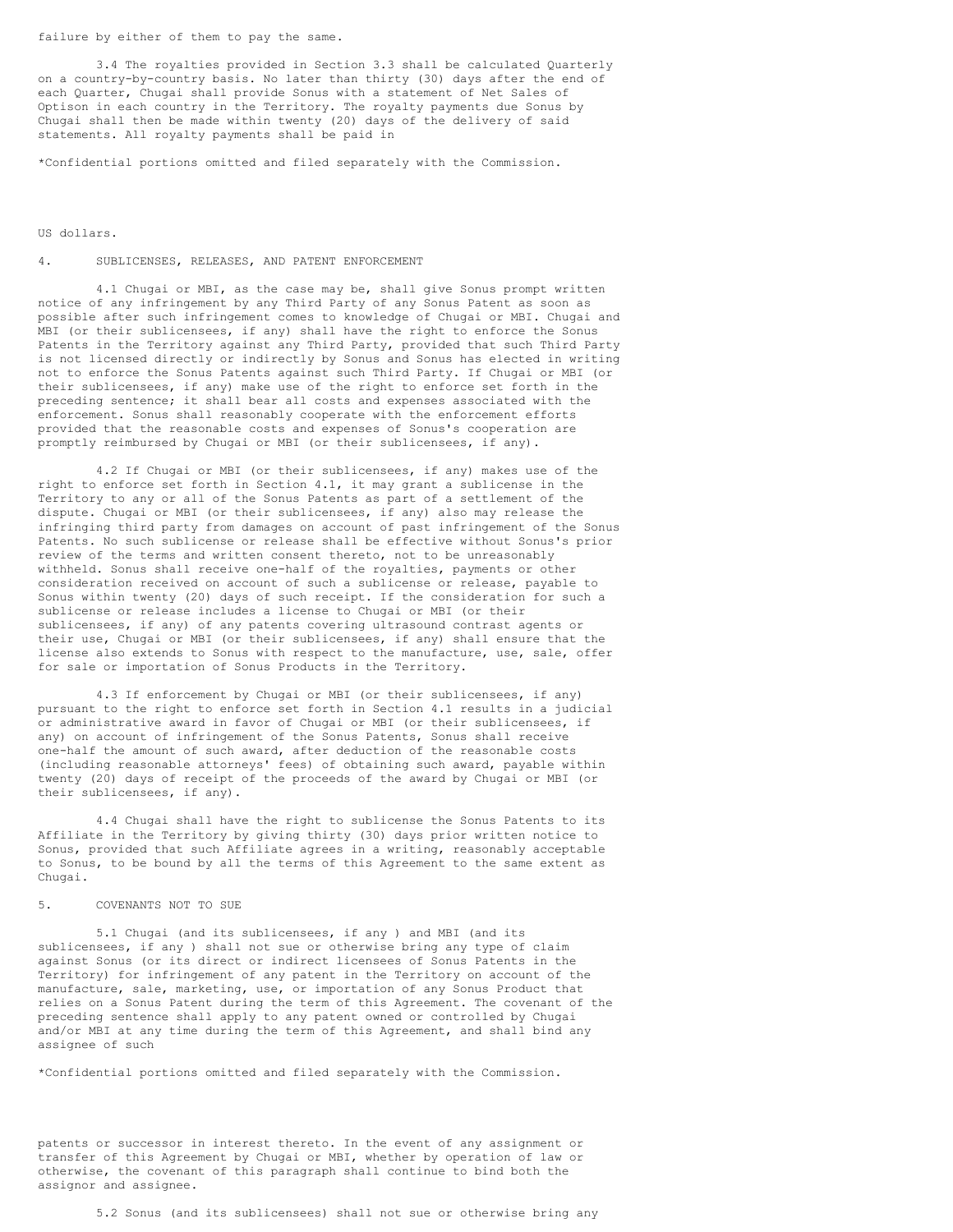type of claim against Chugai or MBI (or their sublicensees in the Territory) for infringement of any Sonus Patent in the Territory on account of the development, manufacture, sale, marketing, use, or importation of Optison during the term of this Agreement.

5.3 During the term of this Agreement, Chugai and MBI (and their sublicensees, if any) shall not oppose, seek the revocation of, submit prior art or observations respecting prior art, or otherwise challenge any Sonus Patent or Japanese Patent Application or Sonus' Korean patent application no. 703129/95. If Chugai or MBI has taken any such action on or before the date of this Agreement, said party will take such steps as may be necessary to retract or withdraw such action, at its own cost. During the term of this Agreement, Sonus shall not oppose, seek the revocation of, submit prior art or observations respecting prior art, or otherwise challenge any patent or patent application owned by Chugai or by MBI in the Territory relating to ultrasound contrast to the extent that the covenant not to sue set forth in Section 5.1 above applies to such patent or patent application.

5.4 The obligations of Chugai and MBI under Sections 5.1 and 5.3 are several, and, except with respect to the condition set forth in the second sentence of Section 2.1, neither of them shall be responsible for failure by the other to perform the same. Notwithstanding the foregoing, nothing in this section shall relieve either Chugai or MBI of liability for inducing or aiding the other in any breach or non-performance of obligations under this Agreement.

### 6. PATENT MARKING

6.1 Insofar as practical and permitted by all applicable laws and regulations, MBI and Chugai (and any sublicensees) shall place, or shall cause the manufacturer to place, appropriate patent and/or patent pending markings on an exposed surface of each unit of Optison made or sold hereunder or on the packaging thereof. The content, form, size, location and language used in such markings shall be in accordance with the laws and practices of the country where such markings are required.

#### 7. ASSIGNMENT

7.1 This Agreement may not be assigned or transferred by either party without written consent of the other party, such consent not to be unreasonably withheld, except that either party may assign this Agreement to any successor by merger, consolidation, or sale of substantially all of its business unit (or assets relating to that business unit) to which this Agreement relates without the consent of the other party. Any attempted delegation or assignment not in accordance with this section shall be of no force or effect.

7.2 This Agreement shall inure to the benefit of and be binding upon the parties hereto and their successors and permitted assigns.

7.3 Notwithstanding the provisions of Section 7.1 above, either party may upon written notice assign this Agreement to an Affiliate, provided that no such

\*Confidential portions omitted and filed separately with the Commission.

assignment shall relieve the assigning party of its duties and responsibilities under this Agreement.

### 8. CONFIDENTIALITY

Each party agrees that the terms of this Agreement and any information provided by either party to the other hereunder shall remain confidential throughout the term of this Agreement and shall not be disclosed to any person or entity, except to a party's professional advisors without advance written permission of the other party, provided that, either party in negotiation or business with a Third Party concerning the sublicensing of patent rights pursuant to this Agreement may disclose to such Third Party, under a written confidentiality agreement, such terms of this Agreement as are reasonably necessary in order to engage in such negotiations or business, and further provided that either party may make any filings of this Agreement, subject to confidential treatment, required by law in any country. Each party further agrees that it will not issue any press release or publicity in regard to this Agreement without the advance written permission of the other party, which consent shall not be unreasonably withheld. Advance written permission will not be required when a party is ordered to disclose information concerning the Agreement by a competent tribunal, such disclosures are required by law, or disclosure is to be made to the tribunal in arbitration proceedings under section 23 below. Each party agrees that to the extent that information subject to claims of attorney-client privilege, work product, or any similar privilege or immunity is disclosed to the other pursuant to performance of this Agreement, such disclosure is intended to further the parties' common legal interests and/or joint defense and shall remain subject to such privilege or immunity to the maximum extent permitted by law.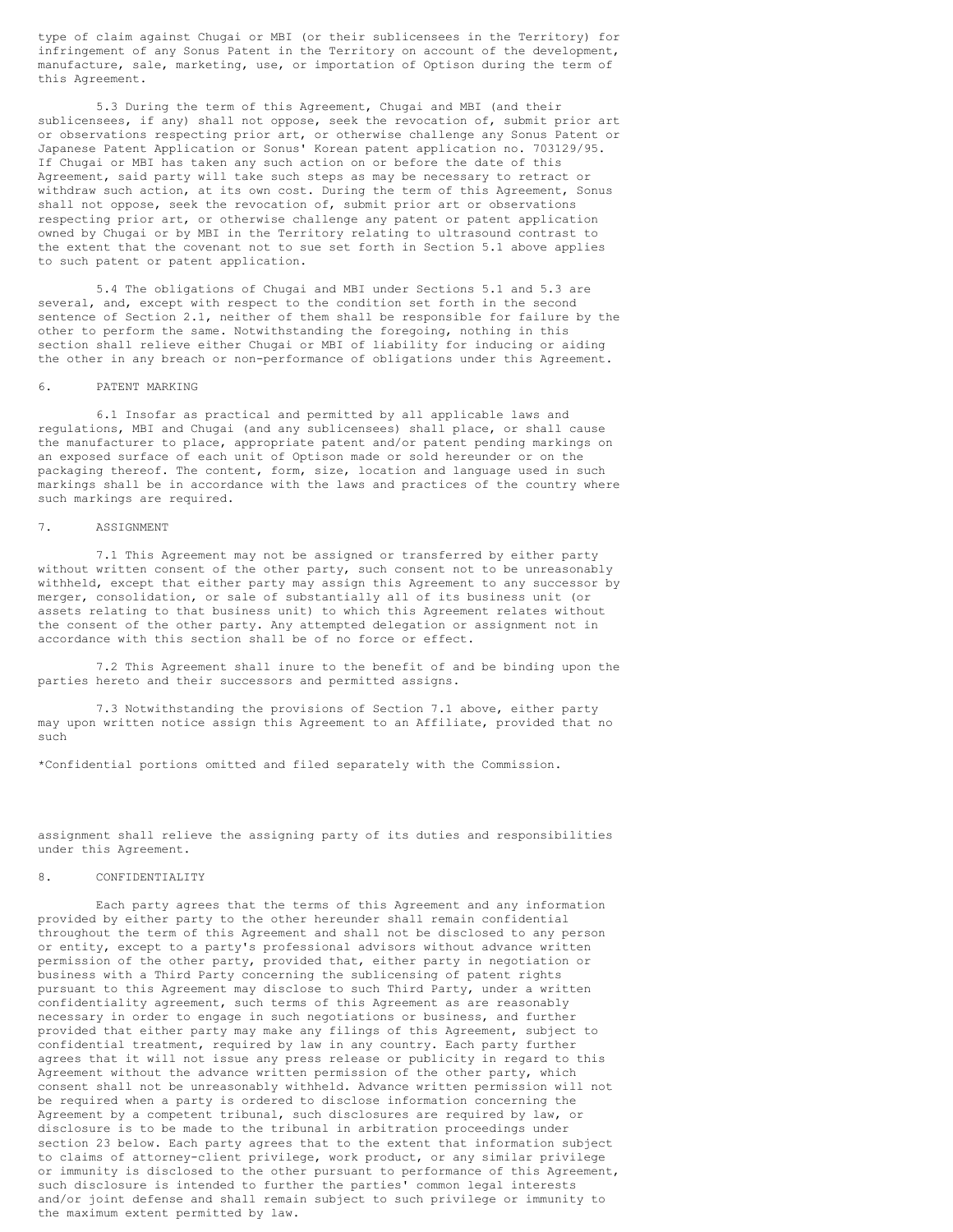### 9. TERM

This Agreement is effective as of its date recited in the first paragraph above. Unless earlier terminated as provided in section 10 of this Agreement, it shall continue in effect until the expiration of the last to expire patent among the Sonus Patents, provided that the obligation of Chugai to pay royalties under Section 3.4 shall terminate on a country-by-country basis upon the expiration of all of the Sonus Patents in each country in the Territory. As used in this Agreement, the "expiration" of a patent includes (i) irrevocable lapse for failure to pay maintenance fees or the like, (ii) final revocation of the applicable claims by a national patent office and the exhaustion or expiration of all appeals of such revocation, and (iii) final adjudication by a court of competent jurisdiction that the applicable claims of the patent are invalid or unenforceable and the exhaustion or expiration of all appeals from said adjudication.

### 10. DEFAULT AND TERMINATION

10.1 If any party breaches any of the material terms or conditions of this Agreement, the party claiming such breach may serve the alleged breaching party with a notice of breach specifying the acts or omissions creating such alleged breach. If the alleged breaching party fails to remedy said breach within 60 days of receipt of said notice, the party claiming breach may terminate this Agreement only to the extent related to such alleged breaching party by serving a notice of termination. Except as otherwise provided herein, termination under this Section 10.1 as to an alleged breaching party shall not affect the rights of any other non-breaching party with respect to either the party claiming breach or the alleged breaching party.

\*Confidential portions omitted and filed separately with the Commission.

10.2 Any notice of termination pursuant to Section 10.1 above shall be effective 30 days after receipt of such notice by the non-terminating party, unless before the expiration of said 30 day period, the non-terminating party requests or shall have requested arbitration pursuant to Section 23 of this Agreement, in which event this Agreement shall not terminate until after the conclusion of such arbitration, and then only if and to the extent not inconsistent with any award rendered in such arbitration.

10.3 It is the intention and desire of the parties hereto that the licenses and covenants not to sue granted hereunder shall survive any insolvency or bankruptcy of any party, and that a trustee of any party, or such party as debtor-in-possession, or other competent bankruptcy authority shall give full force and effect to the provisions of this Agreement and the licenses and covenants not to sue granted hereunder. In the event that, pursuant to the U.S. Bankruptcy Code or any amendment or successor thereto (the "Code"), a trustee in bankruptcy of any party, , or such party as debtor-in-possession, may reject or deny this Agreement, the other parties may retain and use the licenses and covenants not to sue granted hereunder in accordance with the Code. Failure by any party to assert its rights or to retain its benefits pursuant to the Code under an executory contract rejected by a trustee or party as debtor-in-possession shall not be construed as a termination of this Agreement by the other parties to this Agreement ("Nonbankrupt Parties") under the Code. If a trustee or party as debtor-in-possession is permitted to assume this Agreement and does so and, thereafter, desires to assign this Agreement to a third party, which assignment satisfies the requirements of the Code, the trustee or debtor-in-possession, as the case may be, shall notify the Nonbankrupt Parties of same in writing. Said notice shall set forth the name and address of the proposed assignee, the proposed consideration for the assignment and all other relevant details thereof. The giving of such notice shall be deemed to constitute the grant to each of the Nonbankrupt Parties of an option to have this Agreement assigned to it or to its designee for such consideration, or its equivalent in money, and upon such terms as are specified in the notice. The aforesaid option may be exercised only by written notice by the Nonbankrupt Parties to the trustee or debtor-in-possession, as the case may be, within 15 days of receipt of the notice of the proposed transaction. If a Nonbankrupt Party fails to accept the terms within the said exercise period, the party giving notice may complete the assignment referred to in its notice, but only if such assignment is to the entity named in said notice and for the consideration and upon the terms specified therein.

10.4 Nothing contained herein shall be deemed to preclude or impair any rights that a Nonbankrupt Party may have as a creditor in any bankruptcy proceeding.

### 11. CHOICE OF LAW; CHOICE OF FORUM

This Agreement shall be construed and interpreted in accordance with the laws of the State of Washington without reference to its choice of law principles. As provided in section 23 of this Agreement, any dispute between the parties related to or arising out of this Agreement, the parties' relationship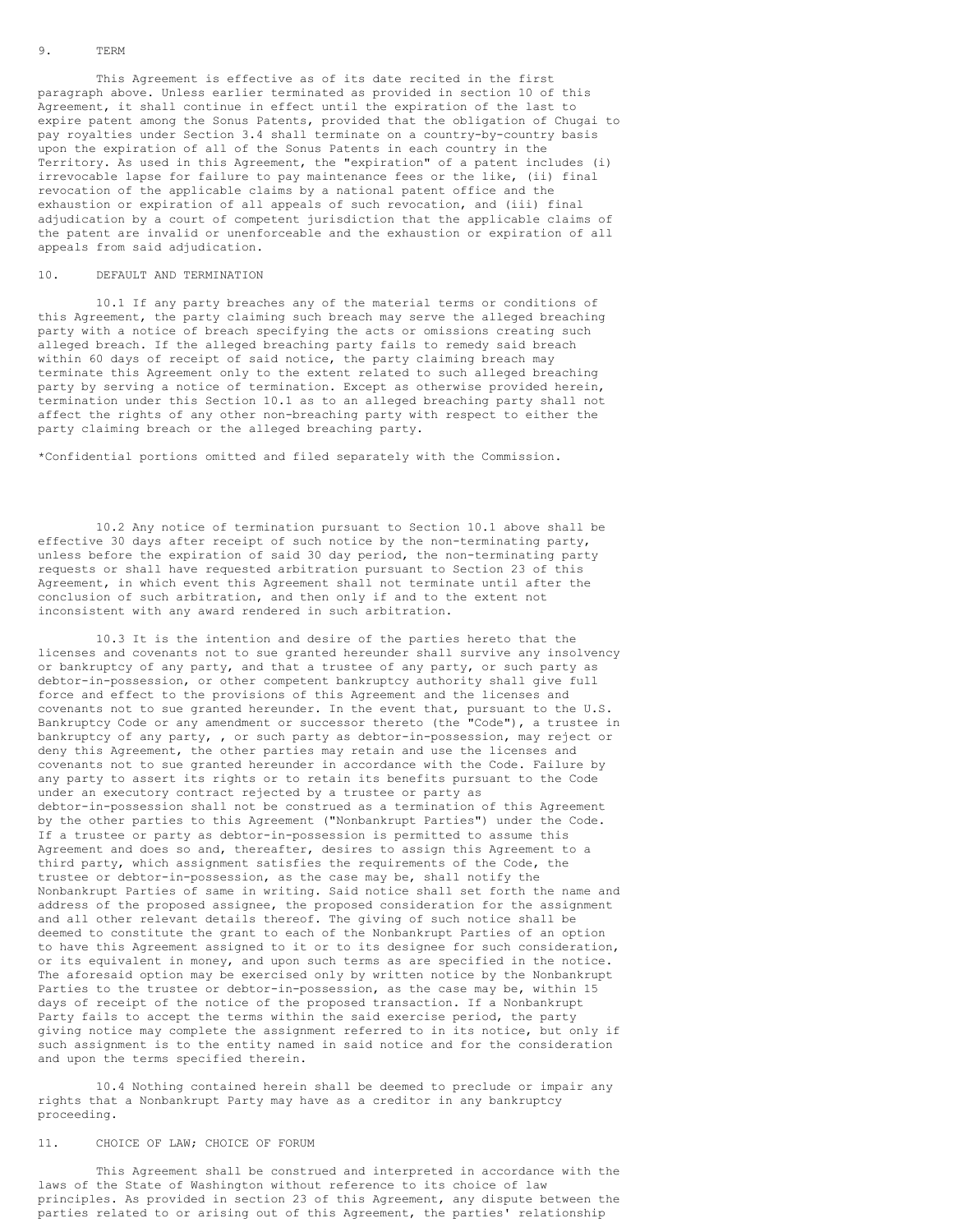created hereby, and/or the negotiations for and entry into this Agreement including any dispute concerning its conclusion, binding effect, amendment, coverage, or termination, shall be submitted to and resolved by arbitration. If, however, any such dispute is not subject to arbitration under section 23 of this Agreement, the state and federal courts located in King County, Washington State, shall have non-exclusive jurisdiction of such dispute. The parties expressly submit to the personal jurisdiction of such courts for any action described in this section 11, agree that such courts provide a convenient forum for any such action, and waive any objections or

\*Confidential portions omitted and filed separately with the Commission.

challenges to venue. Each party agrees to accept service of process in the manner provided in Section 24 below in connection with any judicial proceedings provided in this paragraph. In any judicial proceeding brought under this paragraph, the prevailing party shall be entitled to recover its reasonable attorneys' fees and other expenses.

### 12. ENTIRE AGREEMENT; NO ORAL MODIFICATIONS; WAIVER

12.1 This Agreement contains the entire understanding and agreement between Chugai, MBI, and Sonus with respect to the subject matter hereof, and supersedes all prior oral or written understandings and agreements relating thereto. Neither party shall be bound by any conditions, definitions, warranties, understandings, or representations concerning the subject matter hereof except as are (i) provided in this Agreement or (ii) duly set forth on or after the date of this Agreement in a written instrument subscribed by an authorized representative of the party to be bound thereby.

12.2 Each party has relied solely on its own evaluation of the subject matter in deciding to enter into this Agreement, and has not been induced to enter into this Agreement by any statements, promises, or representations of the other party, nor has it relied on any such statements, promises, or representations.

12.3 No waiver by either party, whether express or implied, of any provision of this Agreement, or of any breach or default thereof, shall constitute a continuing waiver of such provision or of any other provision of this Agreement. Either party's acceptance of payments by the other under this Agreement shall not be deemed a waiver of any violation of or default under any of the provisions of this Agreement.

## 13. RELATIONSHIP OF THE PARTIES

Nothing herein contained shall be construed to constitute the parties hereto as partners or as joint venturers, or any party as agent or employee of another. No party shall take any action that purports to bind the other.

### 14. SEVERABILITY

If any provision or any portion of any provision of this Agreement shall be held to be void or unenforceable (or a formal indication to that effect is communicated by any competent authority), the parties shall in good faith negotiate valid substitute provisions which reflect, as closely as reasonably practicable, their commercial intentions as set out herein. Subject thereto, the remaining provisions of this Agreement and the remaining portion of any provision held void or unenforceable in part shall continue in full force and effect.

### 15. CONSTRUCTION

This Agreement shall be construed without regard to any presumption or other rule requiring construction against the party causing this Agreement to be drafted. If any words or phrases in this Agreement shall have been stricken out or otherwise eliminated, whether or not any other words or phrases have been added, this Agreement shall be construed as if those words or phrases were never included in this Agreement, and no implication or inference shall be drawn from the fact that the words or phrases were so stricken out or otherwise eliminated.

\*Confidential portions omitted and filed separately with the Commission.

### 16. HEADINGS

The captions and headings appearing in this Agreement are inserted for convenience and reference only and in no way define, limit or describe the scope or intent of this Agreement or any of the provisions thereof.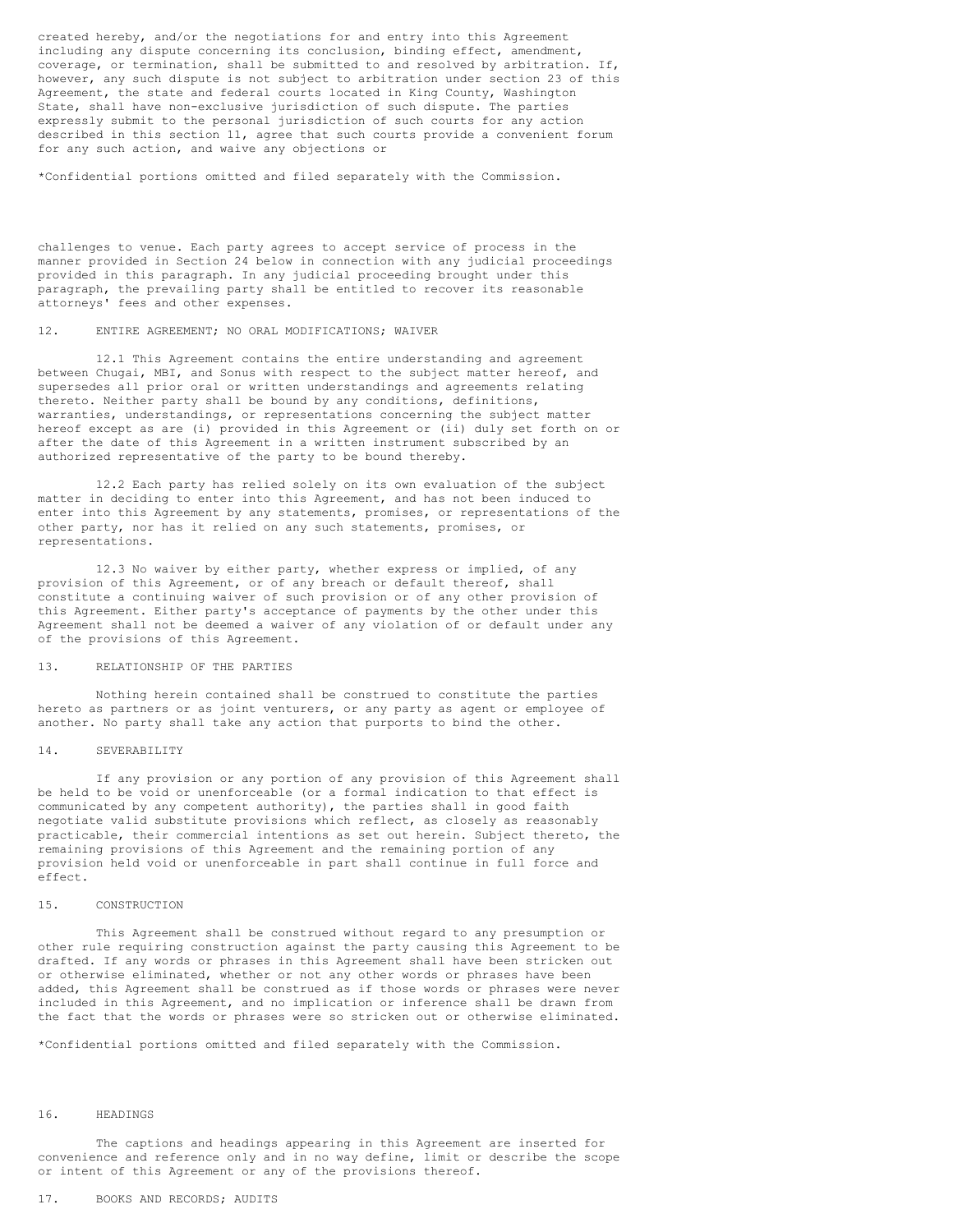17.1 Each of Chugai and MBI (and their sublicensees, if any) shall prepare and maintain, in accordance with generally accepted accounting principles, complete and accurate books of account and records covering all sales, receipts, payments, and other transactions relating to this Agreement. Sonus may appoint an independent certified public accountant, recognized nationally in the United States and approved by Chugai and MBI (such approval not to be unreasonably withheld), to inspect and audit such books and records with respect to the subject matter and terms of this Agreement. Such audits shall be conducted during regular business hours, nor more than once per year (nor more than three years after termination of this Agreement) at the expense of the party requesting the audit (except as provided in Section 17.2 below). The auditors may inspect and copy all such books of account and records in the possession or under the control of the party being audited, but shall maintain such information in confidence provided that the auditor may report its findings (but not underlying data) to the party requesting the audit. All such books of account, records, and documents shall be kept available by each party for at least three years after the end of the quarter to which they relate.

17.2 If as a result of any audit of books and records it is shown that payments under this Agreement were less than the amount that should have been paid, all payments required to be made to eliminate such underpayment shall be made promptly upon the Sonus's demand therefor. If the discrepancy is in an amount equal to five percent (5%) or more of the amount actually paid, the audited party shall also reimburse Sonus for the reasonable costs of such audit. No claim of underpayment may be made more than three years after the Quarter in which the payments in question were initially due.

#### 18. TAXES

Each party shall bear its own taxes resulting from royalties under this Agreement, that party's granting or receipt of licenses or sublicenses under this Agreement, or that party's other activities under this Agreement.

#### 19. REPRESENTATIONS AND WARRANTIES OF SONUS

Sonus hereby represents and warrants that:

19.1 Sonus has the full right, power, and corporate authority to enter into this Agreement and to make the promises and grant the licenses set forth herein.

19.2 Sonus is the owner of all right, title, and interest in and to the Sonus Patents and the Sonus Japanese Patent Applications.

19.3 Sonus is not party to any other agreement the terms of which (i) conflict with the covenants and obligations of Sonus under this Agreement or the rights granted by Sonus to Chugai and MBI under this Agreement or (ii) diminish, limit, or impair the

\*Confidential portions omitted and filed separately with the Commission.

rights granted by Sonus to Chugai and MBI in this Agreement or the ability of Sonus to perform its covenants and obligations under this Agreement.

19.4 The development, manufacture, use, sale or importation of Optison in the Territory do not constitute infringement of any patent or patent application owned by Sonus from time to time in the Territory other than the Sonus Patents.

20. REPRESENTATIONS AND WARRANTIES OF CHUGAI

Chugai hereby represents and warrants that:

20.1 Chugai has the full right, power, and corporate authority to enter into this Agreement and to make the promises and grant the covenants not to sue set forth herein.

20.2 Chugai is not party to any other agreement the terms of which (i) conflict with the covenants and obligations of Chugai under this Agreement or the rights granted by Chugai to Sonus under this Agreement or (ii) diminish limit, or impair the rights granted by Chugai to Sonus in this Agreement or the ability of Chugai to perform its covenants and obligations under this Agreement.

20.3 No consent or approval of any Japanese governmental or regulatory agency is required for this Agreement to be fully effective and enforceable.

### 21. REPRESENTATIONS AND WARRANTIES OF MBI

MBI hereby represents and warrants that:

21.1 MBI has the full right, power, and corporate authority to enter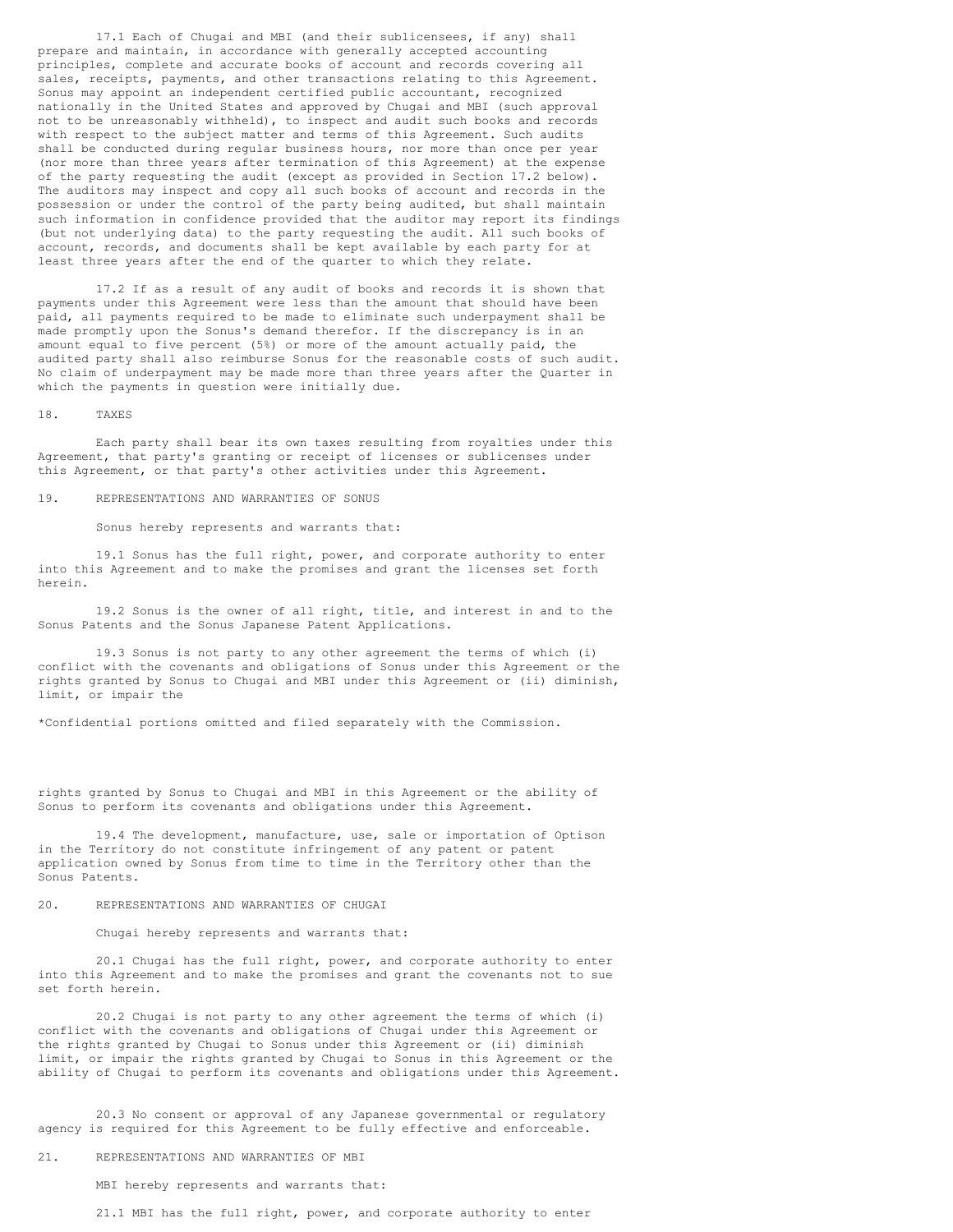into this Agreement and to make the promises and grant the covenants not to sue set forth herein.

21.2 MBI is not party to any other agreement the terms of which (i) conflict with the covenants and obligations of MBI under this Agreement or the rights granted by MBI to Sonus under this Agreement or (ii) diminish limit, or impair the rights granted by MBI to Sonus in this Agreement or the ability of MBI to perform its covenants and obligations under this Agreement.

#### 22. RECORDING

Neither party shall record this Agreement or any abstract hereof in any patent office or public recording office. Provided, however, that each party shall be permitted to record abstracts or short forms of its licenses under the other's licensed patents in the European Patent Office, U.S. Patent and Trademark Office, and any other national patent office. Each party shall execute and deliver to the other any documents required for such recording.

### 23. ARBITRATION

All disputes between the parties related to or arising out of this Agreement, the parties' relationship created hereby, and/or the negotiations for and entry into this Agreement, including any dispute concerning its conclusion, binding effect, amendment, coverage, or termination, shall be resolved, to the exclusion of the ordinary courts, by

\*Confidential portions omitted and filed separately with the Commission.

binding arbitration. Arbitration shall proceed in accordance with the CPR Rules for Non-Administered Arbitration of International Disputes in effect on the date of this Agreement. The arbitrator, shall be mutually agreed by the parties to the arbitration, or selected in accordance with the above rules, provided however that such arbitrator must be a retired judge of a U.S. federal or state trial or appeal court of record. The decision of the arbitrator shall be final, and the parties waive all challenge of the award. The venue of any such proceeding shall be in a location in the United States to be chosen by the party against whom the proceeding is initiated. All proceedings shall be conducted in the English language. The prevailing party in such arbitration shall be entitled to recover its reasonable attorneys' fees and expenses.

### 24. NOTICES

All reports, approvals, requests, demands and notices required or permitted by this Agreement to be given to a party (hereafter "Notices") shall be in writing. Notices shall be hand delivered, sent by certified or registered mail, return receipt requested, or sent via a reputable private express service which requires the addressee to acknowledge receipt thereof. Notices may also be transmitted by fax, provided that a confirmation copy is also sent by one of the above methods. Except as otherwise provided in this Agreement, notices shall be effective upon dispatch unless sent by mail, in which case they shall be effective five days after mailing. Notices shall be sent to the party concerned as follows (or at such other address as a party may specify by notice to the other):

As to Chugai:

Chugai Pharmaceutical Co., Ltd. 1-9 Kyobashi 2-Chome Chuo-ku Tokyo 104-8301 Japan Fax: 011 81 3 3281 6610 Attention: Dr. Hiroyuki Ohta

As to MBI:

Molecular Biosystems, Inc. 10030 Barnes Canyon Road San Diego, CA 92121-2789 USA Fax: 858-625-3906 Attention: Mr. Bobba Venkatadri

As to Sonus:

Sonus Pharmaceuticals, Inc. 22026 20th Avenue S.E. Bothell, Washington 98021 USA Fax: 206-489-0626 Attention: President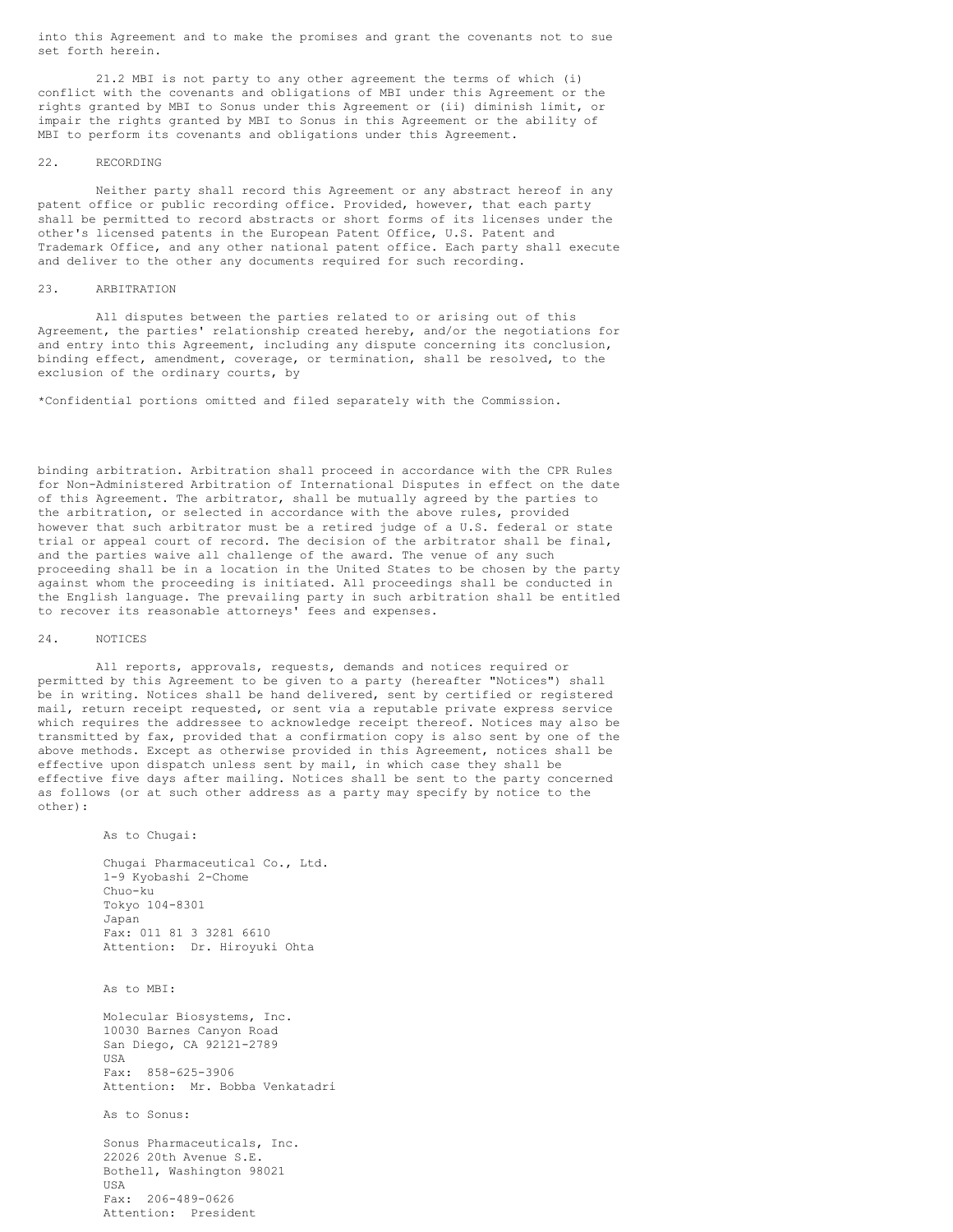With a copy to:

Gary N. Frischling, Esq. Irell & Manella LLP 1800 Avenue of the Stars, Suite 900 Los Angeles, CA 90067-4276 Fax: 310-203-7199

25. PAYMENTS; PARTIAL PAYMENTS; INTEREST; CURRENCY

25.1 Each party may accept partial payments from the other of any amount due under this Agreement without prejudice to any claim for the balance owed. The acceptance of any payments or checks marked "Payment in Full" or otherwise shall be without prejudice and such notations shall be of no effect.

25.2 Any payments not made when due shall bear interest from the due date until the date of payment at the rate which is the lower of (i) two percentage points above the one-month London Interbank Offering Rate in effect on the due date or (ii) the highest rate permitted by applicable law.

25.3 All payments required by this Agreement shall be made by wire transfer to the institution and account designated in writing for receipt of such payments by each party.

25.4 All payments required by this Agreement shall be made in U.S. dollars. When conversion of currency is required to render a statement under Section 3.5 of this Agreement, the conversion shall be made at the rate in effect on the last business day of the Quarter to which such statement relates. The conversion rates shall be the Tokyo foreign exchange mid-range rates quoted by Sumitomo Bank.

\*Confidential portions omitted and filed separately with the Commission.

IN WITNESS WHEREOF, each of the parties has caused this Agreement to be executed by its duly authorized representative as of the day and year first above written.

CHUGAI PHARMACEUTICAL **MOLECULAR BIOSYSTEMS**, CO., LTD. INC.

Motoo Ueno<br>
Senior Vice President<br>
Executive Vice President<br>
Executive Vice President Member of the Board of Directors

By: /s/ Motoo Ueno By: /s/ Howard D. Dittrich, M.D. --------------------------------- -------------------------------- Executive Vice President

SONUS PHARMACEUTICALS, INC.

By: /s/ Michael A. Martino --------------------------------- Michael A. Martino President and CEO

\*Confidential portions omitted and filed separately with the Commission.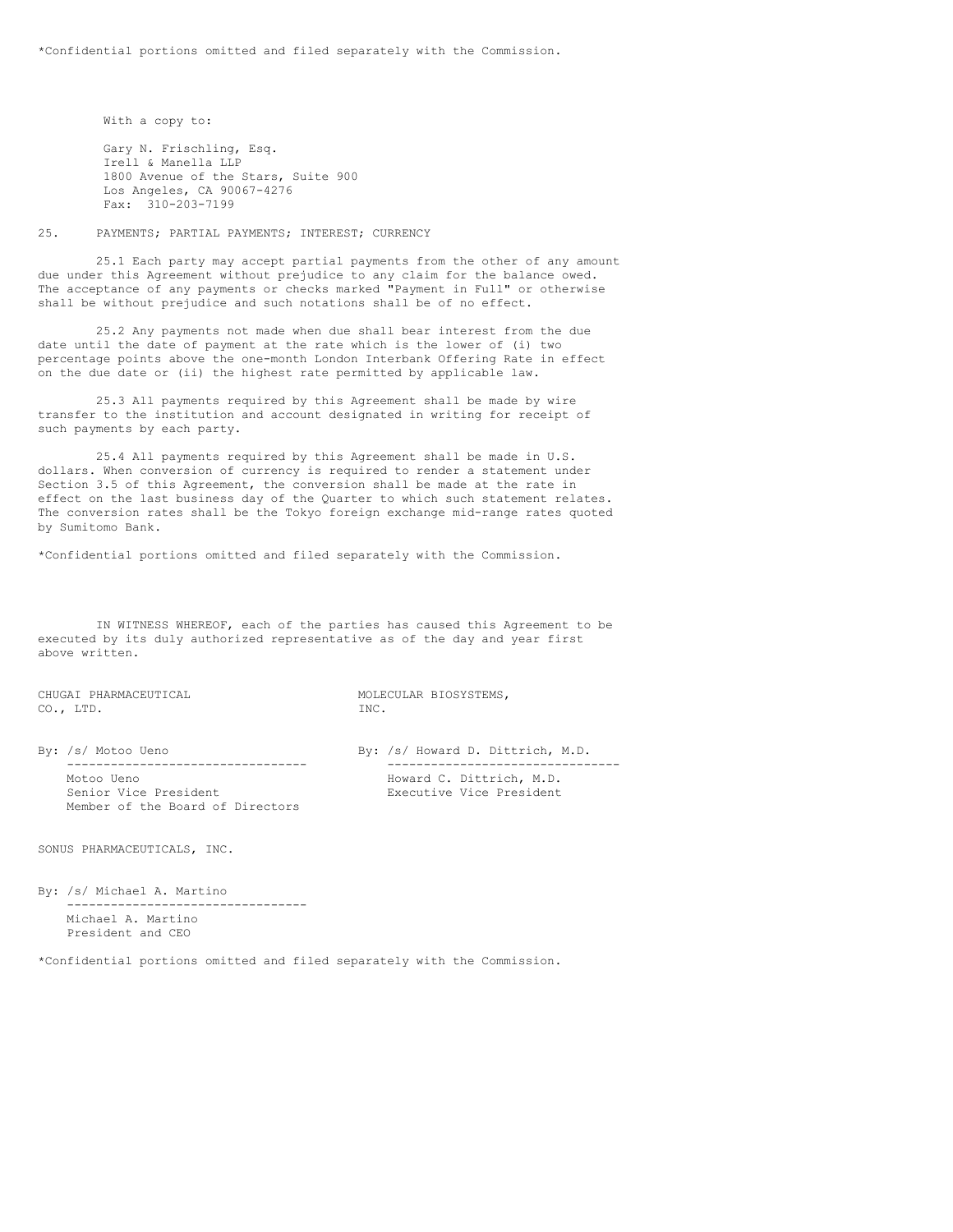### TERMINATION AGREEMENT

This TERMINATION AGREEMENT (the "Termination Agreement") is made as of this 14th day of December 2000, by and between SONUS PHARMACEUTICALS, INC., a Delaware corporation ("Sonus") and ABBOTT LABORATORIES, an Illinois corporation ("Abbott").

### R E C I T A L S

A. Abbott and Sonus previously entered into that certain QW3600 Contrast Agent Development and Supply Agreement dated May 6, 1993, as amended by (i) an Amendment dated August 22, 1995, (ii) an Amendment 1 dated May 29, 1996, (iii) Amendment 2 dated May 15, 1997 and (iv) a letter agreement dated February 3, 2000 (collectively, the "Supply Agreement").

B. Abbott and Sonus desire to terminate the Supply Agreement and to set forth herein all of the outstanding obligations of either party to the other.

NOW, THEREFORE, in consideration of the foregoing and the mutual terms and conditions hereinafter set forth, Sonus and Abbott agree as follows:

1. TERMINATION OF SUPPLY AGREEMENT. The Supply Agreement is hereby terminated effective upon the date hereof. Except as otherwise specifically provided herein, neither party shall have any further duty, liability or obligation to the other party in connection with the Supply Agreement.

2. OWNERSHIP OF EQUIPMENT AND OTHER PERSONAL PROPERTY. Abbott shall retain possession and full and complete title to all equipment, tooling and other personal property relating to the development and manufacture of the Product and/or the Trays (as such terms are defined in the Supply Agreement) pursuant to the Supply Agreement, including without limitation all manufacturing equipment, tooling, inventory, raw materials, work in process and materials and supplies related thereto (except for the Product and Sonus raw materials to be delivered to Sonus as provided in Section 3 below), and Sonus hereby confirms that it has no right, title and interest in and to any such equipment, tooling, inventory, raw materials, work in process or materials or supplies.

#### 3. OUTSTANDING OBLIGATIONS.

(a) The outstanding obligations of Sonus to Abbott shall consist solely of (i) the obligation of Sonus to pay Abbott Twenty Four Thousand Dollars (\$24,000.00) pursuant to Abbott invoice number 319008 for labeling development; (ii) the obligation of Sonus to pay Abbott for the Product in the amount of Ninety Three Thousand Four Hundred Sixty Five Dollars and Forty Nine Cents (\$93,465.49) in the quantities specified in Sonus purchase order 200427; and (iii) the obligation of Sonus to pay Abbott Twenty Six Thousand Six Hundred Seventy Six Dollars and Fifty Nine Cents (\$26,676.59) for commodities purchased pursuant to purchase order 200427, provided, however, that Abbott shall retain possession and full and complete title to such commodities. Sonus shall pay to Abbott Twenty Four Thousand Dollars (\$24,000.00) pursuant to clause (i) above, Ninety Three Thousand Four Hundred Sixty Five and Forty Nine Cents (\$93,465.49) pursuant to clause (ii)

above, and Twenty Six Thousand Six Hundred Seventy Six Dollars and Fifty Nine Cents (\$26,676.59) pursuant to clause (iii) above within thirty (30) days following delivery of the Product and Sonus raw materials pursuant to paragraph 3(b) below. Except as expressly provided above, Sonus shall have no further duty, liability or obligation to Abbott.

(b) The outstanding obligations of Abbott to Sonus shall consist solely of the obligation of Abbott to deliver to Sonus (i) the Product referred in clause (ii) of paragraph (a) above, and (ii) the DDFP and PEG Telomer B raw materials on hand which were previously supplied by Sonus to Abbott. Abbott shall deliver to Sonus such Product and Sonus raw materials at the Bothell, Washington headquarters of Sonus promptly, but in any event within (30) days, following execution and delivery of the executed Termination Agreement to Abbott. Such delivery shall be F.O.B. Abbott's manufacturing site and Sonus shall be responsible for all freight charges, risk of loss, or damage after delivery by Abbott to the carrier at such F.O.B. point.

4. MUTUAL RELEASE. Each of Abbott on behalf of itself and its representatives, officers, directors, successors, assigns and agents on the one hand, and Sonus on behalf of itself and its representatives, officers, directors, successors, assigns and agents on the other hand, do hereby fully release forever discharge the other party and its representatives, officers, directors, successors, assigns and agents of and from any and all manner of actions, suits, liens, debts, damages, claims, obligations, liabilities and demands of every nature, kind and description whatsoever, whether known or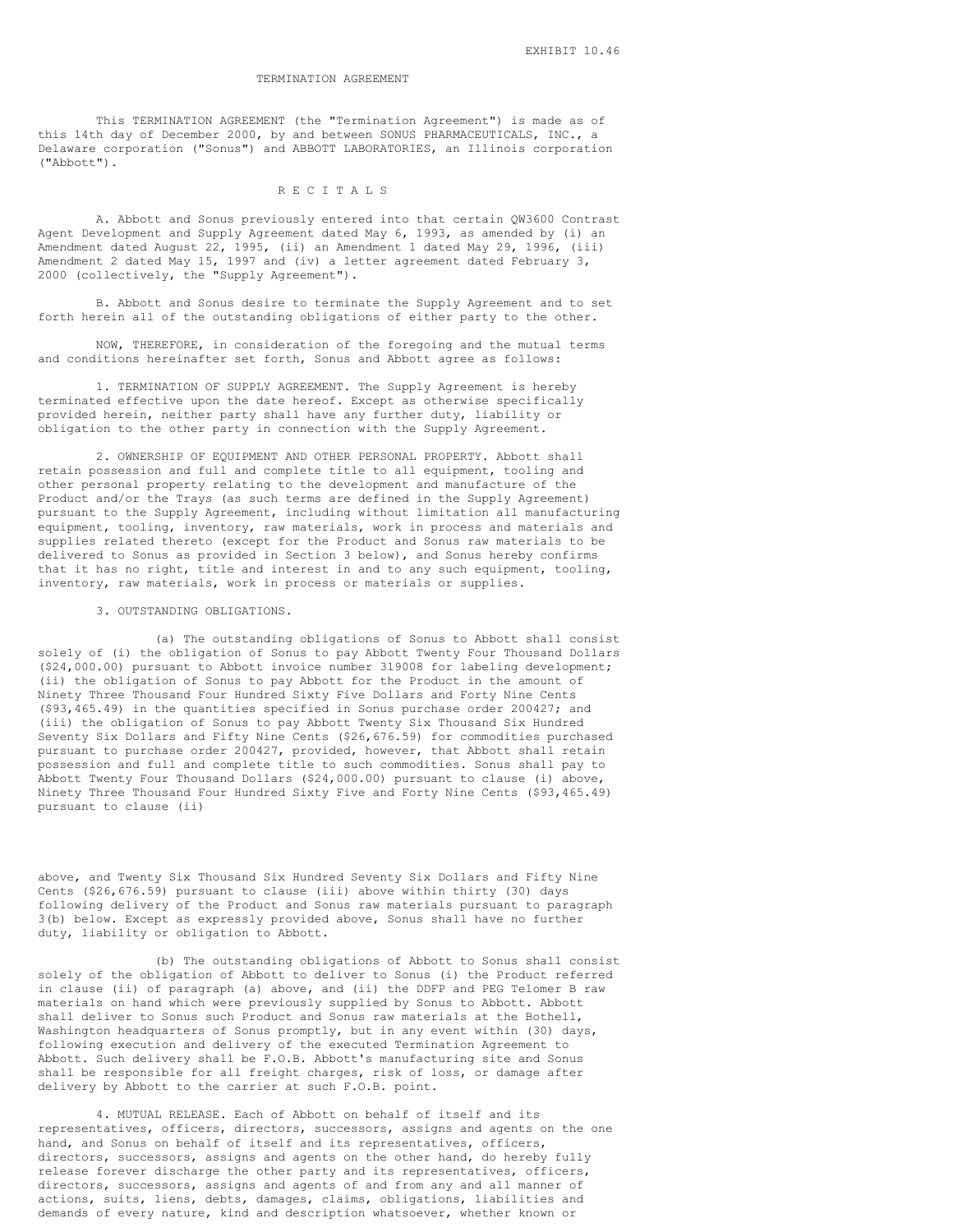unknown and whether suspected or unsuspected, either at law, in equity or otherwise, which such party has, has had or may have or may claim to have, against the other party, its representatives, officers, directors, successors, assigns or agents. The parties intend that the foregoing shall be a general mutual release and shall extend to all claims which the other party does not know of or suspect to exist in its favor. In connection therewith, each party waives the benefits afforded by any statute or regulation in connection therewith.

#### 5. GENERAL.

(a) Each of the parties represents and warrant to the other party that it has not assigned or transferred to any person, corporation or other entity, any claim, liability or cause of action based on or arising out of, or in connection with any matter, claim or cause of action which is being released pursuant to the provisions of this Termination Agreement.

(b) This Termination Agreement shall be binding upon, and shall inure to the benefit of the parties hereto and their respective heirs, successors, representatives and assigns.

(c) This Termination Agreement shall be governed and construed by the laws of the State of Illinois.

(d) This Termination Agreement sets forth the entire agreement between the parties with respect to the subject matter hereof and supercedes all other agreements or understanding with respect to the subject matter hereof.

(e) The terms of this Termination Agreement may be amended, modified or eliminated only upon the mutual written agreement of the parties hereto. The waiver by either party hereto of any breach of any of the terms or provisions of this Agreement shall not be construed as a waiver of any subsequent breach.

(f) Each of the parties of this Termination Agreement represents and warrants that that the persons executing this Agreement are authorized and empowered to enter and to execute this Agreement for and on behalf of such party.

(g) This Termination Agreement may be executed in one or more counterparts, each of which shall be deemed an original all of which together shall be deemed one in the same agreement.

IN WITNESS WHEREOF, the undersigned have executed this Termination Agreement as of the date herein first above written.

SONUS PHARMACEUTICALS, INC.

- By: /s/ Michael A. Martino -------------------------------------
- Its: President and CEO

ABBOTT LABORATORIES

- By: /s/ Christopher B. Begley -------------------------------------
- Its: Corporate Senior Vice President President, Hospital Products Division